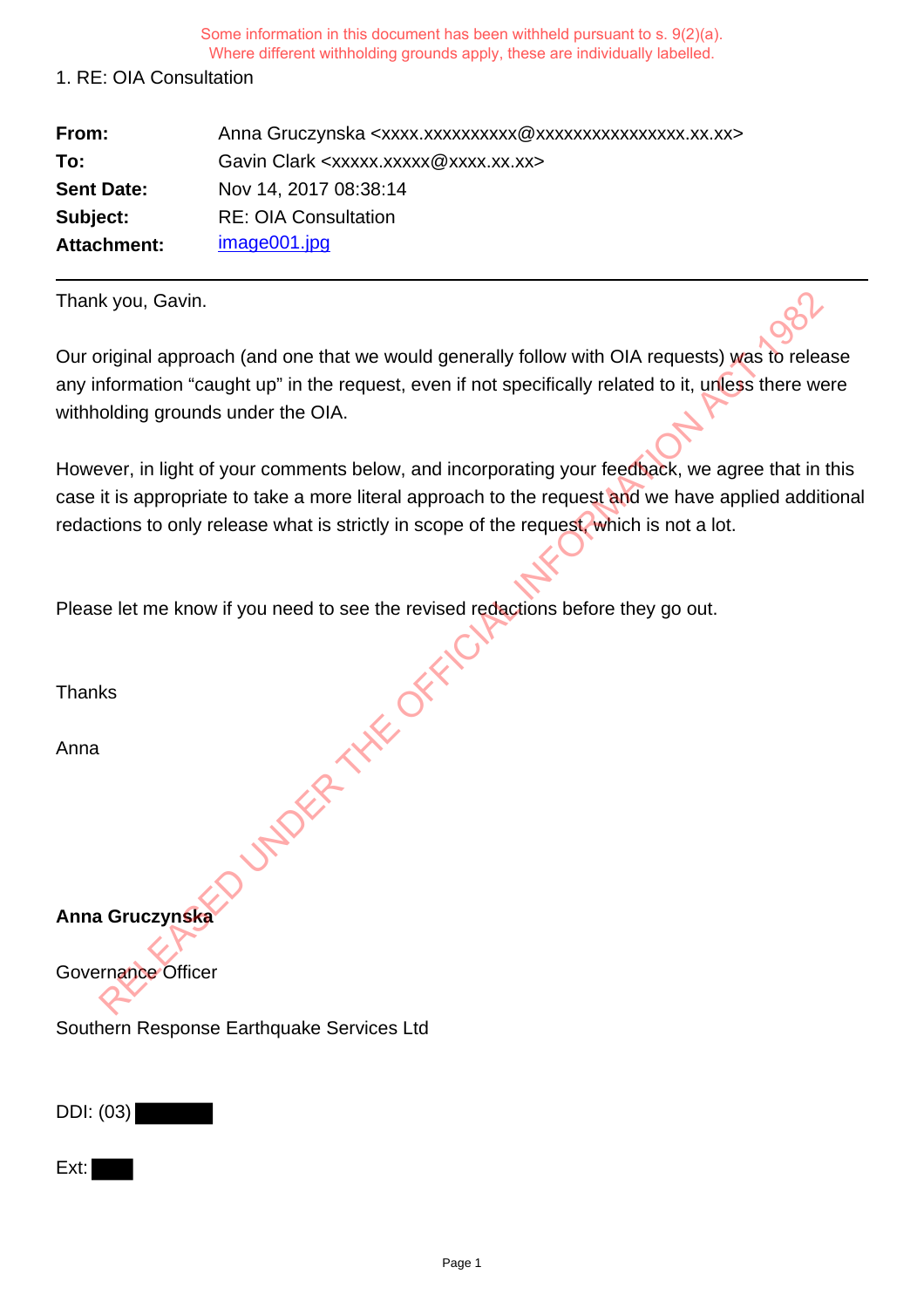Mobile:

PO Box 9052

**Christchurch** 

**www.southernresponse.co.nz**

Southern Response Earthquake Services Ltd is the government-owned company responsible for settling claims by AMI policyholders for Canterbury earthquake damage which occurred before 5 April 2012 (the date AMI was sold to IAG).

**From:** Gavin Clark [mailto:xxxxx.xxxxx @xxxx.xx.xx] **Sent:** Monday, 13 November 2017 1:18 p.m. **To:** Anna Gruczynska **Subject:** RE: OIA Consultation **Sensitivity:** Confidential **THE OFFICIAL INFORMATION** 

Hi Anna,

I have reviewed the content of the intended release and I do have some concerns about this.

If I am clear that the request relates to correspondence around the threat assessment then there is information here that is out of that scope and doesn't appear to have been redacted namely references to:

- Site review
- Directors review and home visits
- Entire email threads on security reviews.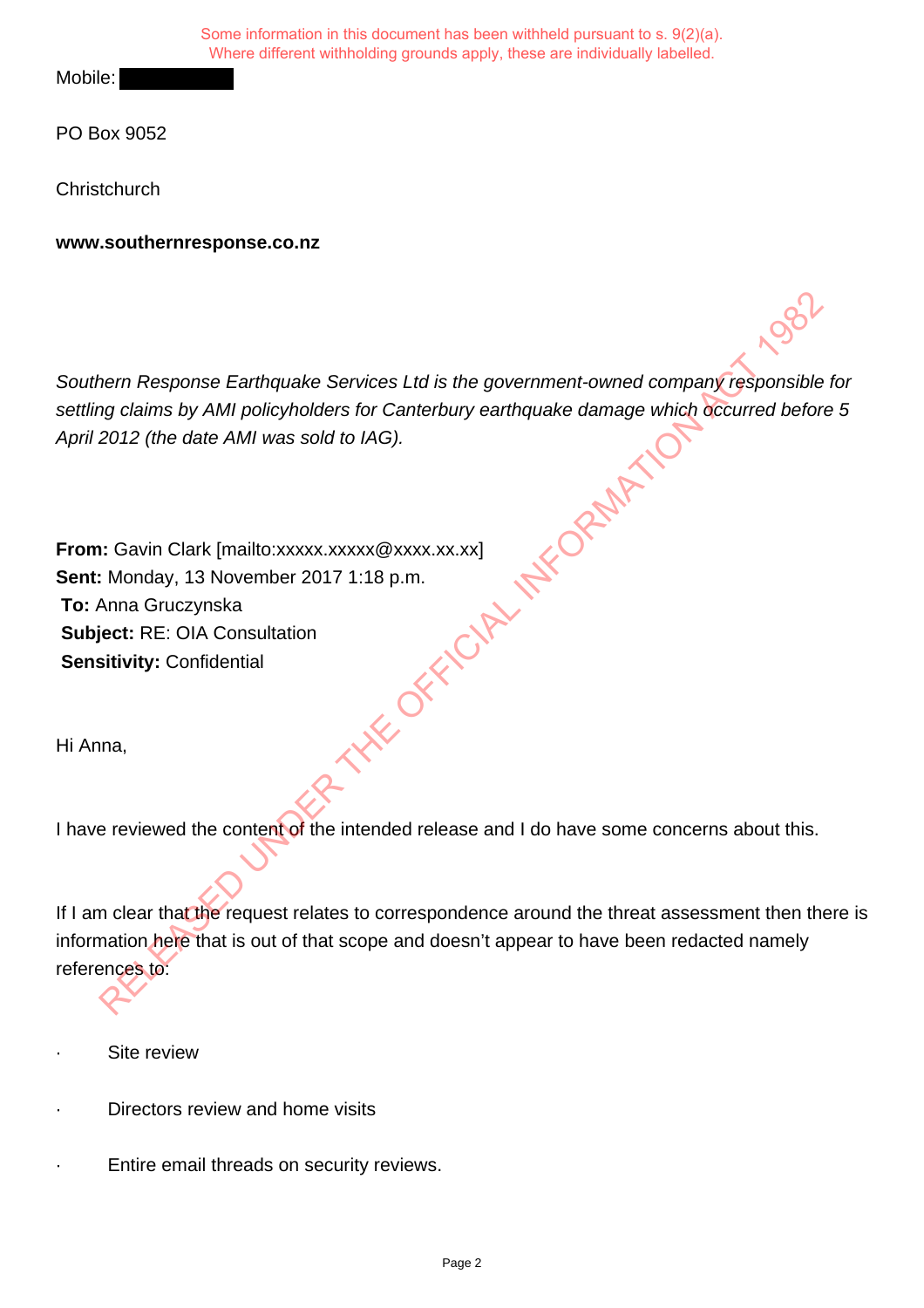- Response plans for directors
- **Risk tool**
- Conference call

None of these subject matters above have anything to do with the threat assessment which is a standalone piece of work and in my opinion are not relevant to the specific request.

I ask that the emails and the references to the above in the proposal be withheld.

If you require me to mark-up the specific references and documents please let me know as I am happy to do this.

Kind Regards Gavin

**From:** Anna Gruczynska [mailto:xxxx.xxxxxxxxxx@xxxxxxxxxxxxxxxx.xx.xx] **Sent:** Thursday, 9 November 2017 4:10 PM **To:** Gavin Clark <xxxxx.xxxxx@xxxx.xx.xx> **Subject:** OIA Consultation **Sensitivity:** Confidential The priority of the mails and the references to the above in the proposal be withheld with the emails and the references to the above in the proposal be withheld of the mails and the references to the above in the proposal

Hi Gavin

Hope you are well. As signalled to you in October, we are responding to a further OIA request from regarding the March 2014 Threat Assessment is which he is asking for " a copy of all emails and documents between Southern Response, TCIL and any other party in relation to the "Threat Assessment" sent to Southern Response on 16 June 2014, including but not limited to:

Invoices

**Instructions** 

**Engagement**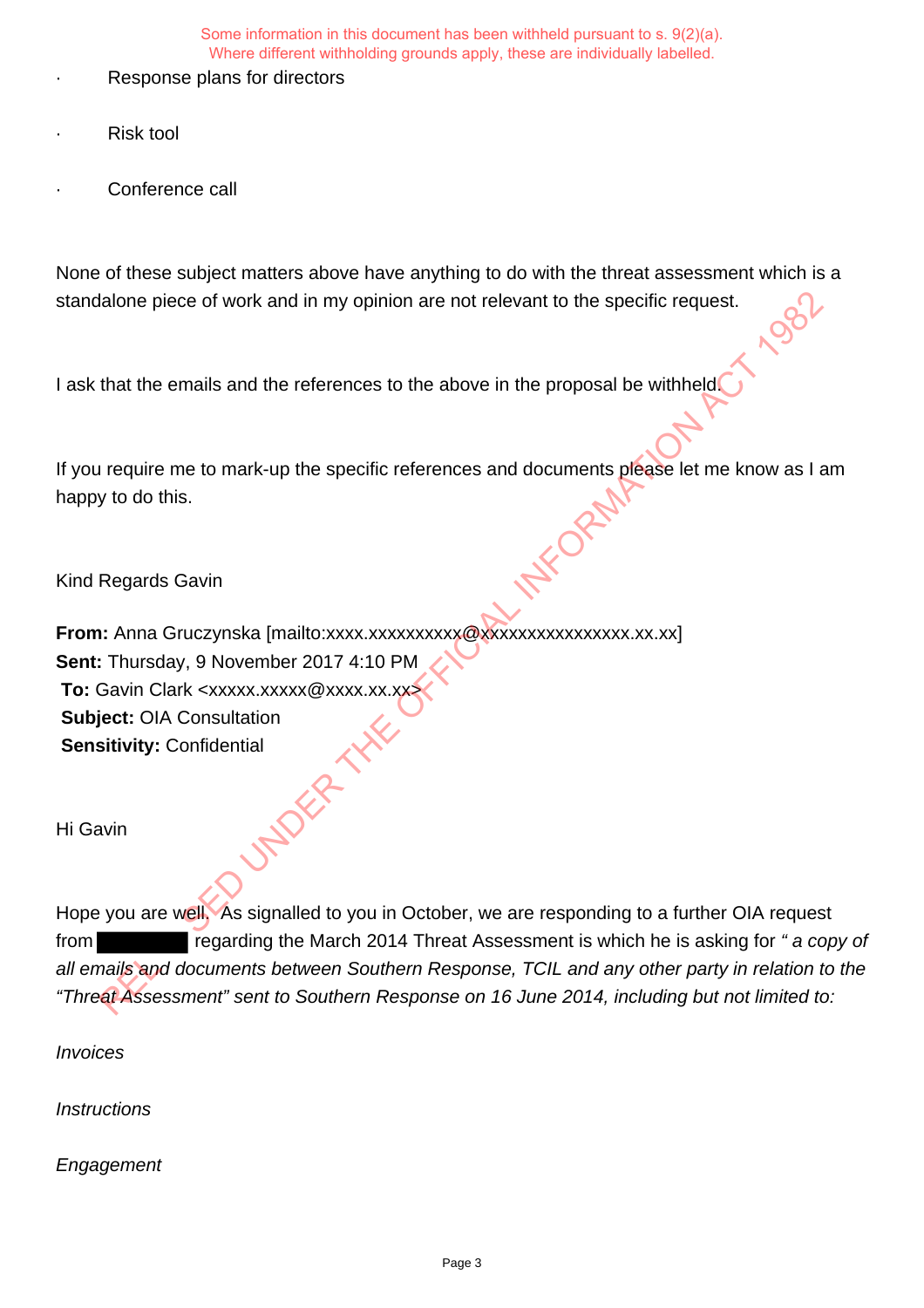# **Brief**

# Email Conversations and Correspondence"

We have now reviewed the information which is in scope of this request (not a lot), and propose to release to him the attached documents, subject to redactions as marked, plus one invoice which has already been released, subject to the same redactions as previously applied (not attached as you have already seen it).

On legal advice, we propose to release your proposal to SR from January 2014, subject to redactions of information which we consider is commercially sensitive to TCIL and/or other organisations. The proposed redactions are marked in red.

As on previous occasions, if you have significant concerns regarding the potential release of the information, I would be grateful if you could please set those out in a letter to us as we may require this to support our position in the event of a complaint to the Ombudsman. The divideo of the propose to release your proposal to SR from January 2014. Subject to the societions of information which we consider is commercially sensitive to TCIL and/or other bisations. The proposed redactions are

The decision on this request is due on Tuesday 14<sup>th</sup> November. Please let me know if you are not able to review and respond by Monday lunchtime.

Thank you and kind regards

Anna

**Anna Gruczynska**

Governance Officer

Southern Response Earthquake Services Ltd

DDI: (03)

Ext: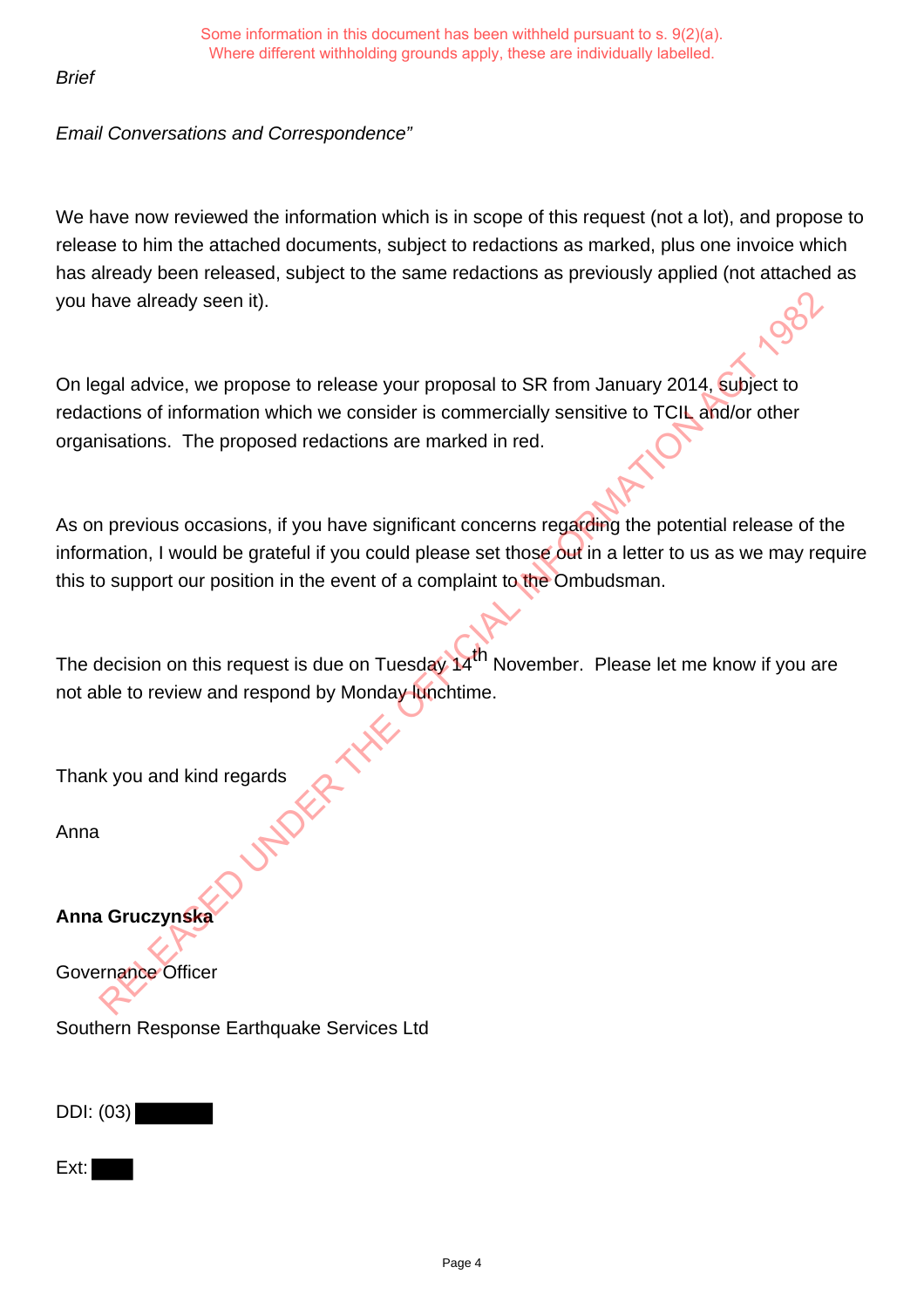Mobile:

PO Box 9052

**Christchurch** 

**www.southernresponse.co.nz**

Southern Response Earthquake Services Ltd is the government-owned company responsible for settling claims by AMI policyholders for Canterbury earthquake damage which occurred before 5 April 2012 (the date AMI was sold to IAG).

**From:** Gavin Clark [mailto:xxxxx.xxxxx @xxxx.xx.xx] **Sent:** Friday, 13 October 2017 2:56 p.m. **To:** Anna Gruczynska **Subject:** RE: OIA Consultation **Sensitivity:** Confidential RELEASED UNDER THE OPENANTY

Hi Anna,

I've just had a quick look at these and there are some inconsistencies as some services have been redacted and others not. You indicate that you intend to withhold all information revealing the breakdown of services, there are a number of examples where this has not occurred and we wouldn't want any of the description of our services or suite of services made public.

Examples include:

- Risk Management Package
- **Risk Management Services**
- Director/Projects/Collections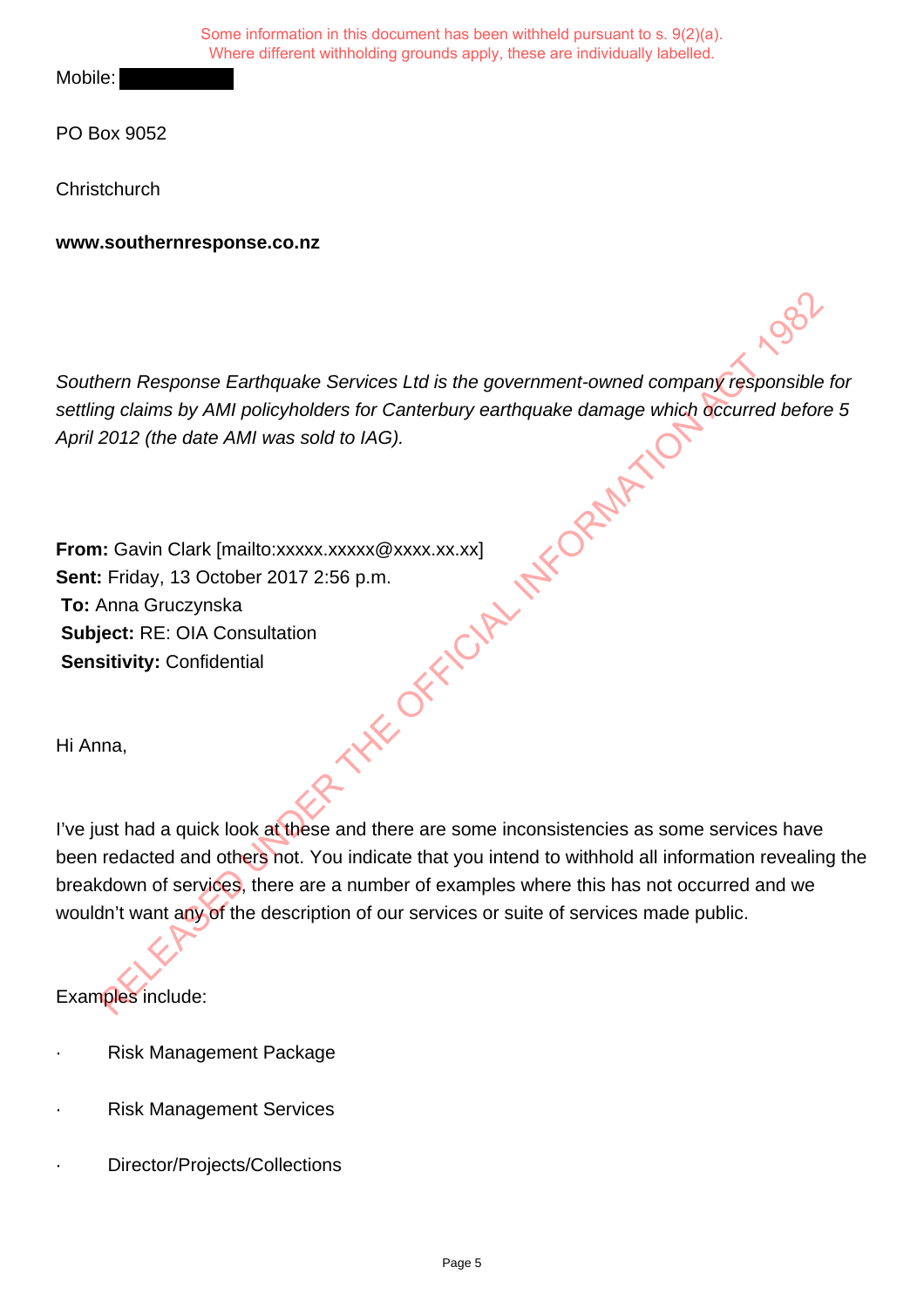## Collections attend Christchurch

So I would prefer that all of our services are redacted.

I rely upon OIA 1982 Section 9 (2)(b)(i) and (ii) where official information can be withheld where it would disclose a trade secret and where it would likely unreasonably prejudice the commercial position of the person who supplied it.

I would also request that the subtotal amount, GST amounts and total amounts including remittance statements are withheld. The reason for this is that one could simply subtract the visible amounts such as disbursements and come up with the rate, especially in a situation where there is only one service listed in the description. on of the person who supplied it.<br>
Id also request that the subtotal amount, GST amounts and total amounts including<br>
Id also request that the subtotal amount, GST amounts and total amounts such as disbursements are only t

This request would be based upon the same section of the act as above.

I cant see why the release of this information in the public interest would outweigh our rights to maintain a commercial advantage.

If you require me to go through each invoice and list it by number and provide more detail of what I am outlining above please let me know but I hope that his gives you an appreciation of our situation.

Kind Regards Gavin

**From:** Anna Gruczynska [mailto:xxxx.xxxxxxxxxxxxxxxxxxxxxxxxxxxx.xx] **Sent:** Friday, 13 October 2017 1:46 PM **To: Gavin Clark <xxxxx.xxxxxx @xxxx.xx.xx> Subject:** OIA Consultation **Importance:** High **Sensitivity:** Confidential

Hi Gavin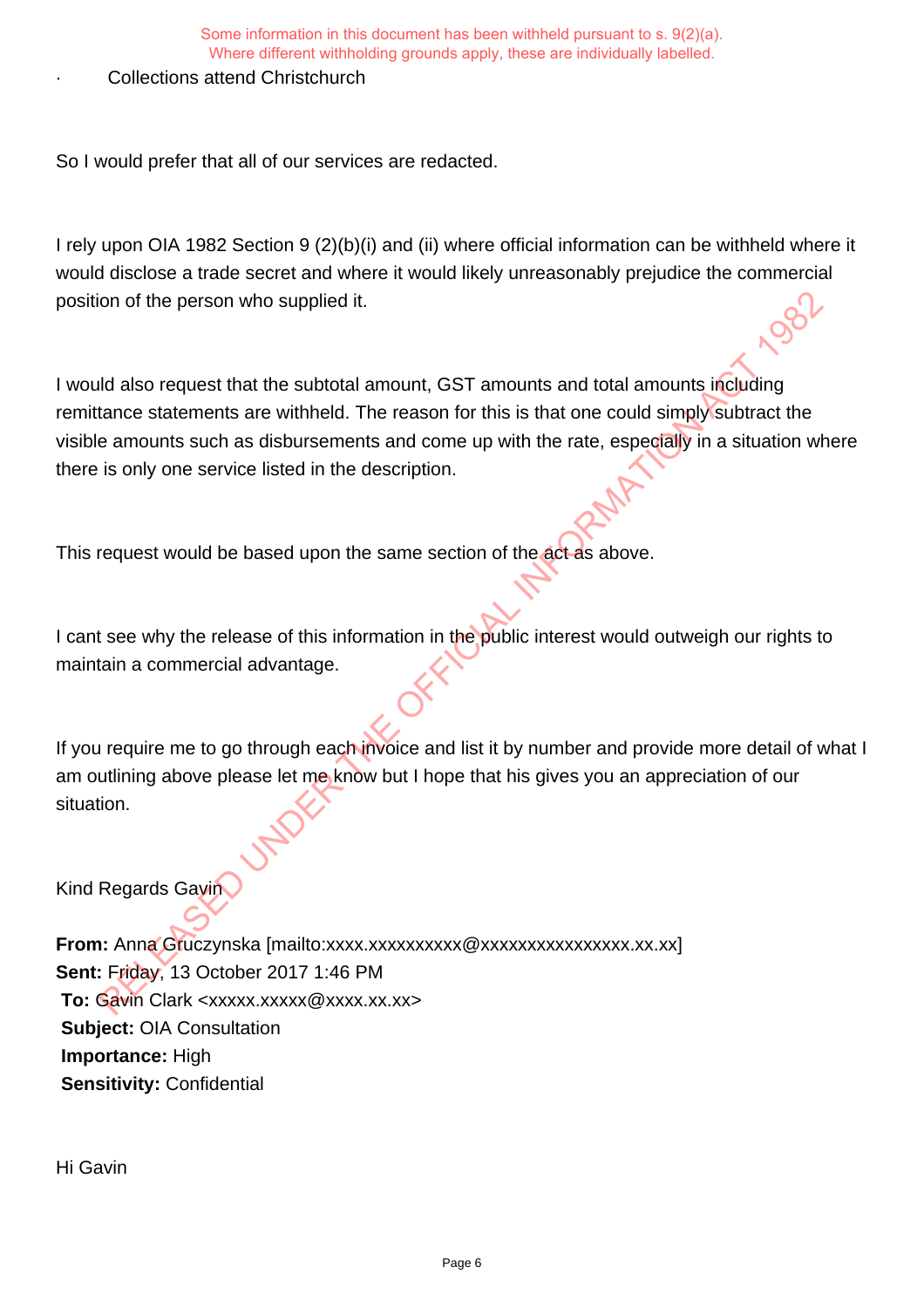We have received a request under the OIA from the to "provide a copy of all Thompson" and Clark invoices tendered to Southern Response Earthquake Services Limited from 4 September 2010 to 25 September 2017".

As you may recall, some of the invoices were previously released to the Labour Party in response to their request last year. We have applied the same reasoning to the proposed redactions, namely we propose to withhold all information revealing the breakdown of services provided to Southern Response and the cost of these component services, and these disbursements which are charged on a negotiated rate (as opposed to actual cost reimbursement, e.g. flights) which we consider to be information which is commercially sensitive to TCIL.

| namely we propose to withhold all information revealing the breakdown of services provided to<br>Southern Response and the cost of these component services, and these disbursements which |
|--------------------------------------------------------------------------------------------------------------------------------------------------------------------------------------------|
| are charged on a negotiated rate (as opposed to actual cost reimbursement, e.g. flights) whic                                                                                              |
| consider to be information which is commercially sensitive to TCIL.                                                                                                                        |
| I attach the bundle of invoices which we intend to release, showing the proposed redactions.                                                                                               |
|                                                                                                                                                                                            |
| I would appreciate your review and response by COB Wednesday, 18 <sup>th</sup> October to allow us to                                                                                      |
| finalise and provide the response within the statutory timetrame.                                                                                                                          |
|                                                                                                                                                                                            |
| Thank you                                                                                                                                                                                  |
| Anna                                                                                                                                                                                       |
| Anna Gruczynska                                                                                                                                                                            |
| Governance Officer                                                                                                                                                                         |
| Southern Response Earthquake Services Ltd                                                                                                                                                  |
|                                                                                                                                                                                            |
| <b>DDI:</b> (03)                                                                                                                                                                           |
| Ext:                                                                                                                                                                                       |
| Mobile:                                                                                                                                                                                    |
| PO Box 9052                                                                                                                                                                                |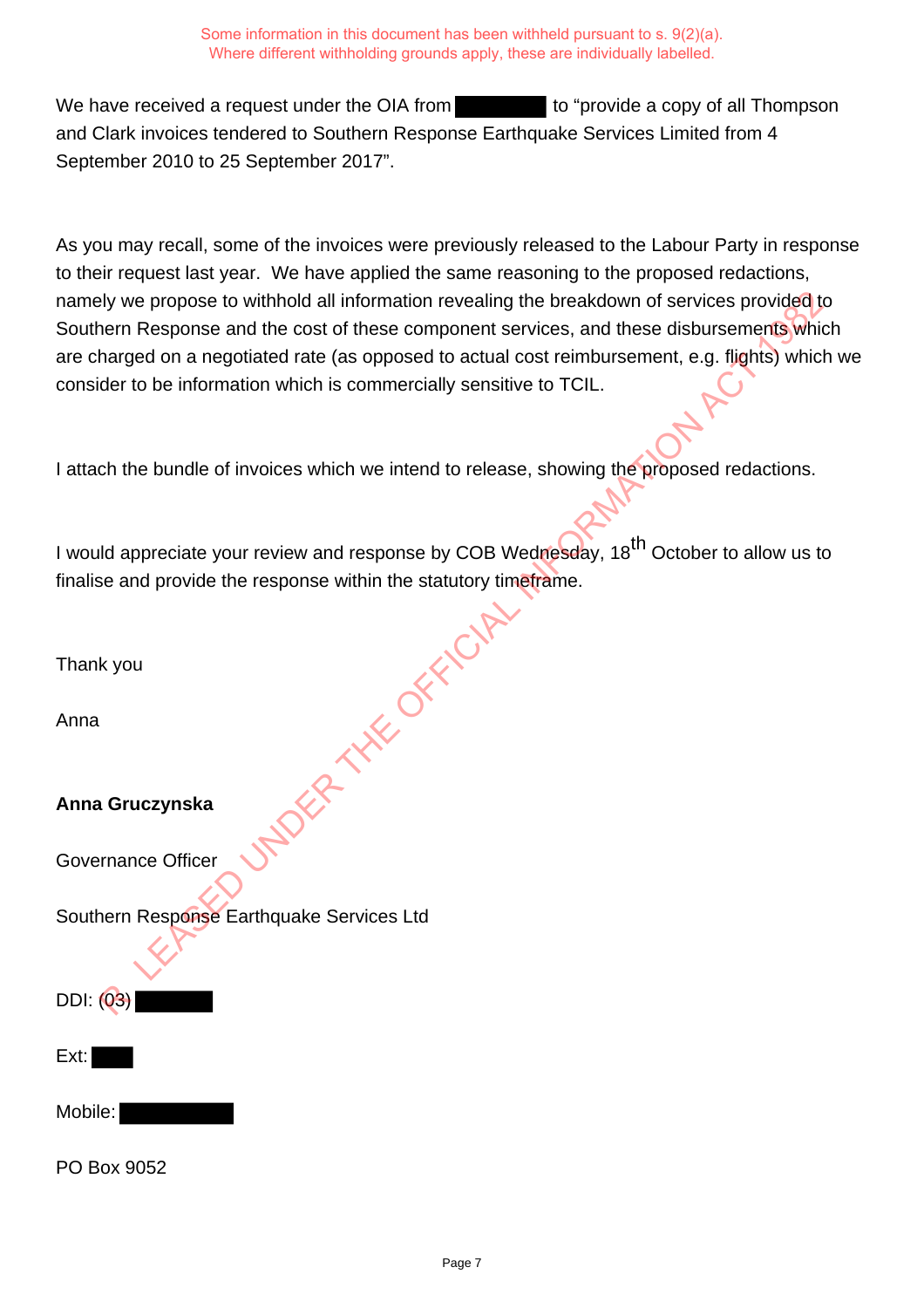# **Christchurch**

### **www.southernresponse.co.nz**

Southern Response Earthquake Services Ltd is the government-owned company responsible for settling claims by AMI policyholders for Canterbury earthquake damage which occurred before 5 April 2012 (the date AMI was sold to IAG).

This email and any attachments contain confidential information which may be subject to legal privilege and copyright.

 If you are not the intended recipient you must not peruse, use, distribute or copy the email or attachments.

 If it has been received in error please notify us immediately by return email and then delete the message and any accompanying attachments.

Emails are not secure, can be intercepted and altered.

 Southern Response Earthquake Services Limited ("Southern Response") accepts no responsibility for changes made to this email or to any attachment after it has been transmitted. No viruses were detected in this email by Southern Response's virus detection software.

 Southern Response cannot guarantee this message or attachment(s) are free from computer viruses or other defects

 and will not accept liability for any loss, damage or consequence resulting directly and/or indirectly from their use. RELEASED UNDER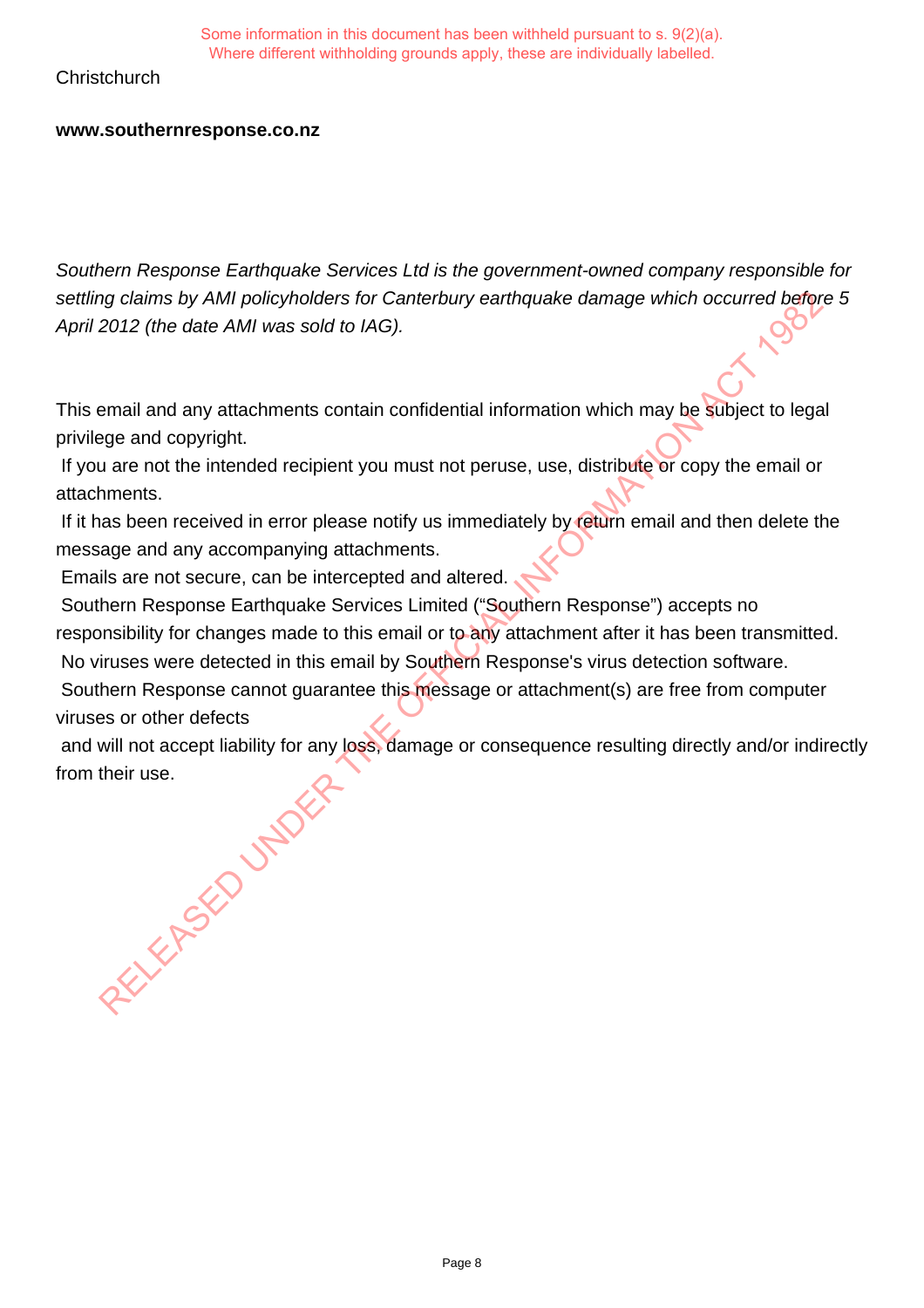#### 2. OIA Consultation

| From:              | Anna Gruczynska <xxxx.xxxxxxxxxx @xxxxxxxxxxxxxxxx.xx.xx=""></xxxx.xxxxxxxxxx> |                 |
|--------------------|--------------------------------------------------------------------------------|-----------------|
| To:                | Gavin Clark <xxxxx.xxxxx@xxxx.xx.xx></xxxxx.xxxxx@xxxx.xx.xx>                  |                 |
| <b>Sent Date:</b>  | Nov 09, 2017 16:09:35                                                          |                 |
| Subject:           | <b>OIA Consultation</b>                                                        |                 |
| <b>Attachment:</b> | image001.jpg                                                                   |                 |
|                    | <b>Threat Assessment Correspondence.docx</b><br>OIA#199 -                      | 18 <sub>d</sub> |
|                    | Emails OIA199.pdf<br>18 <sub>d</sub>                                           |                 |
|                    | 18 <sub>d</sub><br>Southern Response Proposal 150114.pdf                       |                 |

Hi Gavin

Hope you are well. As signalled to you in October, we are responding to a further OIA request from **regarding the March 2014 Threat Assessment is which he is asking for "a copy of** all emails and documents between Southern Response, TCIL and any other party in relation to the "Threat Assessment" sent to Southern Response on 16 June 2014, including but not limited to:

Invoices

**Instructions** 

**Engagement** 

Brief

Email Conversations and Correspondence"

We have now reviewed the information which is in scope of this request (not a lot), and propose to release to him the attached documents, subject to redactions as marked, plus one invoice which has already been released, subject to the same redactions as previously applied (not attached as you have already seen it). Emists UATest, part and Content Response Proposal 150114.pdf<br>
Southern Response Proposal 150114.pdf<br>
win<br>
you are well. As signalled to you in October, we are responding to a further OIA requese<br>
mails and documents betwee

On legal advice, we propose to release your proposal to SR from January 2014, subject to redactions of information which we consider is commercially sensitive to TCIL and/or other organisations. The proposed redactions are marked in red.

As on previous occasions, if you have significant concerns regarding the potential release of the information, I would be grateful if you could please set those out in a letter to us as we may require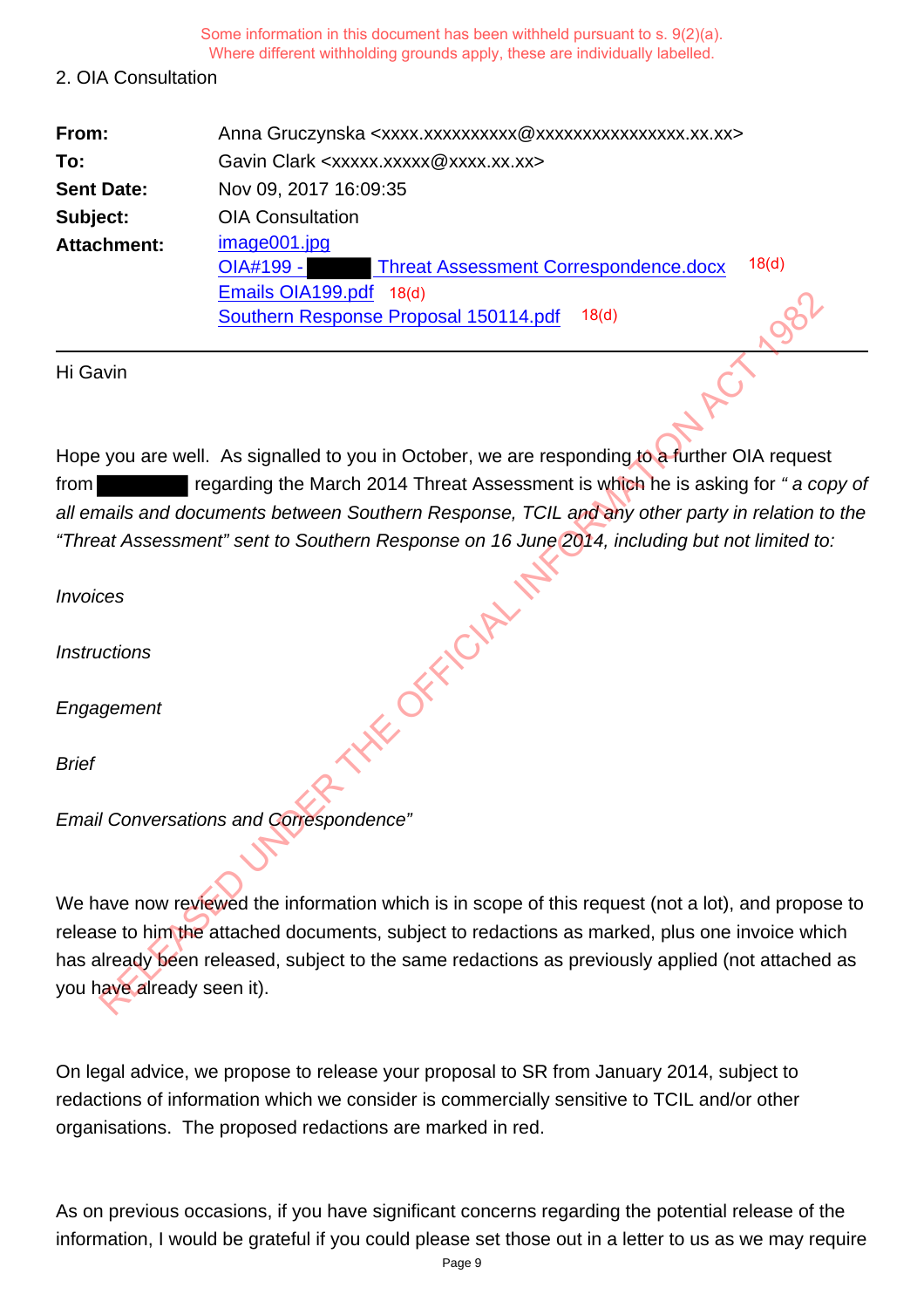this to support our position in the event of a complaint to the Ombudsman.

The decision on this request is due on Tuesday 14<sup>th</sup> November. Please let me know if you are not able to review and respond by Monday lunchtime.

Thank you and kind regards

Anna

**Anna Gruczynska**

Governance Officer

Southern Response Earthquake Services Ltd DER THE OFFICIAL INFORMATION ACT 1982

DDI: (03)

Ext:

Mobile:

PO Box 9052

**Christchurch** 

**www.southernresponse.co.nz**

Southern Response Earthquake Services Ltd is the government-owned company responsible for settling claims by AMI policyholders for Canterbury earthquake damage which occurred before 5 April 2012 (the date AMI was sold to IAG).

**From:** Gavin Clark [mailto:xxxxx.xxxxx @xxxx.xx.xx] **Sent:** Friday, 13 October 2017 2:56 p.m.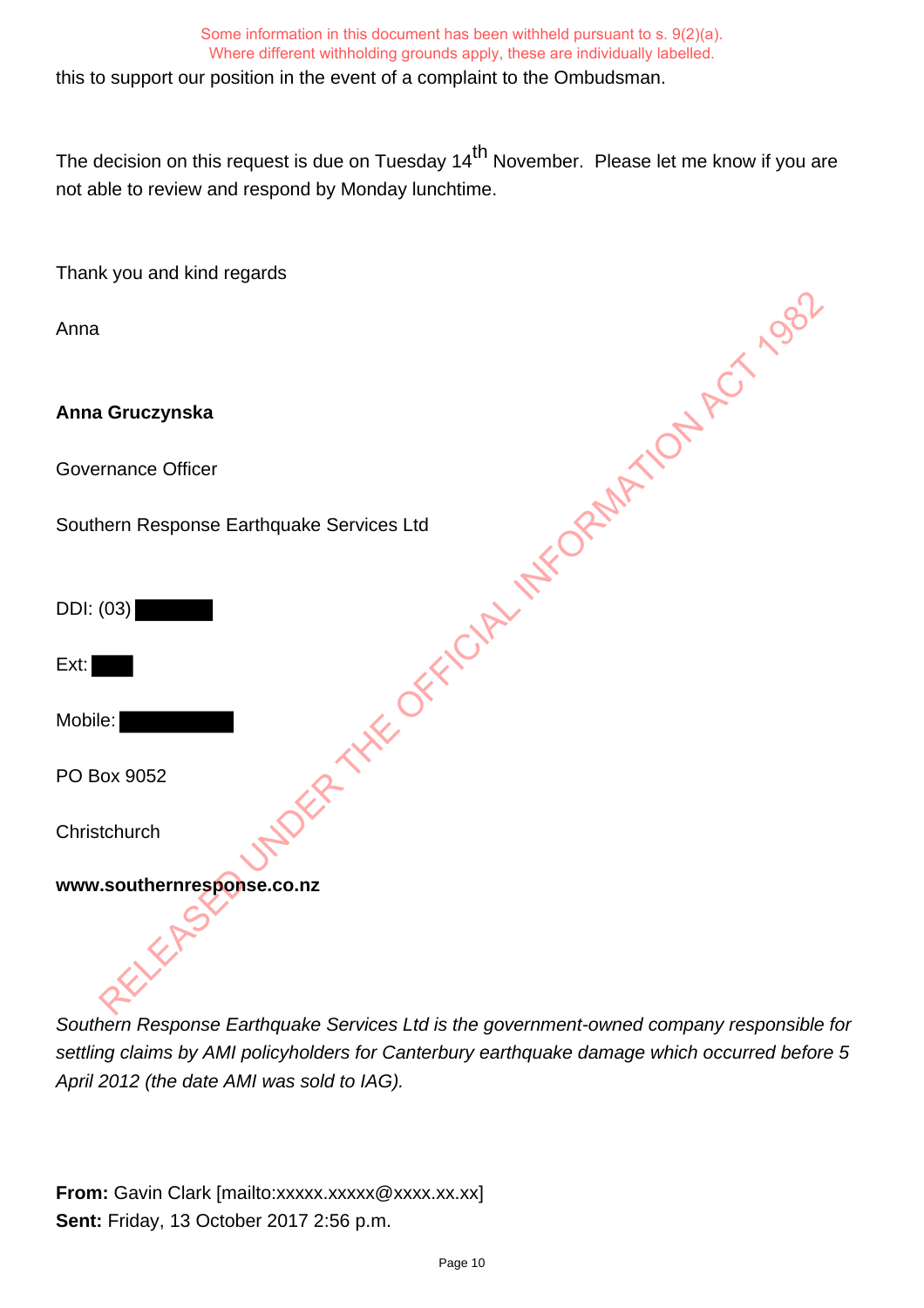**To:** Anna Gruczynska **Subject:** RE: OIA Consultation **Sensitivity:** Confidential

Hi Anna,

I've just had a quick look at these and there are some inconsistencies as some services have been redacted and others not. You indicate that you intend to withhold all information revealing the breakdown of services, there are a number of examples where this has not occurred and we wouldn't want any of the description of our services or suite of services made public. OFFICIAL INFORMATION

Examples include:

- **Risk Management Package**
- **Risk Management Services**
- Director/Projects/Collections
- Collections attend Christchurch

So I would prefer that all of our services are redacted.

I rely upon OIA 1982 Section 9 (2)(b)(i) and (ii) where official information can be withheld where it would disclose a trade secret and where it would likely unreasonably prejudice the commercial position of the person who supplied it.

I would also request that the subtotal amount, GST amounts and total amounts including remittance statements are withheld. The reason for this is that one could simply subtract the visible amounts such as disbursements and come up with the rate, especially in a situation where there is only one service listed in the description.

This request would be based upon the same section of the act as above.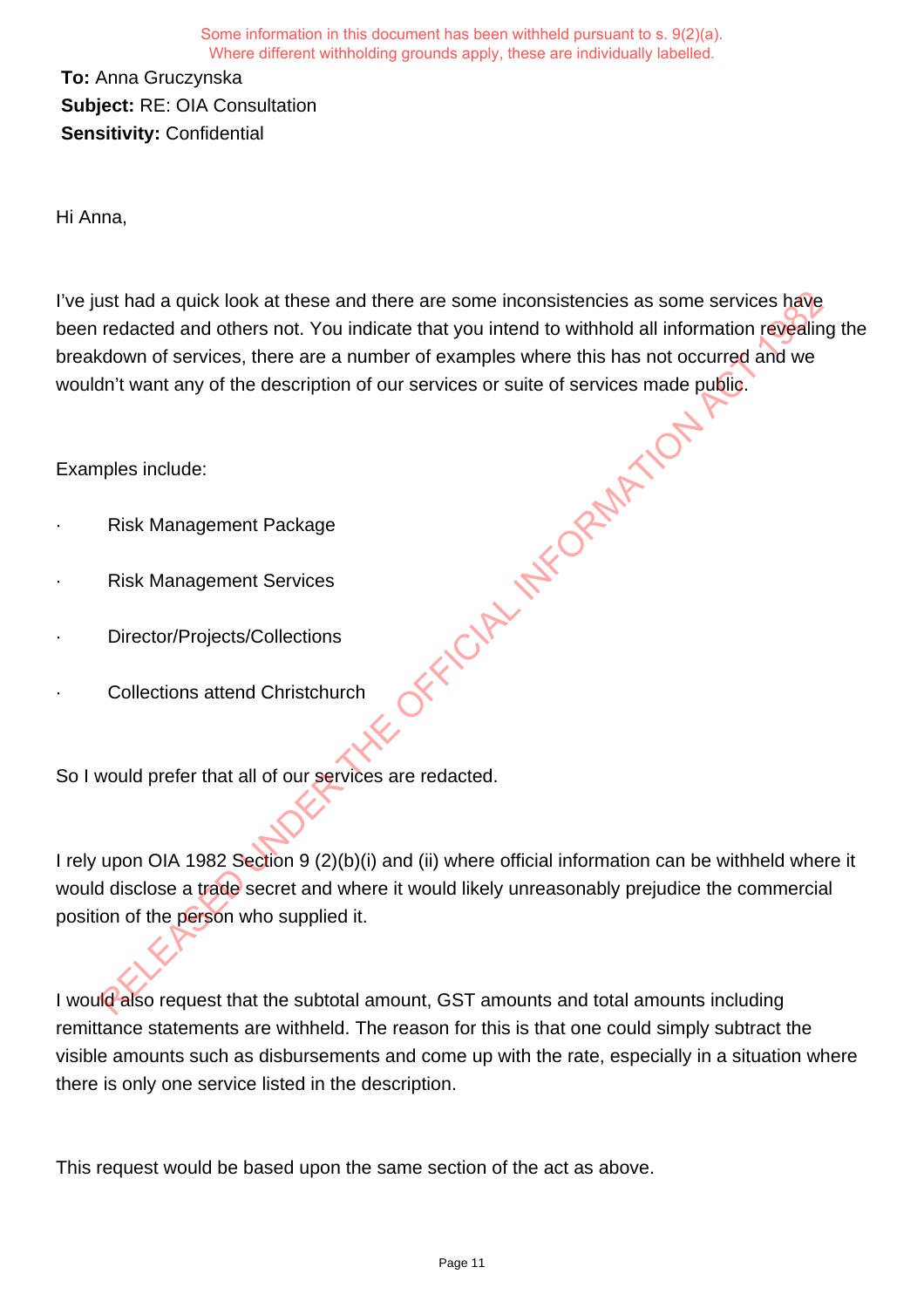I cant see why the release of this information in the public interest would outweigh our rights to maintain a commercial advantage.

If you require me to go through each invoice and list it by number and provide more detail of what I am outlining above please let me know but I hope that his gives you an appreciation of our situation.

Kind Regards Gavin

**From:** Anna Gruczynska [mailto:xxxx.xxxxxxxxxx @xxxxxxxxxxxxxxxx.xx.xx] **Sent:** Friday, 13 October 2017 1:46 PM **To:** Gavin Clark <xxxxx.xxxxx@xxxx.xx.xx> **Subject:** OIA Consultation **Importance:** High **Sensitivity:** Confidential We have received a request under the OIA from the to "provide a copy of all Thompson

Hi Gavin

and Clark invoices tendered to Southern Response Earthquake Services Limited from 4 September 2010 to 25 September 2017".

As you may recall, some of the invoices were previously released to the Labour Party in response to their request last year. We have applied the same reasoning to the proposed redactions, namely we propose to withhold all information revealing the breakdown of services provided to Southern Response and the cost of these component services, and these disbursements which are charged on a negotiated rate (as opposed to actual cost reimbursement, e.g. flights) which we consider to be information which is commercially sensitive to TCIL. RELEASED UNDER THE OFFICIAL INFORMATION ACT 1982

I attach the bundle of invoices which we intend to release, showing the proposed redactions.

I would appreciate your review and response by COB Wednesday, 18<sup>th</sup> October to allow us to finalise and provide the response within the statutory timeframe.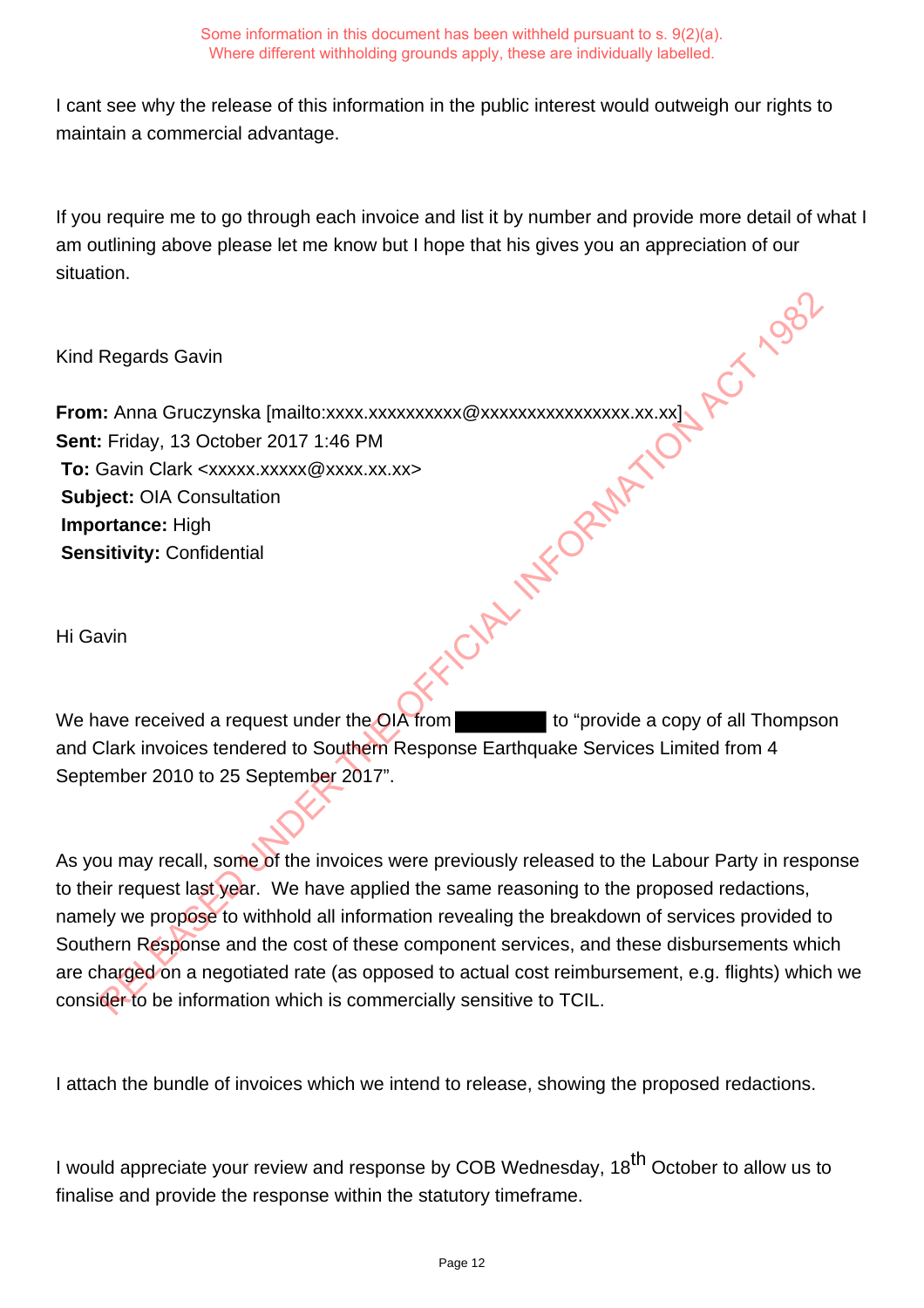Thank you

Anna

# **Anna Gruczynska**

Governance Officer

Southern Response Earthquake Services Ltd

DDI: (03)

Ext:

Mobile:

PO Box 9052

**Christchurch** 

**www.southernresponse.co.nz**

Southern Response Earthquake Services Ltd is the government-owned company responsible for settling claims by AMI policyholders for Canterbury earthquake damage which occurred before 5 April 2012 (the date AMI was sold to IAG). WAS RELEASED OF FICINAL INFORMATION ACT 1982

This email and any attachments contain confidential information which may be subject to legal privilege and copyright.

 If you are not the intended recipient you must not peruse, use, distribute or copy the email or attachments.

 If it has been received in error please notify us immediately by return email and then delete the message and any accompanying attachments.

Emails are not secure, can be intercepted and altered.

Southern Response Earthquake Services Limited ("Southern Response") accepts no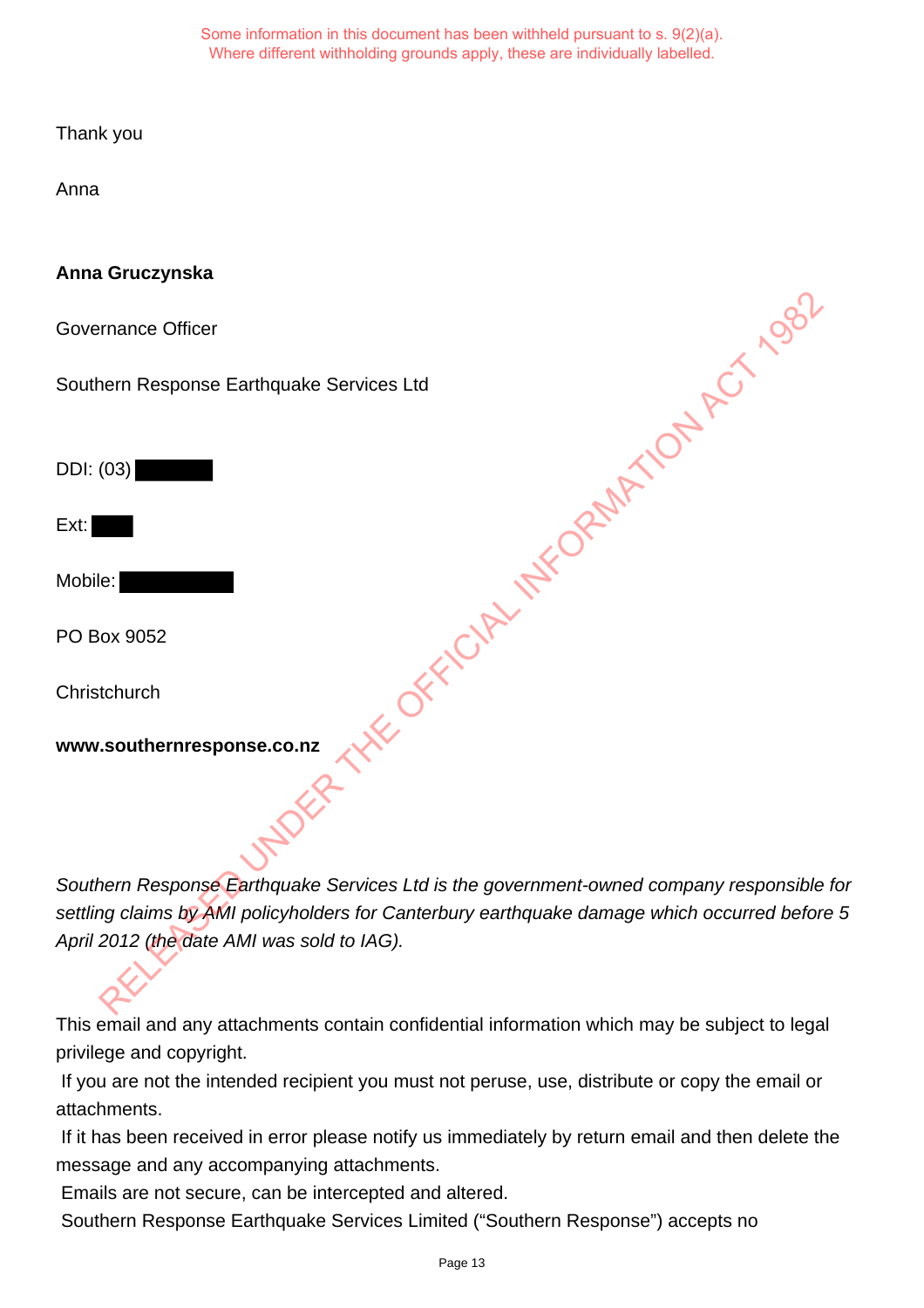responsibility for changes made to this email or to any attachment after it has been transmitted.

No viruses were detected in this email by Southern Response's virus detection software.

 Southern Response cannot guarantee this message or attachment(s) are free from computer viruses or other defects

 and will not accept liability for any loss, damage or consequence resulting directly and/or indirectly from their use. RELEASED UNDER THE OFFICIAL INFORMATION ACTION

Page 14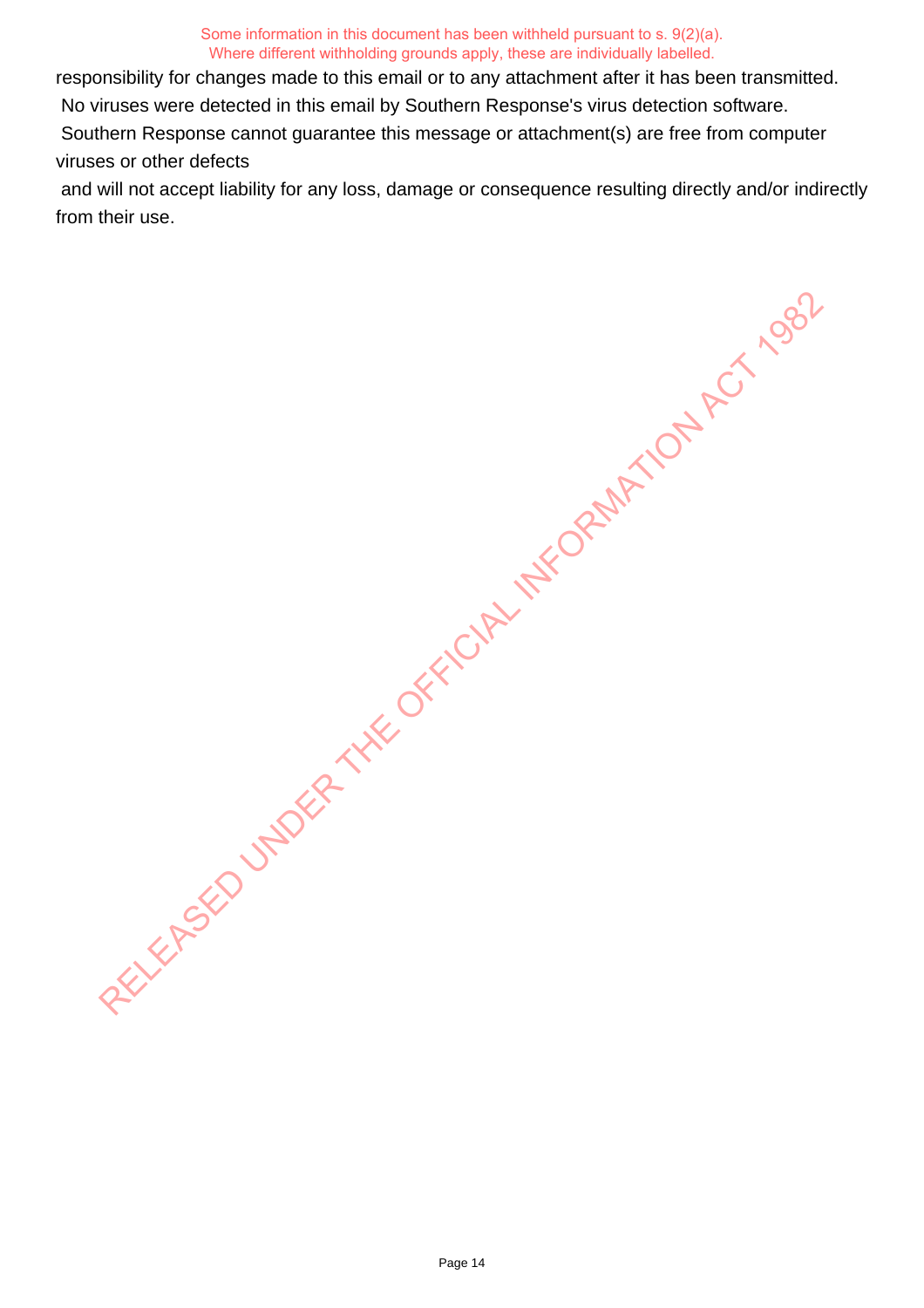## 3. RE: OIA Consultation

| From:             | Anna Gruczynska <xxxx.xxxxxxxxxxx @xxxxxxxxxxxxxxxx.xx.xx=""></xxxx.xxxxxxxxxxx> |
|-------------------|----------------------------------------------------------------------------------|
| To:               | Gavin Clark <xxxxx.xxxxx@xxxx.xx.xx></xxxxx.xxxxx@xxxx.xx.xx>                    |
| <b>Sent Date:</b> | Oct 17, 2017 11:26:13                                                            |
| Subject:          | <b>RE: OIA Consultation</b>                                                      |
| Attachment:       | image001.jpg                                                                     |

Hi Gavin

Thank you for your reply.

The approach we have taken with respect to the services provided was that at a high level general descriptions such as "Risk Management Package" (where the detail of what the package comprises is not provided), commercial sensitivity of the information is not apparent - the description is not dissimilar to how those services are advertised on TCIL's public website. Likewise, it would be difficult to argue that descriptions such as "attendances" or "collections" in themselves are commercially sensitive when there is no detail of what they relate to. Which we have taken with respect to the services provided was that at a high level gerptions such as "Risk Management Package" (where the detail of what the package in provided), commercial sensitivity of the information i

In terms of the amounts, we have withheld the totals and GST where there is only one type of service on the invoice and individual rate could be calculated from the invoice total. Where there are a number of services and disbursements which make such calculation not possible, we did not consider that withholding grounds applied to the invoice totals.

However, we respect TCIL's position regarding the commercial sensitivity of this information and your request to withhold all service descriptions and all invoice totals. I would appreciate if you could please put your concerns into a formal letter addressed to Casey Hurren, GM – Legal &Strategy for our record in the event of a complaint to the Ombudsman.

At the same time, I need to advise you that yesterday we have received a further OIA request from regarding the March 2014 Threat Assessment is which he is asking for "a copy of all emails and documents between Southern Response, TCIL and any other party in relation to the "Threat Assessment" sent to Southern Response on 16 June 2014, including but not limited to:

Invoices

**Instructions**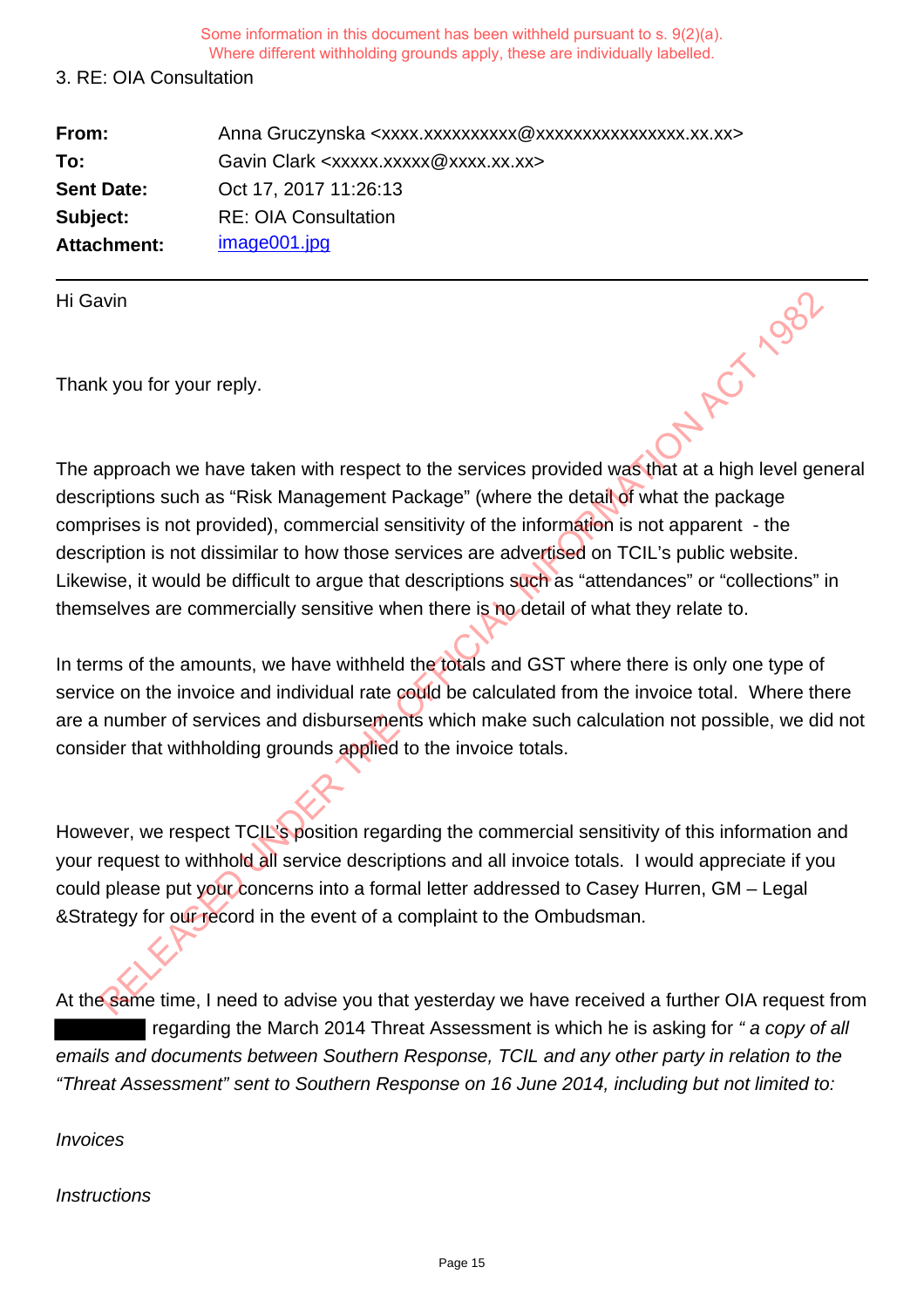**Engagement** 

Brief

Email Conversations and Correspondence"

We will consult with you on our response in due course. RUMDER THE OFFICIAL INFORMATION ACT 1982

Regards

Anna

**Anna Gruczynska**

Governance Officer

Southern Response Earthquake Services Ltd

DDI: (03)

Mobile:

PO Box 9052

**Christchurch** 

**www.southernresponse.co.nz**

Southern Response Earthquake Services Ltd is the government-owned company responsible for settling claims by AMI policyholders for Canterbury earthquake damage which occurred before 5 April 2012 (the date AMI was sold to IAG).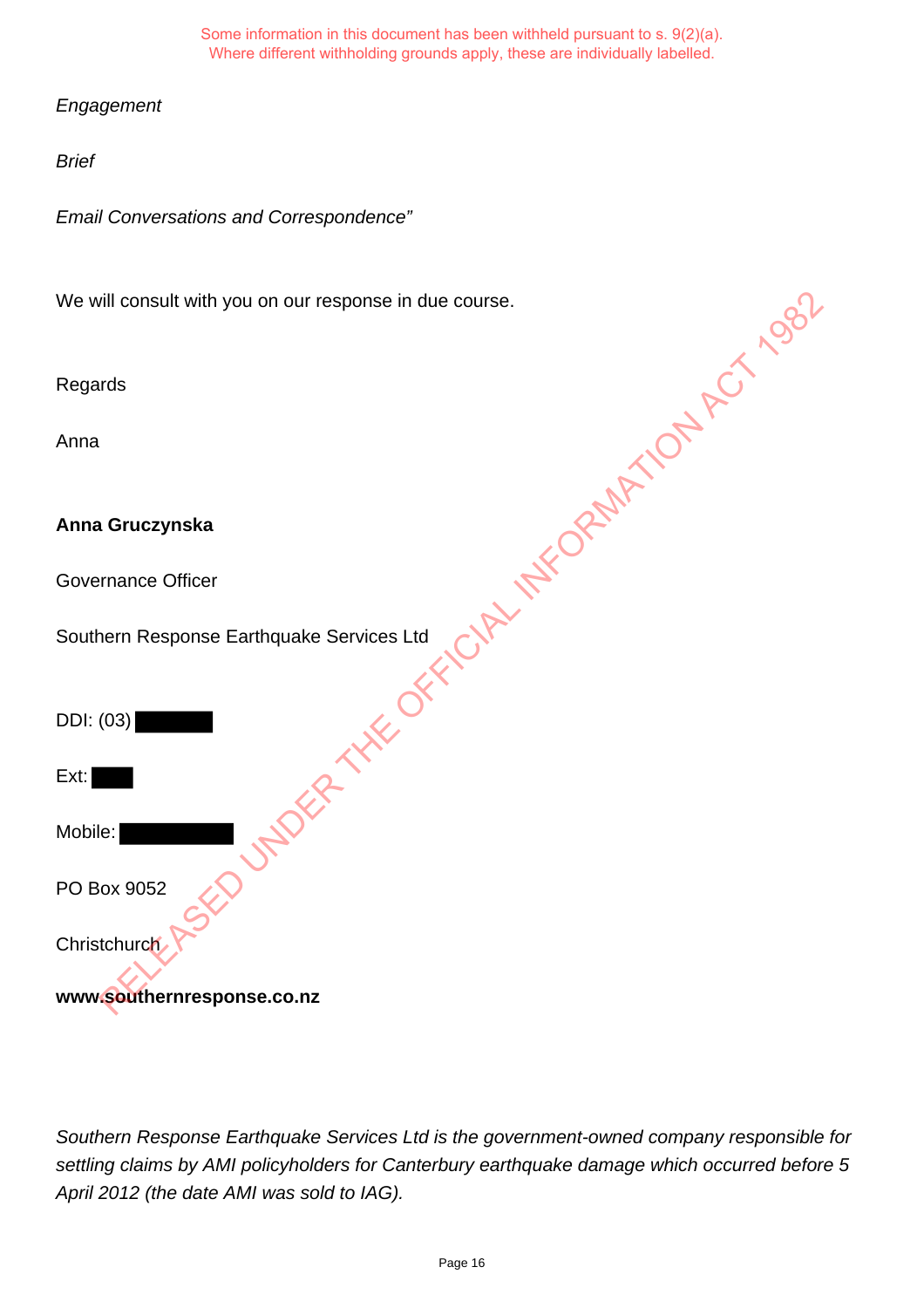#### 4. RE: Letter re OIA request

| From:              | Casey Hurren <xxxxx.xxxxxx @xxxxxxxxxxxxxxxx.xx.xx=""></xxxxx.xxxxxx> |
|--------------------|-----------------------------------------------------------------------|
| To:                | 'Gavin Clark' <xxxxx.xxxxx@xxxx.xx.xx></xxxxx.xxxxx@xxxx.xx.xx>       |
| <b>Sent Date:</b>  | Sep 27, 2017 11:01:25                                                 |
| Subject:           | RE: Letter re OIA request                                             |
| <b>Attachment:</b> | image002.jpg                                                          |
|                    | image003.jpg                                                          |

Thanks Gavin

**Casey Hurren**

General Manager Legal &Strategy

**Southern Response**

**Earthquake Services Ltd**

**DDI:** 

PO Box 9052

Christchurch 8149

xxxxx.xxxxxx@xxxxxxxxxxxxxxxx.xx.xx RELEASED UNDER THE OFFICIAL INFORMATION ACT 1982

www.southernresponse.co.nz

**Did you know information and answers to common questions are available on our website? Visit www.southernresponse.co.nz**

Southern Response Earthquake Services Ltd is the government-owned company responsible for settling claims by AMI policyholders for Canterbury earthquake damage which occurred before 5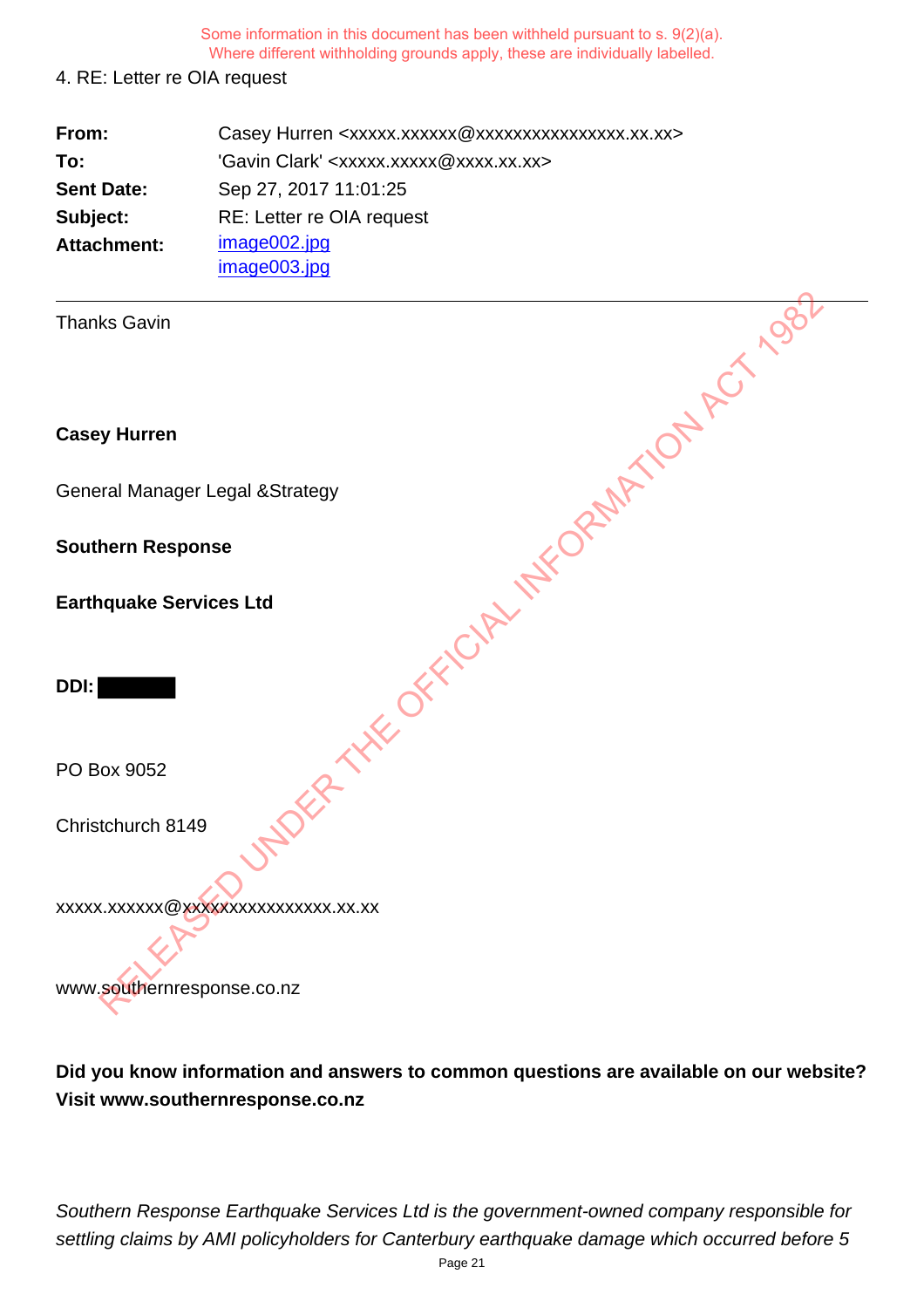April 2012 (the date AMI was sold to IAG) Some information in this document has been withheld pursuant to s. 9(2)(a). Where different withholding grounds apply, these are individually labelled.

**From:** Gavin Clark [mailto:xxxxx.xxxxx @xxxx.xx.xx] **Sent:** Wednesday, 27 September 2017 10:37 a.m. **To:** Casey Hurren **Subject:** Letter re OIA request

Hi Casey,

As discussed please find attached a letter from us outlining our position in regard to an OIA request and in particular a document titled 'Threat Assessment'. attached a letter from us outlining our position in regard to an OIA<br>a document titled "Threat Assessment". We have a compared to an OIA<br>CORPLAN INFORMATION ACT 1982

Kind Regards

## **Gavin Clark**

/ MOBILE / PHONE / FAX / POSTAL / WEBSITE

+64 +64 9 302 0113

+64 9 361 3260

PO Box 301775, Albany, NSMC 0752, New Zealand

www.tcil.co.nz

© Copyright TCIL 2007.

WARNING. Unauthorised copying, disclosure or distribution of this document or attachment is strictly prohibited. It is restricted to approved TCIL clients only and their authorised representatives. Unauthorised possession, copying or distribution may make offenders subject to legal action relating to offences regarding unlawful possession of unauthorized information and/or intellectual property. If you are not the intended recipient of this publication, or do not have authorisation from TCIL to view it, or have received this publication in error, you must not peruse, use, pass or copy this publication or any of its contents. TCIL has no more authority than that of an ordinary private citizen or company to require a reply to this correspondence.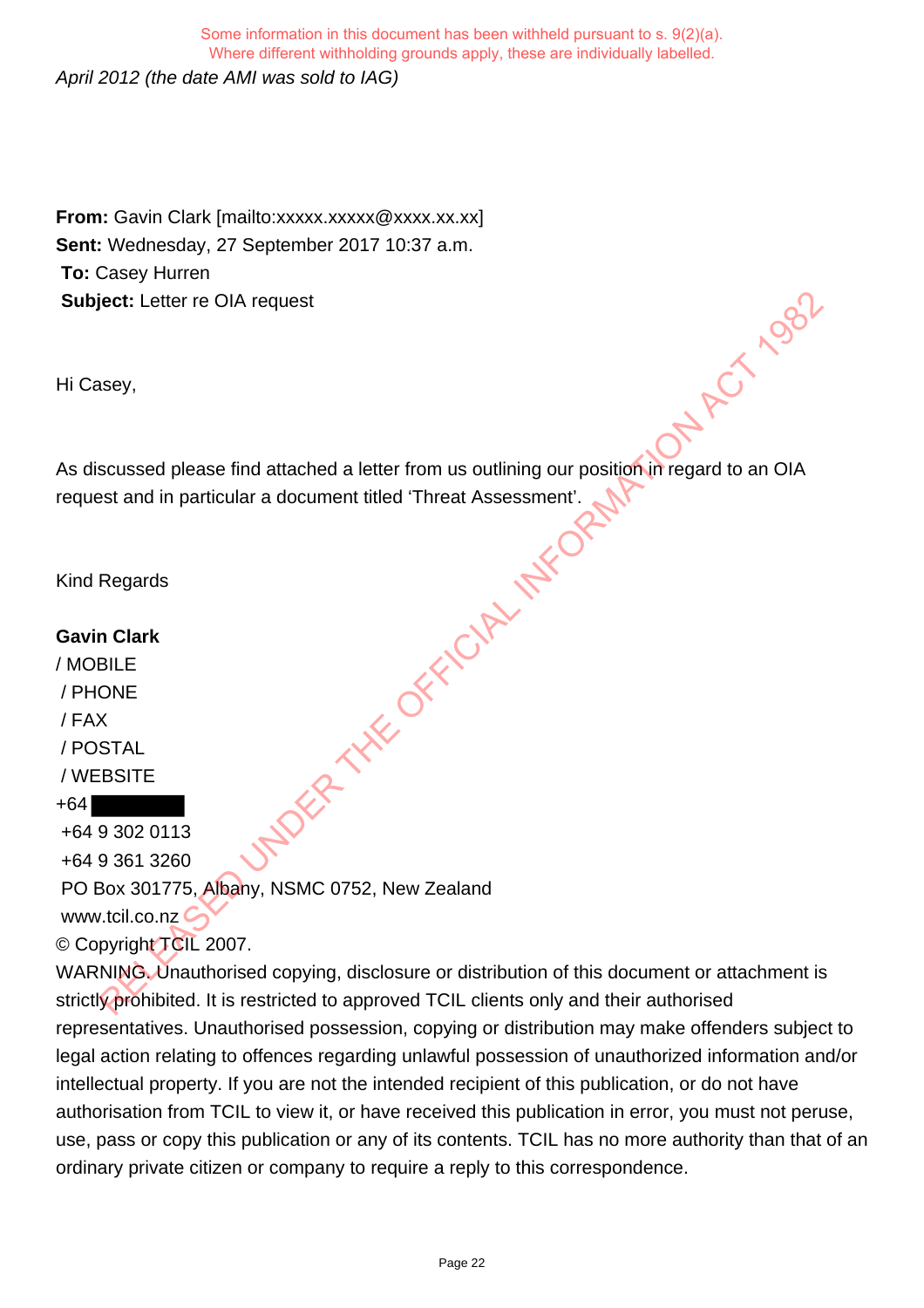This email and any attachments contain confidential information which may be subject to legal privilege and copyright.

 If you are not the intended recipient you must not peruse, use, distribute or copy the email or attachments.

 If it has been received in error please notify us immediately by return email and then delete the message and any accompanying attachments.

Emails are not secure, can be intercepted and altered.

 Southern Response Earthquake Services Limited ("Southern Response") accepts no responsibility for changes made to this email or to any attachment after it has been transmitted. No viruses were detected in this email by Southern Response's virus detection software. New Response Earthquake Services Limited ("Southern Response") accepts no<br>
monshillty for changes made to this email by Southern Response's virus detection software.<br>
Thus were detected in this email by Southern Response's

Southern Response cannot guarantee this message or attachment(s) are free from computer viruses or other defects

 and will not accept liability for any loss, damage or consequence resulting directly and/or indirectly from their use.

Page 23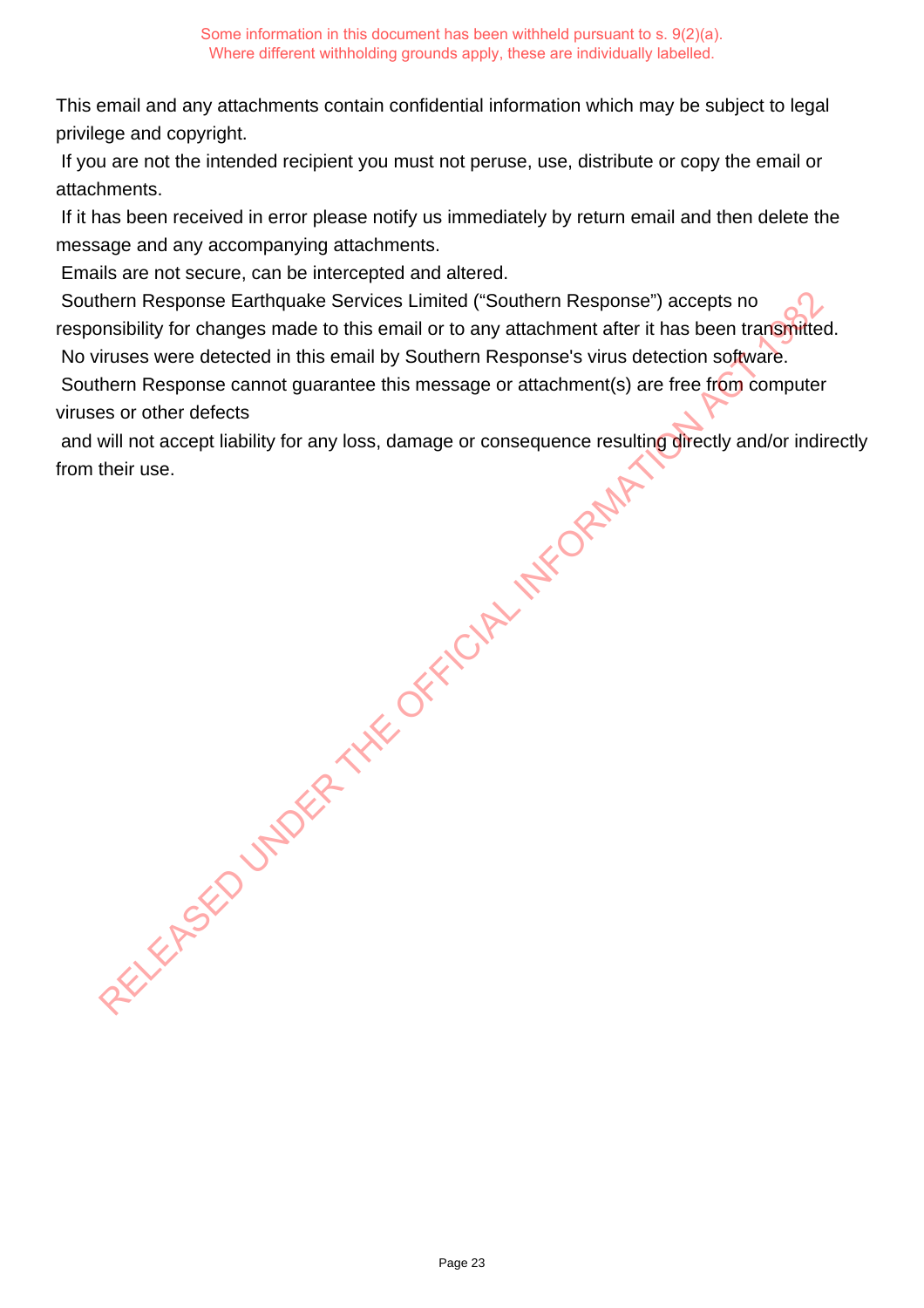### 5. RE: OIA Consultation

| From:             | Anna Gruczynska <xxxx.xxxxxxxxxxxxxxxxxxxxxxxxxx.xx.xx></xxxx.xxxxxxxxxxxxxxxxxxxxxxxxxx.xx.xx> |
|-------------------|-------------------------------------------------------------------------------------------------|
| To:               | Gavin Clark <xxxxx.xxxxx@xxxx.xx.xx></xxxxx.xxxxx@xxxx.xx.xx>                                   |
| <b>Sent Date:</b> | Dec 20, 2016 10:13:31                                                                           |
| Subject:          | <b>RE: OIA Consultation</b>                                                                     |
| Attachment:       | image001.jpg                                                                                    |
|                   | 18 <sub>d</sub><br>Southern Response Weekly Reporting 10-16 July 2015.pdf                       |

Thanks, Gavin. We will withhold the attachments in Binder  $2 -$  we weren't sure about them so needed your input to make the decision.

The last outstanding question is regarding the Weekly Reports (example attached) – as they are simply a media digest we do not consider them sensitive (but will review each for any privacy concerns), and would be inclined to release them, unless you consider them to be commercially sensitive. Can you please confirm? Relation We will withhold the attachments in Binder 2 – we weren't sure about them set of your input to make the decision.<br>
Act our input to make the decision.<br>
Act our input to make the decision.<br>
Act our input of make th

Our legal team has reviewed the feedback you have provided on the email bundles and have not raised any concerns regarding the additional redactions you have requested so I am processing them at present.

This is hopefully the end of this one.

Thank you

Anna

**Anna Gruczynska**

Governance Officer

Southern Response Earthquake Services Ltd

DDI: (03)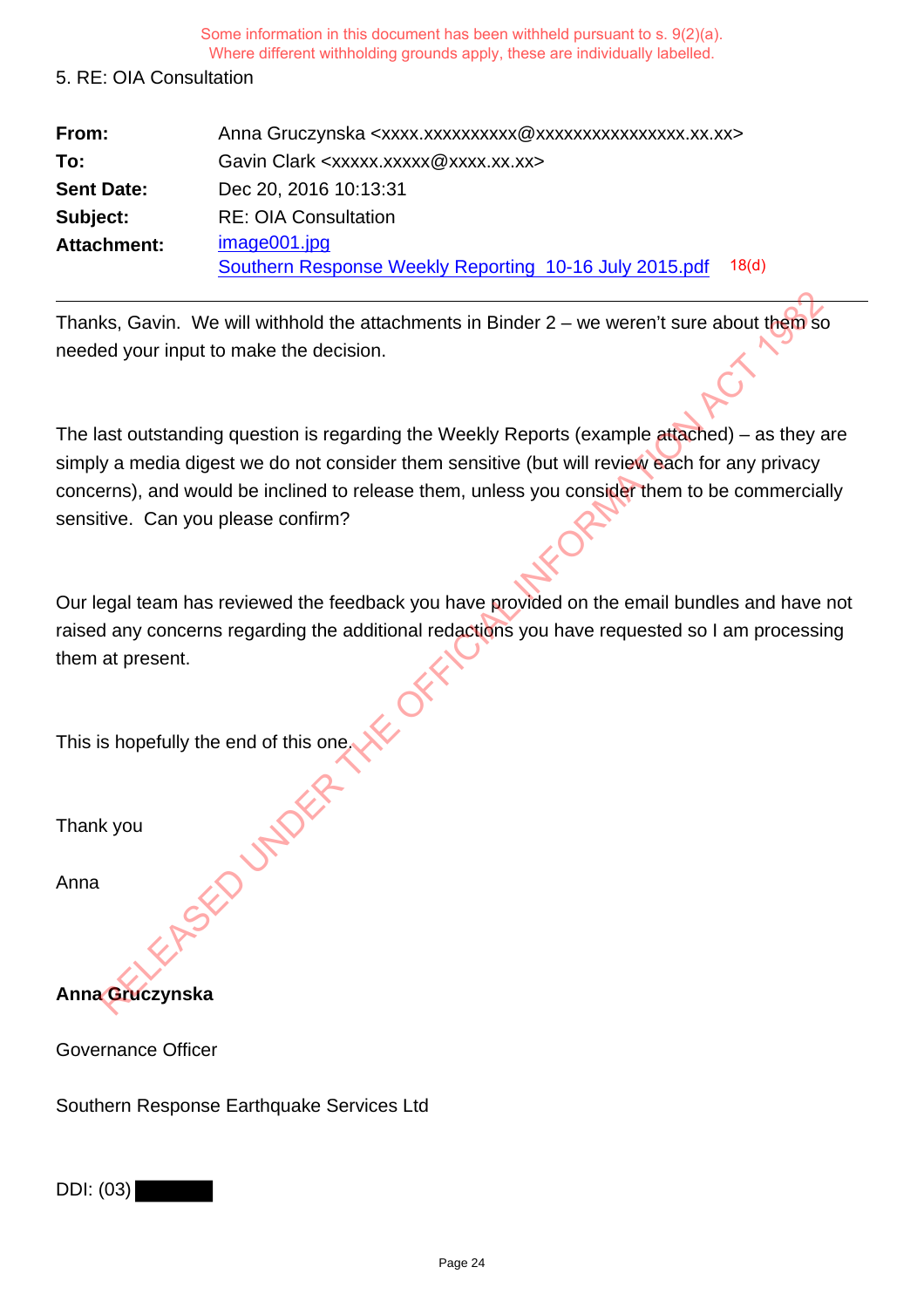Mobile:

PO Box 9052

**Christchurch** 

**www.southernresponse.co.nz**

Southern Response Earthquake Services Ltd is the government-owned company responsible for settling claims by AMI policyholders for Canterbury earthquake damage which occurred before 5 April 2012 (the date AMI was sold to IAG).

**From:** Gavin Clark [mailto:xxxxx.xxxxx @xxxx.xx.xx] **Sent:** Tuesday, 20 December 2016 9:43 a.m. **To:** Anna Gruczynska **Cc:** xxxx@xxx.xx.xx **Subject:** RE: OIA Consultation **Sensitivity:** Confidential Southernresponse.co.nz<br>
Nem Response Earthquake Services Ltd is the government-owned company responsible<br>
Relations by AMI policyholders for Canterbury earthquake damage which occurred before<br>
2012 (the date AMI was sold t

Hi Anna

No.problem with binder 1 however binder 2 all slides in relation to training and risk assessment are proprietary and show the how to.

I would consider this eroding our commercial advantage if released.

Kind regards Gavin

Sent from my Sony Xperia™ smartphone

---- Anna Gruczynska wrote ----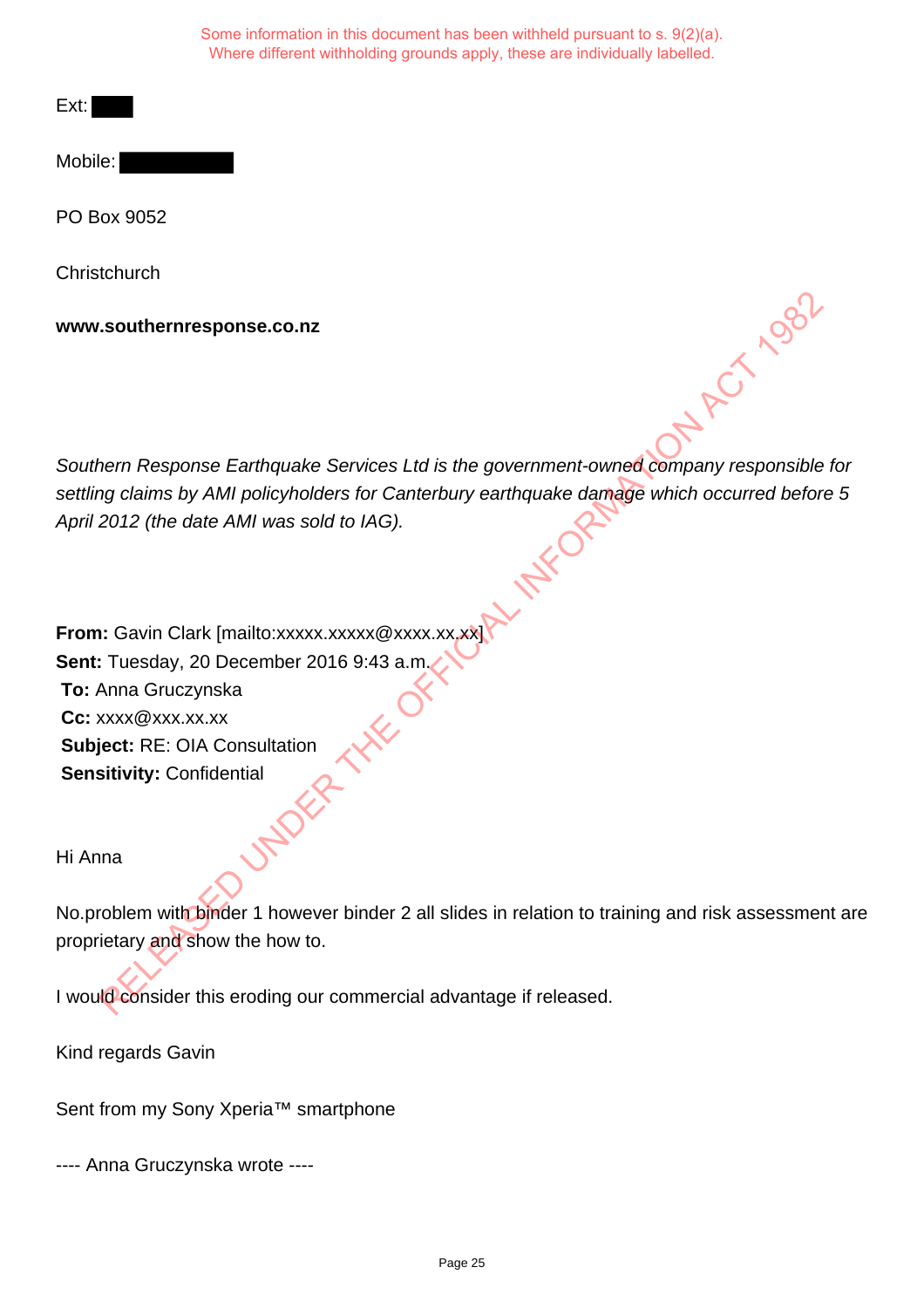Hi Gavin

Thank you for your reply.

We will work through the comments on the email threads and I will come back to you separately if we have any questions or concerns with your proposed additional redactions.

1. In the interest of time, in the first instance, I have reviewed your comments regarding the attachments.

Attachment to Email 126 (protest photo): we agree this is necessary to withhold to protect the privacy of individuals (9(2)(a)).

9(2)(h)

Attachments to Emails 19,20, 51, 52, 78,87 and 88 (TCIL invoices):

 In Binder 1 (attached) I have provided copies of these invoices with redactions applied on that basis and would welcome your comments. The folder also contains other attachments received from TCIL which we propose to release being generic or publicly available documents, or photos of the exterior of our building which cannot be considered sensitive either in isolation or in the context of the email (which simply says "photos as agreed"). In the interest of time, in the first instance, I have reviewed your comments regarding the therm than the first instance, I have reviewed your comments regarding the interests.<br>
Attachment to Emails 19,20, 51, 52, 78,87 a

2. In addition, our legal team has questioned whether sufficient commercial sensitivity grounds exist to withhold the following (which I considered to contain proprietary methodology material which is commercially sensitive to TCIL, but would appreciate your view on this):

SRES Characterisation Survey 2016 (blank) – refer Binder 2

SRES SG test - refer Binder 2

First Responders Role Plays Agenda – refer Binder 2

Southern Response weekly monitoring reports - I have not provided them here, but I am sure you are familiar with the documents, of which there are approx. 45. The information contained in these reports does not appear to be sensitive in itself, being largely of the media monitoring type, but you may have concerns regarding the criteria on which these reports were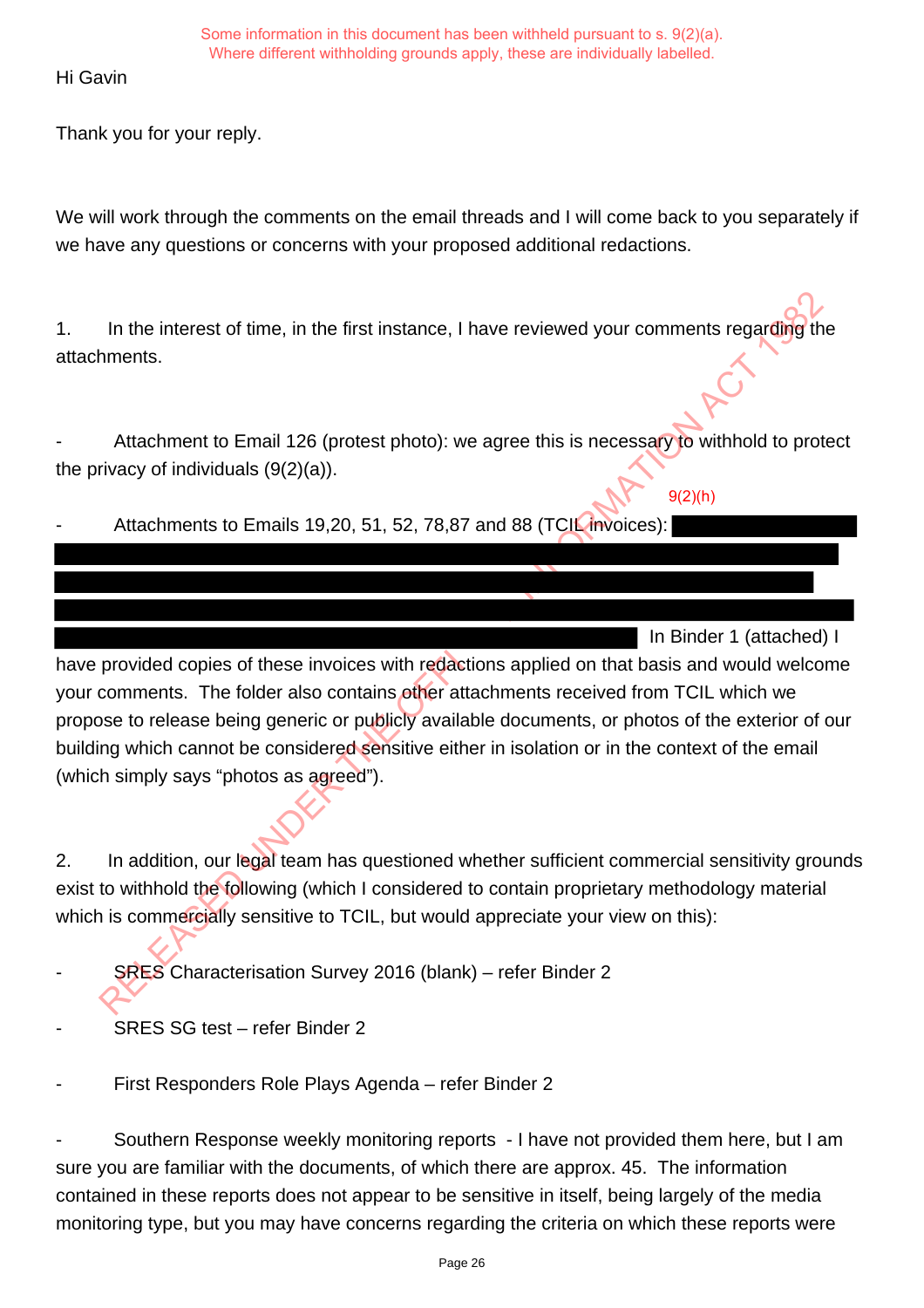prepared being released.

I would be most grateful if you could consider the matter of the invoices in Binder 1 and the 4 types of documents in Binder 2 and let me know of any concerns with this information being released.

| Thank you                                            |
|------------------------------------------------------|
| Anna                                                 |
|                                                      |
| Anna Gruczynska                                      |
| <b>Governance Officer</b>                            |
| Southern Response Earthquake Services Ltd            |
| UNDER THE OFFICIAL INFORMATION ACT Agg.<br>DDI: (03) |
| Ext:                                                 |
| Mobile:                                              |
| PO Box 9052                                          |
| Christchurch                                         |
| www.southernresponse.co.nz                           |
|                                                      |

Southern Response Earthquake Services Ltd is the government-owned company responsible for settling claims by AMI policyholders for Canterbury earthquake damage which occurred before 5 April 2012 (the date AMI was sold to IAG).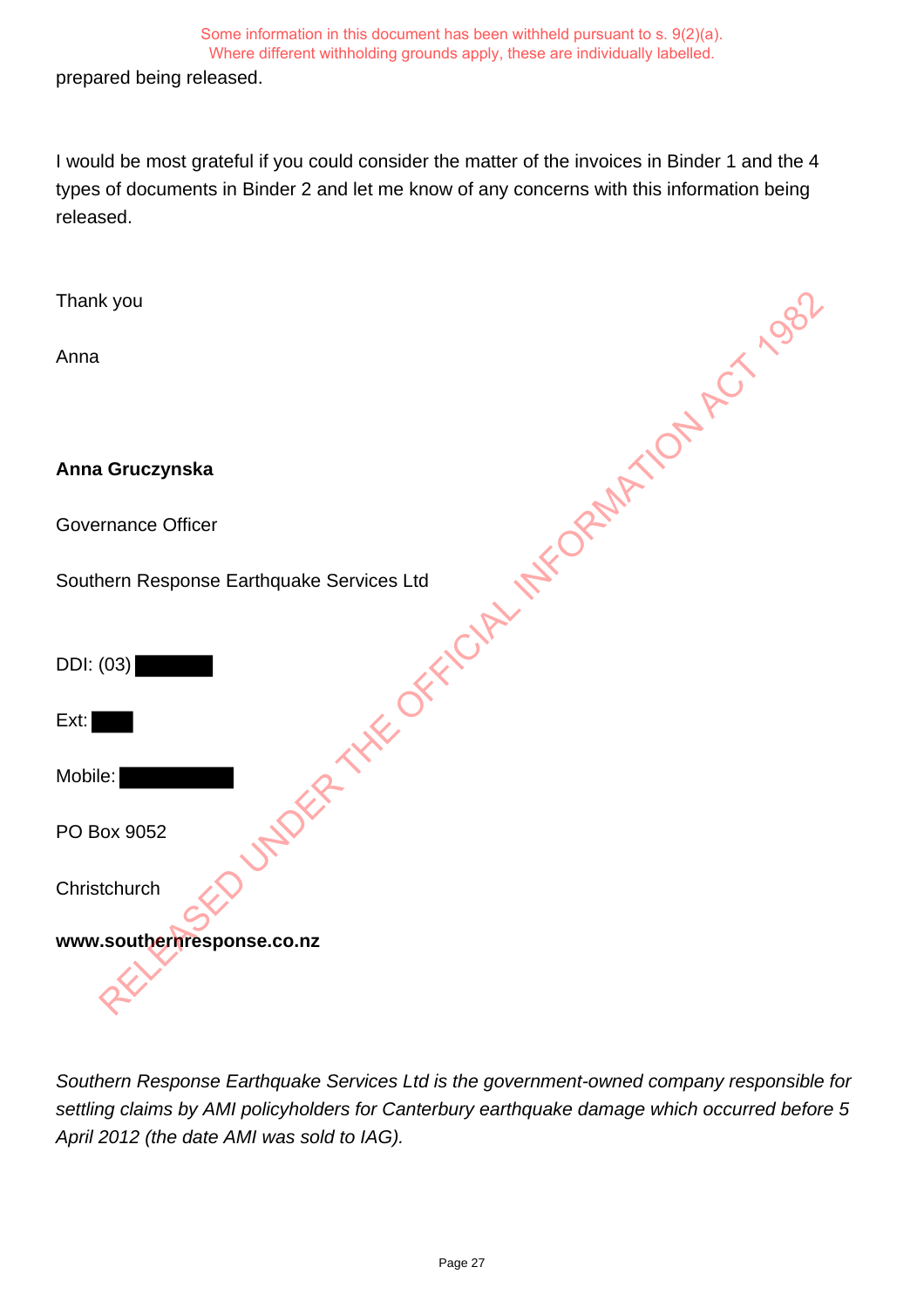**From:** Gavin Clark [mailto:xxxxx.xxxxx @xxxx.xx.xx] **Sent:** Monday, 12 December 2016 10:54 a.m. **To:** Anna Gruczynska **Cc:** xxxx@xxx.xx.xx **Subject:** RE: OIA Consultation **Sensitivity:** Confidential

Hi Anna,

Please find attached my response to this OIA request which centres around what I consider to be our IP.

Re your question below the weekly reports are the collection of open source information and I have no issue with their release.

Kind Regards Gavin

**From:** Anna Gruczynska [mailto:xxxx.xxxxxxxxxx@xxxxxxxxxxxxxxxx.xx.xx] **Sent:** Friday, 25 November 2016 3:10 p.m. **To:** Gavin Clark **Subject:** RE: OIA Consultation **Sensitivity:** Confidential

Thank you, Gavin, that's great. In addition, can I please ask you to consider and advise whether you have any concerns if we release the weekly reports TCIL has been providing to us. These are mostly scans of the media and social media and as such don't contain sensitive or confidential information but we thought you might consider them to be part of your commercially sensitive methodology. Regards Gavin<br>
Relation below the weekly reports are the collection of open source information and I<br>
The consider transformation below the weekly reports are the collection of open source information and I<br>
Regards Gavin<br>

Thank you

Anna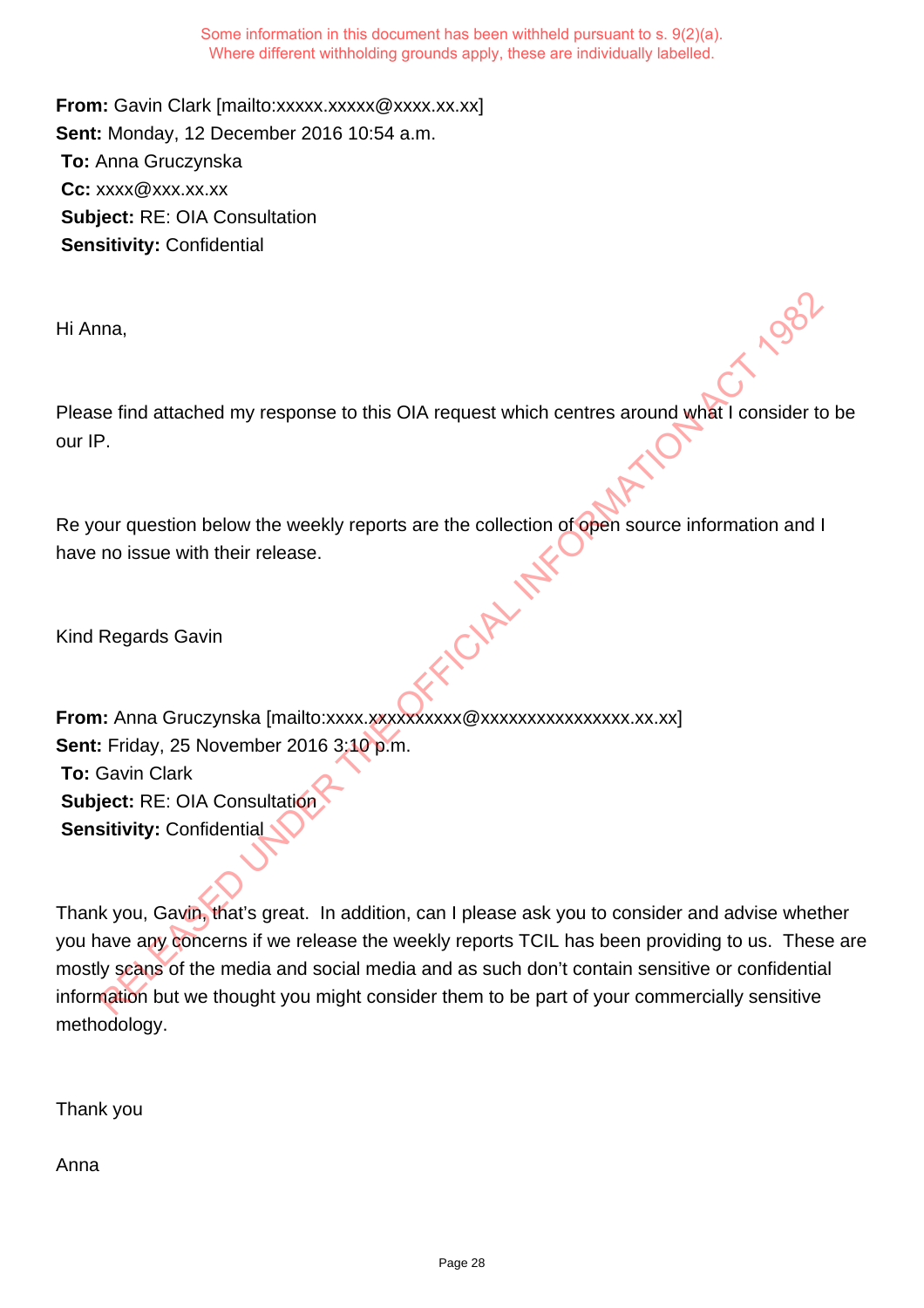# **Anna Gruczynska**

Governance Officer

Southern Response Earthquake Services Ltd

DDI: (03)

Ext:

Mobile:

PO Box 9052

**Christchurch** 

**www.southernresponse.co.nz**

Southern Response Earthquake Services Ltd is the government-owned company responsible for settling claims by AMI policyholders for Canterbury earthquake damage which occurred before 5 April 2012 (the date AMI was sold to IAG). CRELINGTORINATION ACT 1982

From: Gavin Clark [mailto:xxxxx.xxxxx @xxxx.xx.xx] **Sent:** Friday, 25 November 2016 2:45 p.m. **To:** Anna Gruczynska **Subject:** RE: OIA Consultation **Sensitivity:** Confidential

Thanks Anna email received, I've had a busy week but will come back to you early next week if that is okay with you.

From: Anna Gruczynska [mailto:xxxx.xxxxxxxxxxxxxxxxxxxxxxxxxxx.xx.xx] **Sent:** Tuesday, 22 November 2016 1:21 p.m.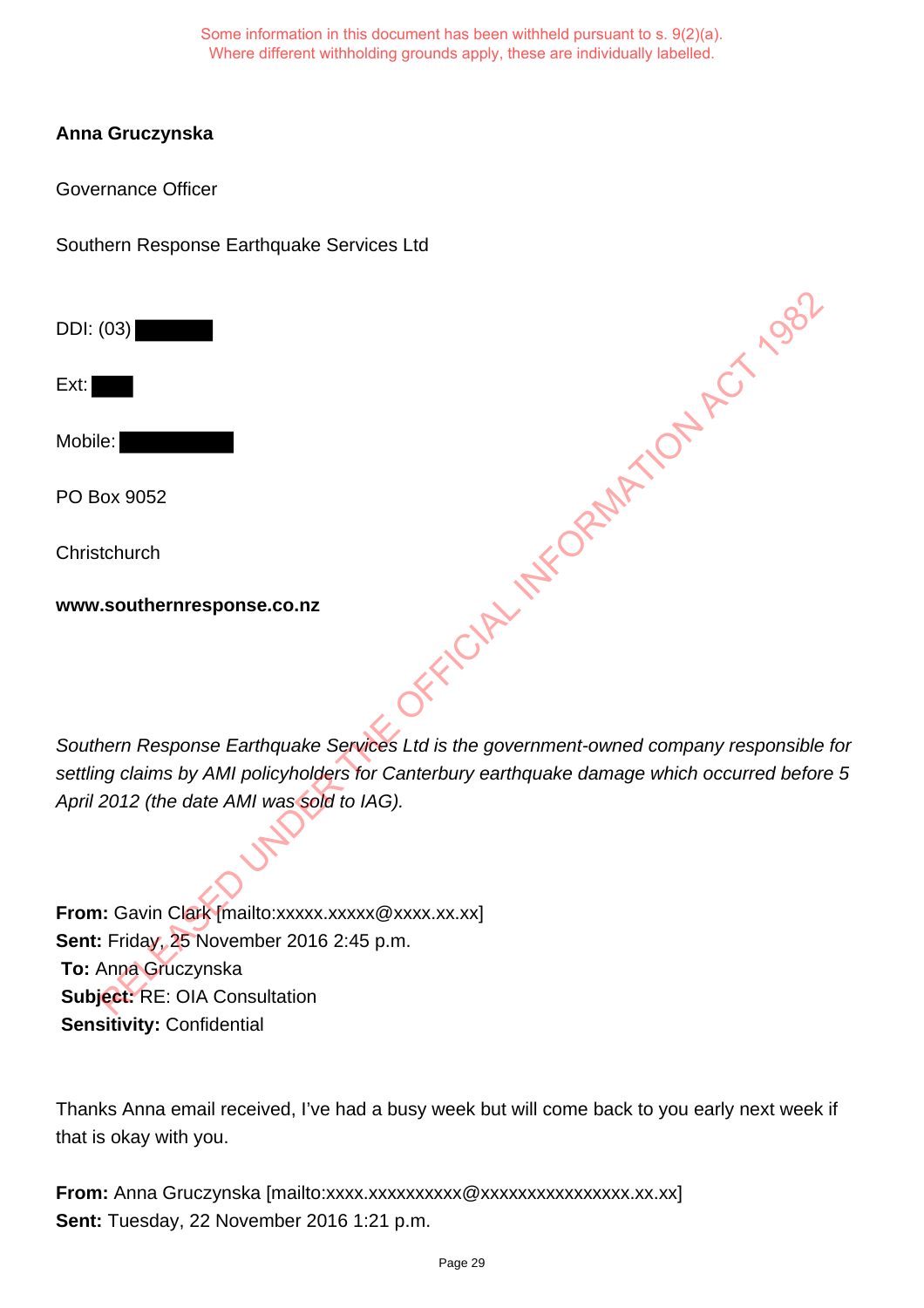**To:** Gavin Clark **Subject:** OIA Consultation **Importance:** High **Sensitivity:** Confidential

Hi Gavin

Southern Response has received a request from the Labour Party under the OIA for a copy of any communications, including emails, between Southern Response and any private investigation form, since 1 January 2014 (subsequently narrowed down to cover the period 1 July 2015 – 30 June 2016 only). The request is also for copies of any reports, briefings and advice received by Southern Response.

We have reviewed the email communications we hold which are within the scope of this request and would like to consult with you on our proposed response, in the first instance as it concerns email communications only. We are reviewing the various attachments (which will also respond to the second part of the request for reports, briefings and advice) and will consult with you on those separately. In the meantime I would be grateful if you could review the attached information and let me know if you have concerns with any of it being released. The information we consider necessary to withhold, and which will therefore be redacted, is within the red boxes. Any unmarked information is currently proposed to be released, subject to consultation with you. nern Response has received a request from the Labour Party under the OIA for a copy<br>onunications, including emails, between Southern Response and any private investigation<br>since 1 January 2014 (subsequently narrowed down t

In general terms, we have considered it necessary to withhold the following information:

Any discussion in detail of the security-related work TCIL undertook for SR, both to protect the SR's security information and to protect TCIL's commercially sensitive methodology

· Any discussion of specific safety information (recommendations etc.) to protect SR's security information

· Any discussion about the cost of specific services provided to SRES as we consider this to be commercially sensitive to TCIL (noting that the general information about amounts paid to TCIL has been previously released)

Names of individuals, and details of individuals' residential security reviews, information requests etc. in order to protect their privacy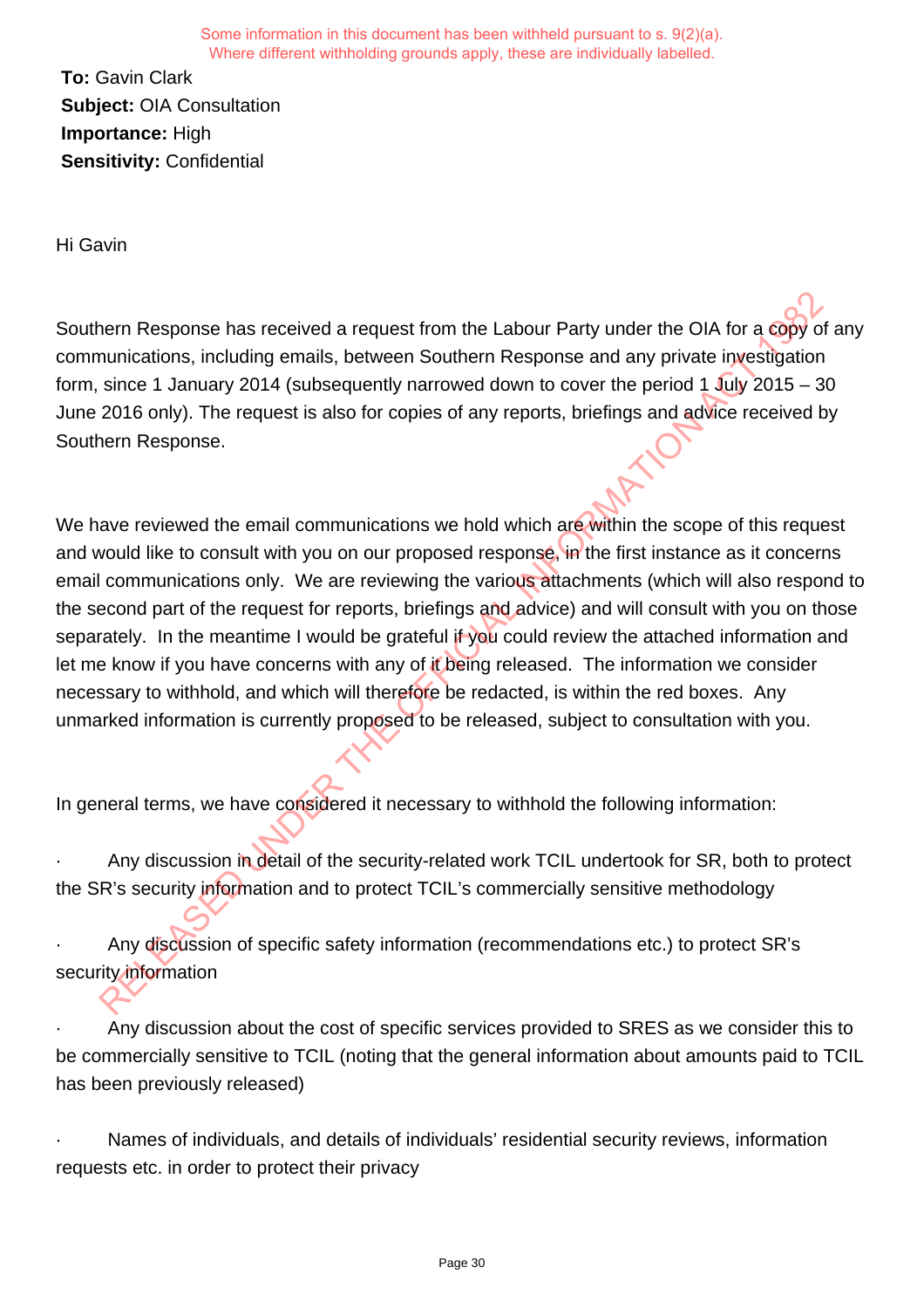We intend to apply a similar rationale to determining which attachments need to be withheld in their entirety/with redactions, and our preliminary views can be gauged from the proposed redactions in the "Attachment" field of the emails.

Once you've had a chance to look through these communications, please let me know your estimated timeframe to come back to me with your specific comments. As we have already advised the decision on this request, there is no statutory deadline to provide the information, however we are obliged to provide it as soon as possible, and are certainly hoping to be in a position to do so this side of Christmas.

If you have any questions, or require clarification, please do not hesitate to give me a call.

Thank you Anna **Anna Gruczynska** Governance Officer Southern Response Earthquake Services Ltd DDI: (03) Ext: Mobile: PO Box 9052 LE OFFICIAL INFORMATION

**www.southernresponse.co.nz**

**Christchurch**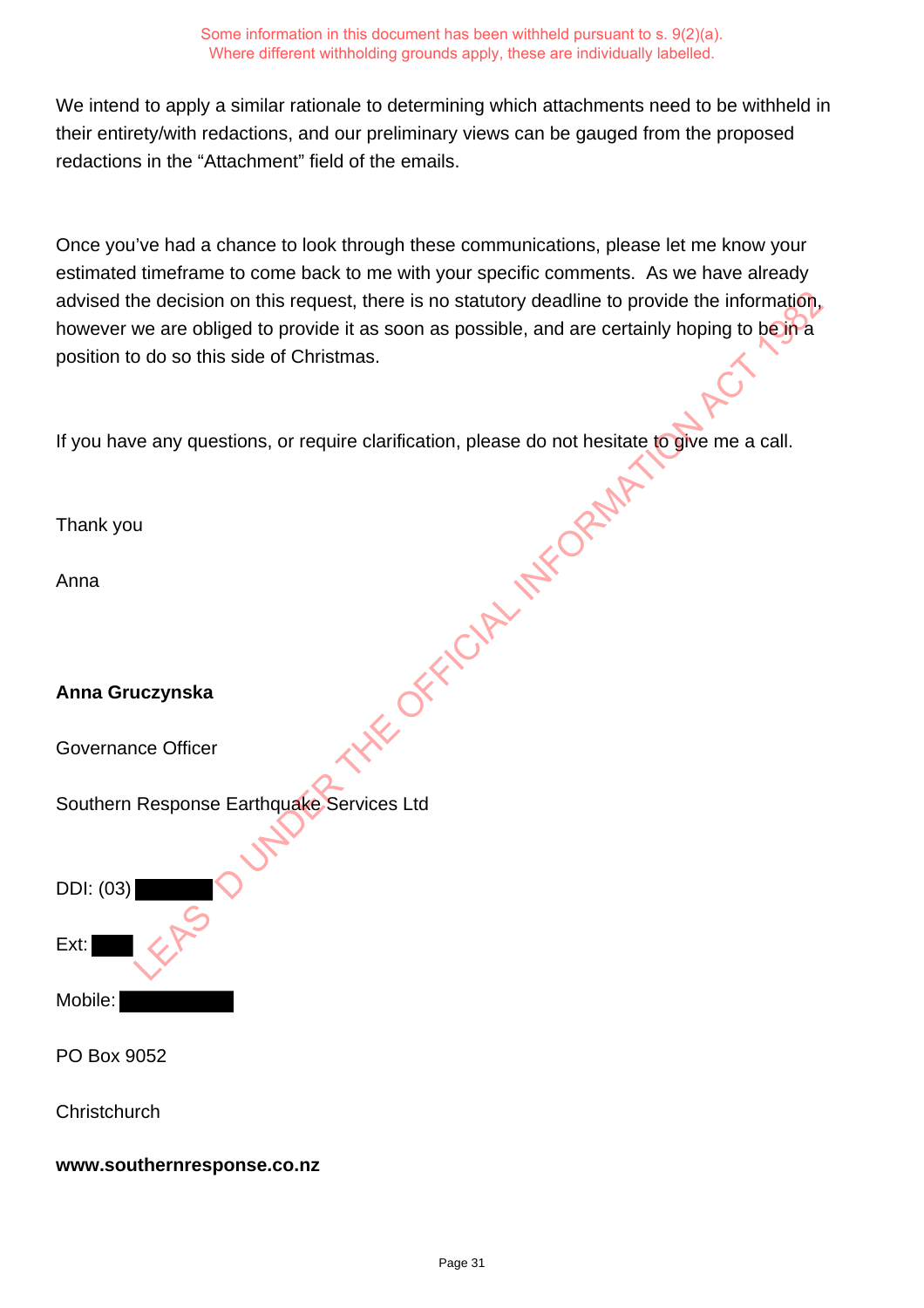Southern Response Earthquake Services Ltd is the government-owned company responsible for settling claims by AMI policyholders for Canterbury earthquake damage which occurred before 5 April 2012 (the date AMI was sold to IAG).

This email and any attachments contain confidential information which may be subject to legal privilege and copyright.

 If you are not the intended recipient you must not peruse, use, distribute or copy the email or attachments.

If it has been received in error please notify us immediately by return email and then delete the message and any accompanying attachments.

Emails are not secure, can be intercepted and altered.

 Southern Response Earthquake Services Limited ("Southern Response") accepts no responsibility for changes made to this email or to any attachment after it has been transmitted. No viruses were detected in this email by Southern Response's virus detection software.

 Southern Response cannot guarantee this message or attachment(s) are free from computer viruses or other defects

 and will not accept liability for any loss, damage or consequence resulting directly and/or indirectly from their use. RELEASED UNDER THE

Page 32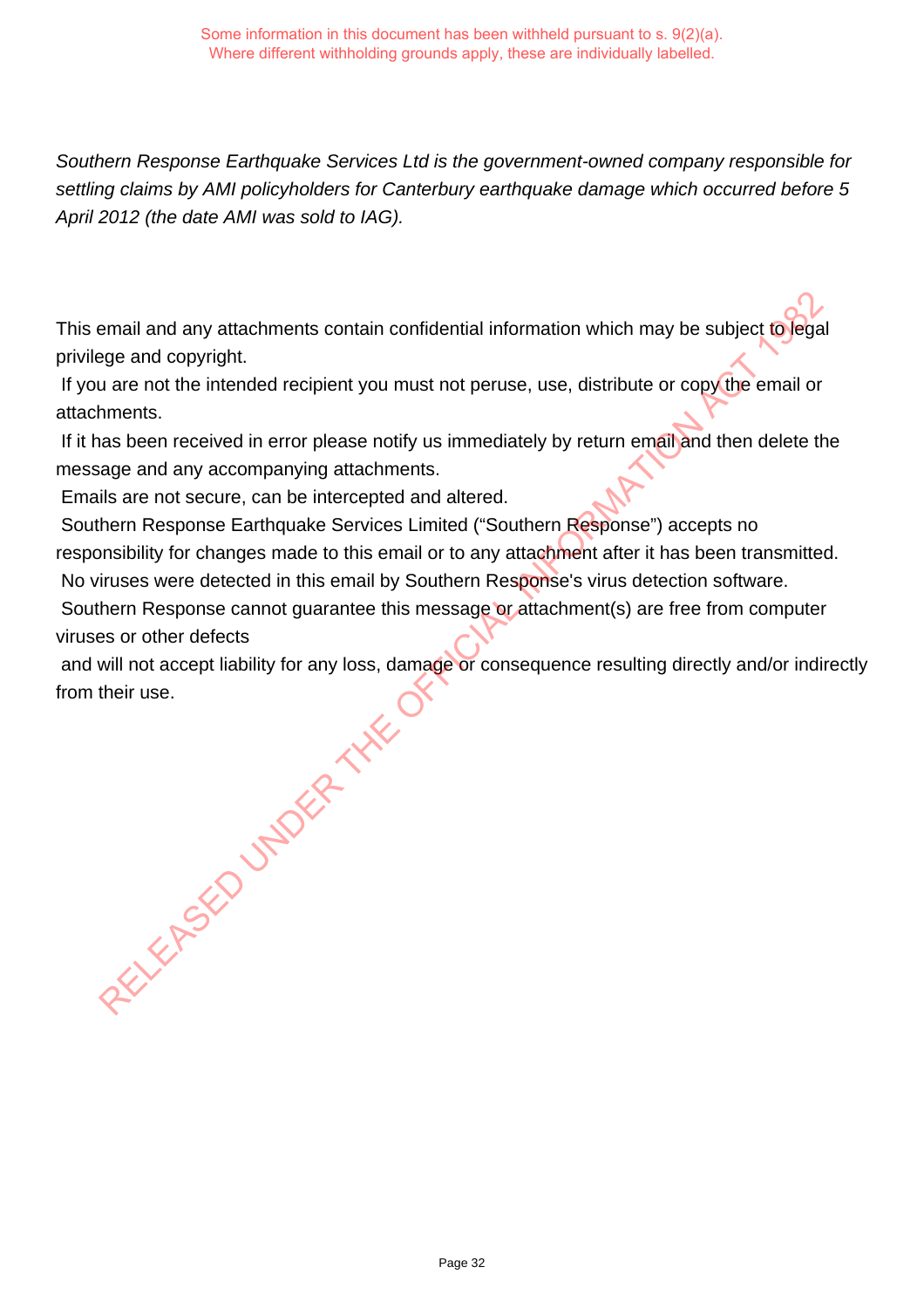Some information in this document has been withheld pursuant to s. 9(2)(a).

Where different withholding grounds apply, these are individually labelled.

# 6. RE: OIA Consultation

| From:                     | Anna Gruczynska <xxxx.xxxxxxxxxxx @xxxxxxxxxxxxxxxx.xx.xx=""></xxxx.xxxxxxxxxxx>                             |
|---------------------------|--------------------------------------------------------------------------------------------------------------|
| To:                       | Gavin Clark <xxxxx.xxxxx@xxxx.xx.xx></xxxxx.xxxxx@xxxx.xx.xx>                                                |
| $Cc$ :                    | xxxx@xxx.xx.xx <xxxx@xxx.xx.xx></xxxx@xxx.xx.xx>                                                             |
| <b>Sent Date:</b>         | Dec 13, 2016 14:25:36                                                                                        |
| Subject:                  | <b>RE: OIA Consultation</b>                                                                                  |
| <b>Attachment:</b>        | image001.jpg<br>Binder1 - Attachments FROM TCIL to release.pdf<br>18(d)<br>Binder2 - to consult.pdf<br>18(d) |
| Hi Gavin                  |                                                                                                              |
| Thank you for your reply. |                                                                                                              |

We will work through the comments on the email threads and I will come back to you separately if we have any questions or concerns with your proposed additional redactions.

1. In the interest of time, in the first instance, I have reviewed your comments regarding the attachments.

Attachment to Email 126 (protest photo): we agree this is necessary to withhold to protect the privacy of individuals  $(9(2)(a))$ .

Attachments to Emails 19,20, 51, 52, 78,87 and 88 (TCIL invoices):

In Binder 1 (attached) I

 $9(2)(h)$ 

have provided copies of these invoices with redactions applied on that basis and would welcome your comments. The folder also contains other attachments received from TCIL which we propose to release being generic or publicly available documents, or photos of the exterior of our building which cannot be considered sensitive either in isolation or in the context of the email (which simply says "photos as agreed"). Binder? - Attachments FROM ICIL to release.pdf<br>
Winder Binder2 - to consult,pdf<br>
Next through the comments on the email threads and I will come back to you separate<br>
Will work through the comments on the email threads and

2. In addition, our legal team has questioned whether sufficient commercial sensitivity grounds exist to withhold the following (which I considered to contain proprietary methodology material which is commercially sensitive to TCIL, but would appreciate your view on this):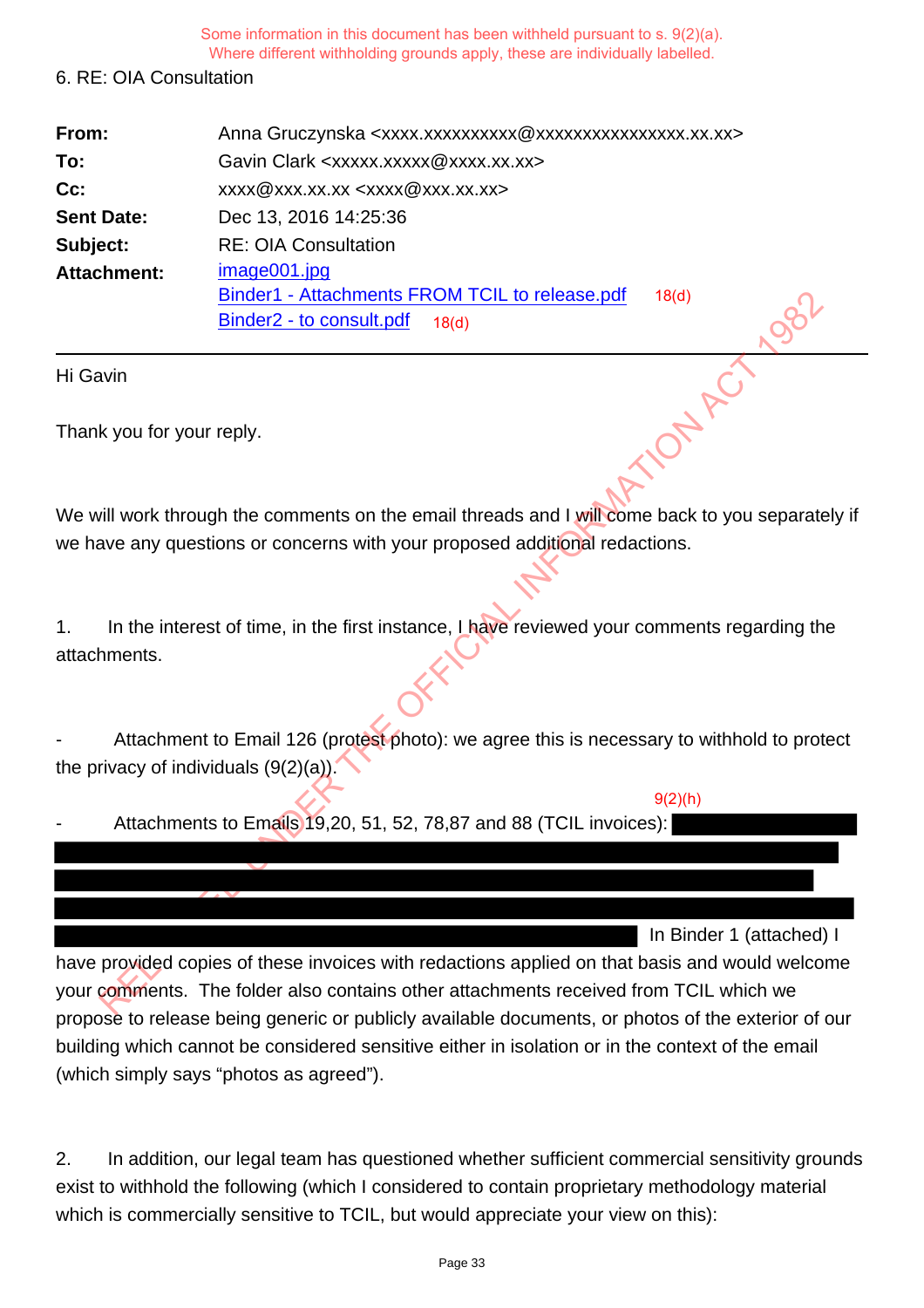SRES Characterisation Survey 2016 (blank) – refer Binder 2

- SRES SG test refer Binder 2
- First Responders Role Plays Agenda refer Binder 2

Southern Response weekly monitoring reports - I have not provided them here, but I am sure you are familiar with the documents, of which there are approx. 45. The information contained in these reports does not appear to be sensitive in itself, being largely of the media monitoring type, but you may have concerns regarding the criteria on which these reports were prepared being released.

I would be most grateful if you could consider the matter of the invoices in Binder 1 and the 4 types of documents in Binder 2 and let me know of any concerns with this information being released. **PER THE OFFICIAL INFORMATION** 

Thank you

Anna

## **Anna Gruczynska**

Governance Officer

Southern Response Earthquake Services Ltd

DDI: (03)

Mobile:

Ext:

PO Box 9052

**Christchurch**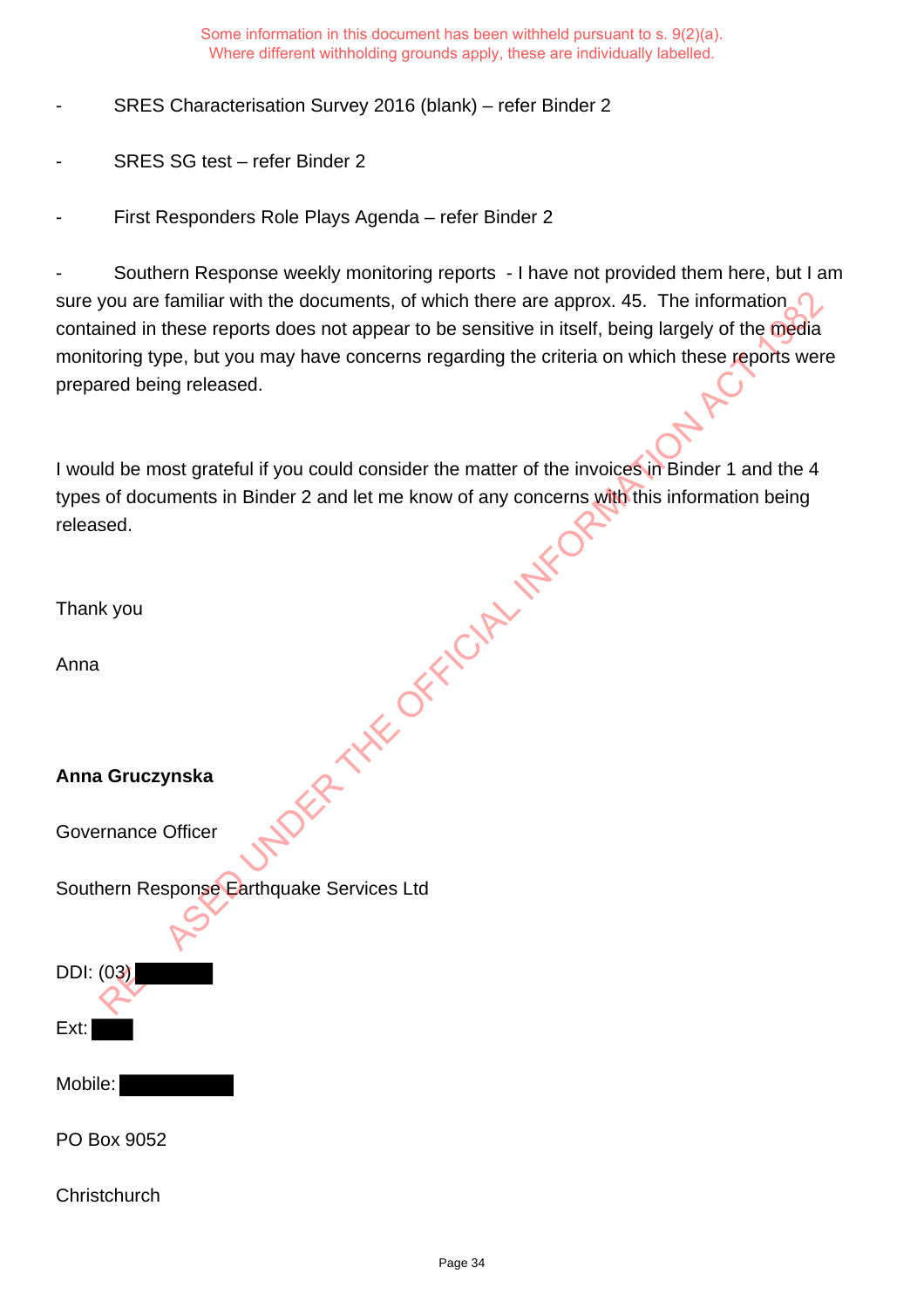### 7. RE: OIA Consultation

| From:             | Anna Gruczynska <xxxx.xxxxxxxxxxx @xxxxxxxxxxxxxxxx.xx.xx=""></xxxx.xxxxxxxxxxx> |
|-------------------|----------------------------------------------------------------------------------|
| To:               | Gavin Clark <xxxxx.xxxxx @xxxx.xx.xx=""></xxxxx.xxxxx>                           |
| <b>Sent Date:</b> | Nov 25, 2016 15:09:44                                                            |
| Subject:          | <b>RE: OIA Consultation</b>                                                      |
| Attachment:       | image001.jpg                                                                     |

Thank you, Gavin, that's great. In addition, can I please ask you to consider and advise whether you have any concerns if we release the weekly reports TCIL has been providing to us. These are mostly scans of the media and social media and as such don't contain sensitive or confidential information but we thought you might consider them to be part of your commercially sensitive methodology.

| Thank you, Gavin, that's great. In addition, can I please ask you to consider and advise whet<br>you have any concerns if we release the weekly reports TCIL has been providing to us. Thes<br>mostly scans of the media and social media and as such don't contain sensitive or confidentia |
|----------------------------------------------------------------------------------------------------------------------------------------------------------------------------------------------------------------------------------------------------------------------------------------------|
| information but we thought you might consider them to be part of your commercially sensitive<br>methodology.                                                                                                                                                                                 |
|                                                                                                                                                                                                                                                                                              |
| Thank you                                                                                                                                                                                                                                                                                    |
| Anna                                                                                                                                                                                                                                                                                         |
|                                                                                                                                                                                                                                                                                              |
| Anna Gruczynska                                                                                                                                                                                                                                                                              |
| OFFICIAL METOPAULA<br><b>Governance Officer</b>                                                                                                                                                                                                                                              |
| Southern Response Earthquake Services Ltd                                                                                                                                                                                                                                                    |
| DDI: (03)                                                                                                                                                                                                                                                                                    |
| Ext:                                                                                                                                                                                                                                                                                         |
| Mobile:                                                                                                                                                                                                                                                                                      |
| PO Box 9052                                                                                                                                                                                                                                                                                  |
| Christchurch                                                                                                                                                                                                                                                                                 |

**www.southernresponse.co.nz**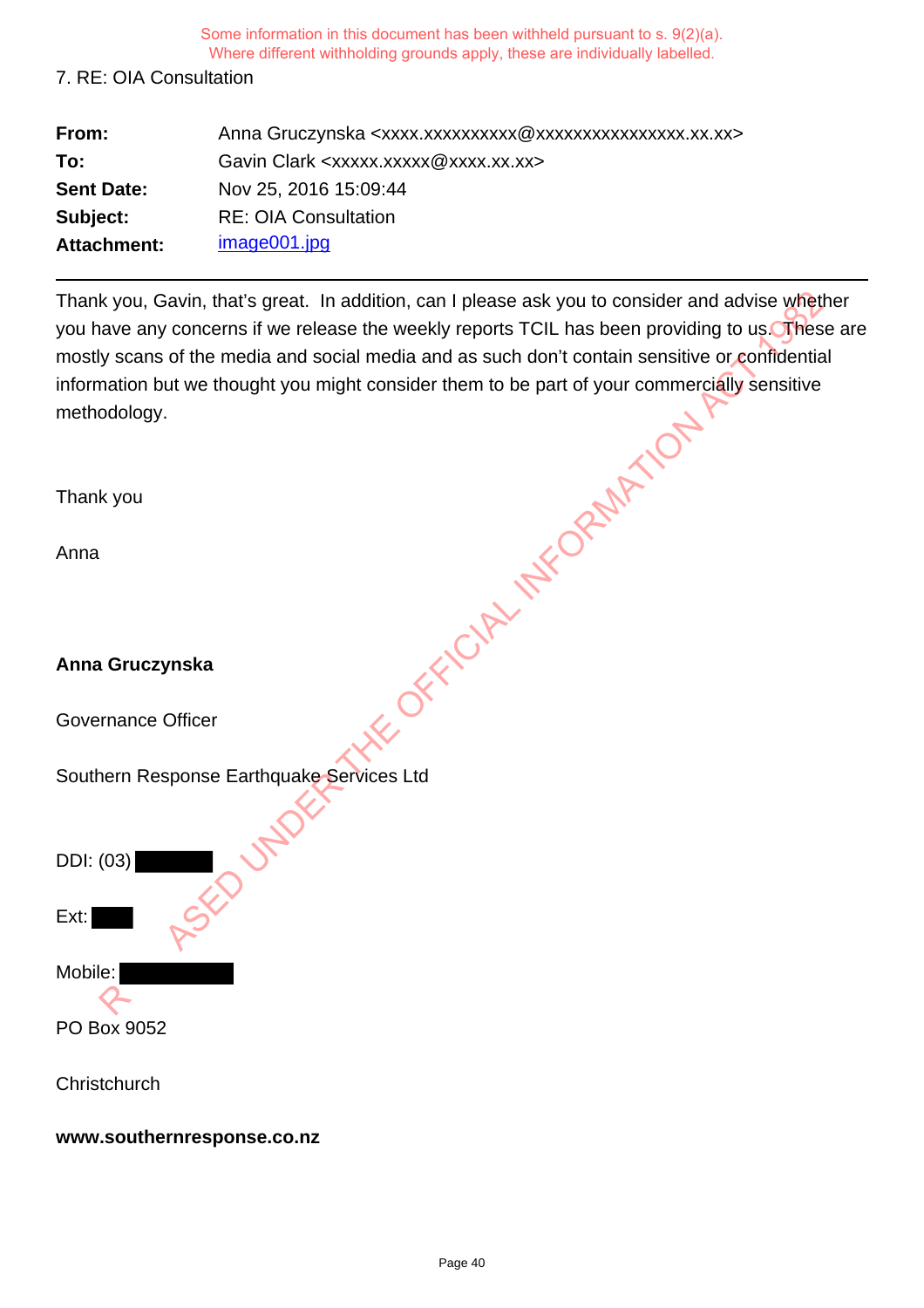Southern Response Earthquake Services Ltd is the government-owned company responsible for settling claims by AMI policyholders for Canterbury earthquake damage which occurred before 5 April 2012 (the date AMI was sold to IAG).

**From:** Gavin Clark [mailto:xxxxx.xxxxx @xxxx.xx.xx] **Sent:** Friday, 25 November 2016 2:45 p.m. **To:** Anna Gruczynska **Subject:** RE: OIA Consultation **Sensitivity:** Confidential

Thanks Anna email received, I've had a busy week but will come back to you early next week if that is okay with you.

**From:** Anna Gruczynska [mailto:xxxx.xxxxxxxxxxx @xxxxxxxxxxxxxxxx.xx.xx] **Sent:** Tuesday, 22 November 2016 1:21 p.m. **To:** Gavin Clark **Subject:** OIA Consultation **Importance:** High **Sensitivity:** Confidential RELEASED UNDER THE OFFICIAL INFORMATION ACT 1982

Hi Gavin

Southern Response has received a request from the Labour Party under the OIA for a copy of any communications, including emails, between Southern Response and any private investigation form, since  $\lambda$  January 2014 (subsequently narrowed down to cover the period 1 July 2015 – 30 June 2016 only). The request is also for copies of any reports, briefings and advice received by Southern Response.

We have reviewed the email communications we hold which are within the scope of this request and would like to consult with you on our proposed response, in the first instance as it concerns email communications only. We are reviewing the various attachments (which will also respond to the second part of the request for reports, briefings and advice) and will consult with you on those separately. In the meantime I would be grateful if you could review the attached information and let me know if you have concerns with any of it being released. The information we consider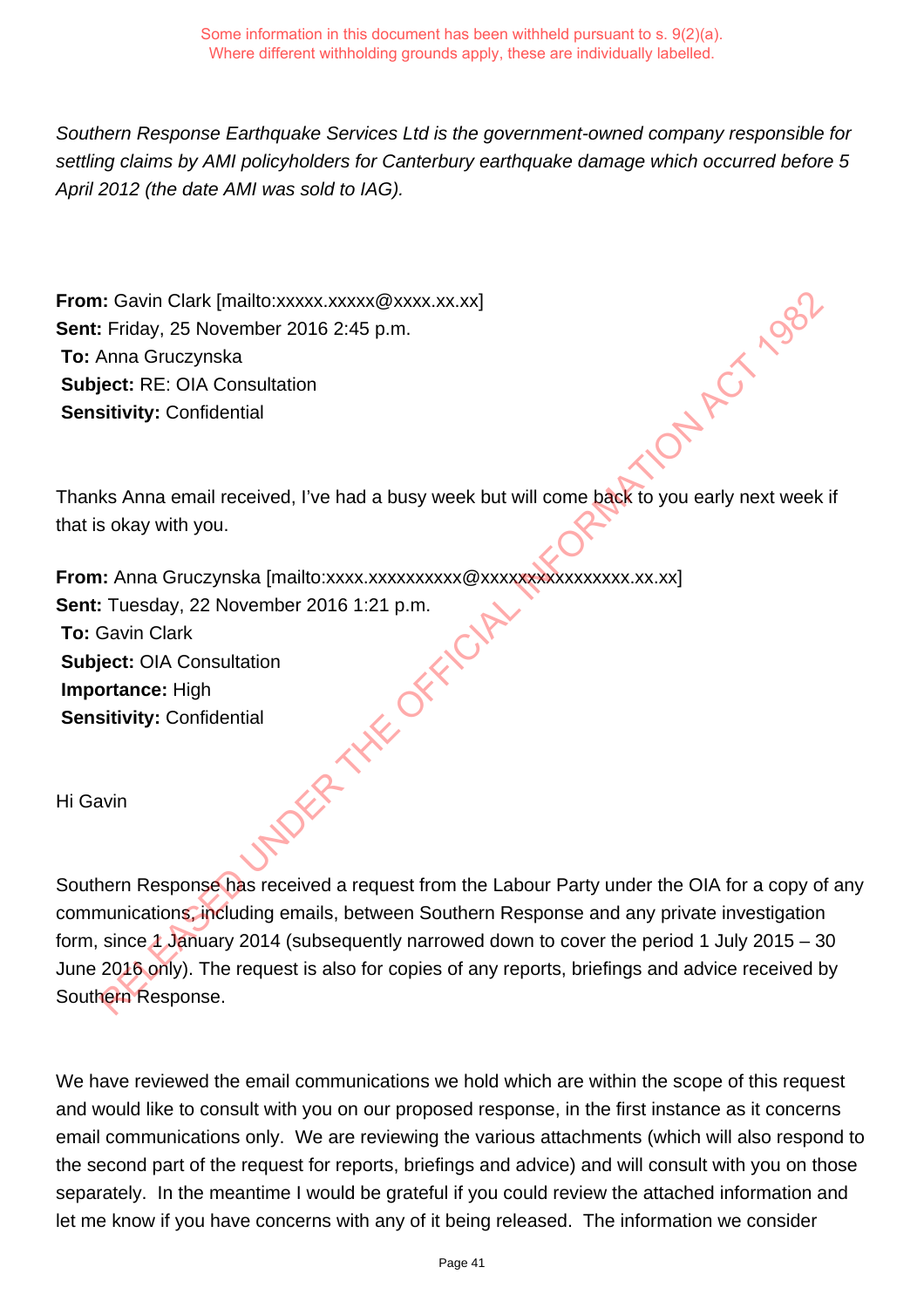#### 8. OIA Consultation

| From:              | Anna Gruczynska <xxxx.xxxxxxxxxxxxxxxxxxxxxxxxxx.xx.xx></xxxx.xxxxxxxxxxxxxxxxxxxxxxxxxx.xx.xx> |
|--------------------|-------------------------------------------------------------------------------------------------|
| To:                | xxxxx.xxxx@xxxx.xx.xx <xxxxx.xxxxx@xxxx.xx.xx></xxxxx.xxxxx@xxxx.xx.xx>                         |
| <b>Sent Date:</b>  | Nov 22, 2016 13:21:03                                                                           |
| Subject:           | <b>OIA Consultation</b>                                                                         |
| <b>Attachment:</b> | image001.jpg                                                                                    |
|                    | <b>Bundle 1 - Emails FROM TCIL.pdf</b><br>18 <sub>d</sub>                                       |
|                    | 18 <sub>(d)</sub><br><b>Bundle 2 - Emails TO TCIL.pdf</b>                                       |

Hi Gavin

Southern Response has received a request from the Labour Party under the OIA for a copy of any communications, including emails, between Southern Response and any private investigation form, since 1 January 2014 (subsequently narrowed down to cover the period 1 July 2015 – 30 June 2016 only). The request is also for copies of any reports, briefings and advice received by Southern Response.

We have reviewed the email communications we hold which are within the scope of this request and would like to consult with you on our proposed response, in the first instance as it concerns email communications only. We are reviewing the various attachments (which will also respond to the second part of the request for reports, briefings and advice) and will consult with you on those separately. In the meantime I would be grateful if you could review the attached information and let me know if you have concerns with any of it being released. The information we consider necessary to withhold, and which will therefore be redacted, is within the red boxes. Any unmarked information is currently proposed to be released, subject to consultation with you. Burious 2 - Emialis TOTTCIL....pdf<br>
New York Content Content Content Content Content Content Content Content Content<br>
New York Content Content Content Content Content Content Content Content Content<br>
Significal Information

In general terms, we have considered it necessary to withhold the following information:

Any discussion in detail of the security-related work TCIL undertook for SR, both to protect the SR's security information and to protect TCIL's commercially sensitive methodology

· Any discussion of specific safety information (recommendations etc.) to protect SR's security information

Any discussion about the cost of specific services provided to SRES as we consider this to be commercially sensitive to TCIL (noting that the general information about amounts paid to TCIL has been previously released)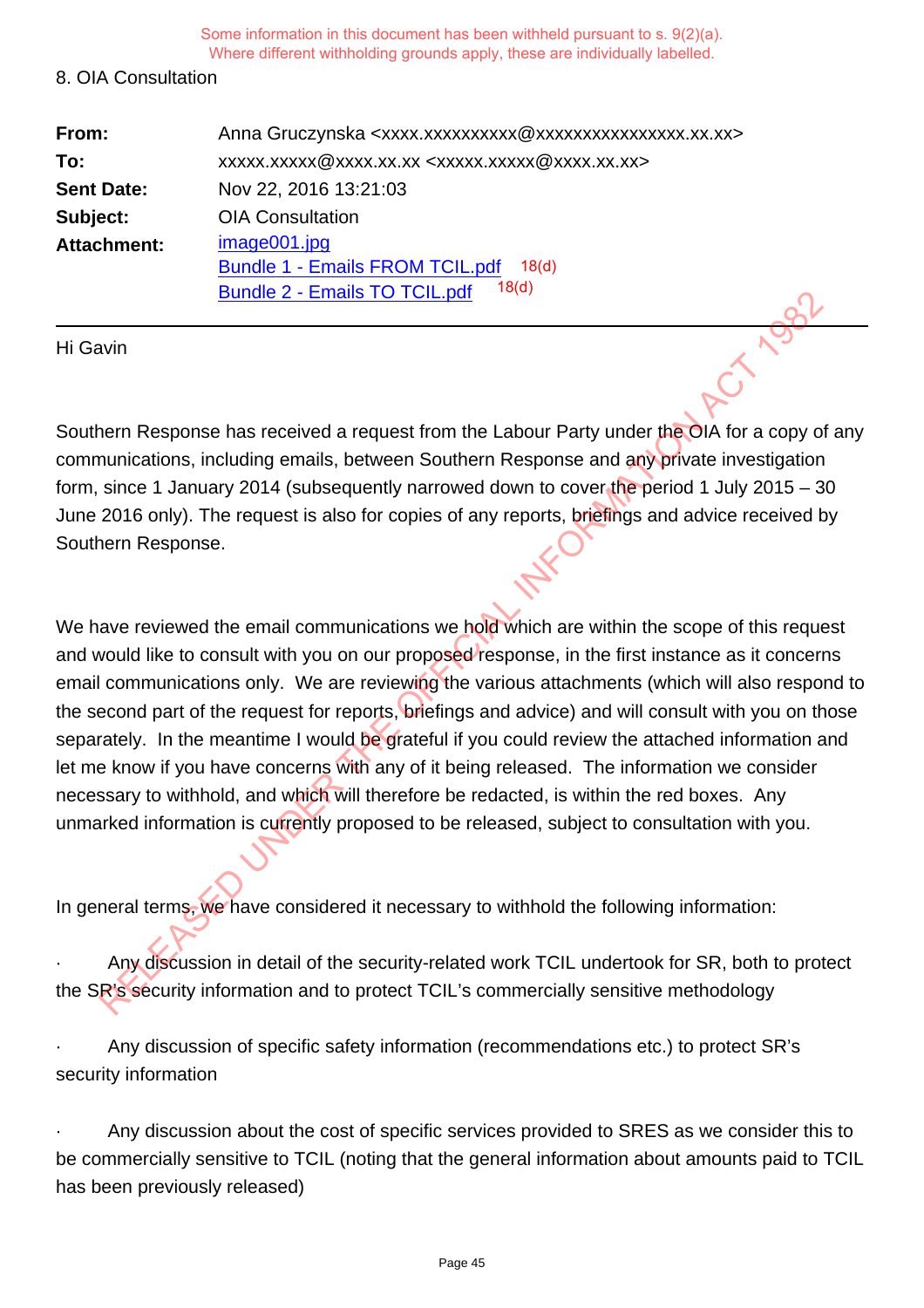Names of individuals, and details of individuals' residential security reviews, information requests etc. in order to protect their privacy

We intend to apply a similar rationale to determining which attachments need to be withheld in their entirety/with redactions, and our preliminary views can be gauged from the proposed redactions in the "Attachment" field of the emails.

Once you've had a chance to look through these communications, please let me know your estimated timeframe to come back to me with your specific comments. As we have already advised the decision on this request, there is no statutory deadline to provide the information, however we are obliged to provide it as soon as possible, and are certainly hoping to be in a position to do so this side of Christmas.

If you have any questions, or require clarification, please do not hesitate to give me a call. **PER THE OFFICIAL INFORMATION** 

Thank you

Anna

## **Anna Gruczynska**

Governance Officer

Southern Response Earthquake Services Ltd

DDI: (03)

Mobile:

Ext:

PO Box 9052

**Christchurch**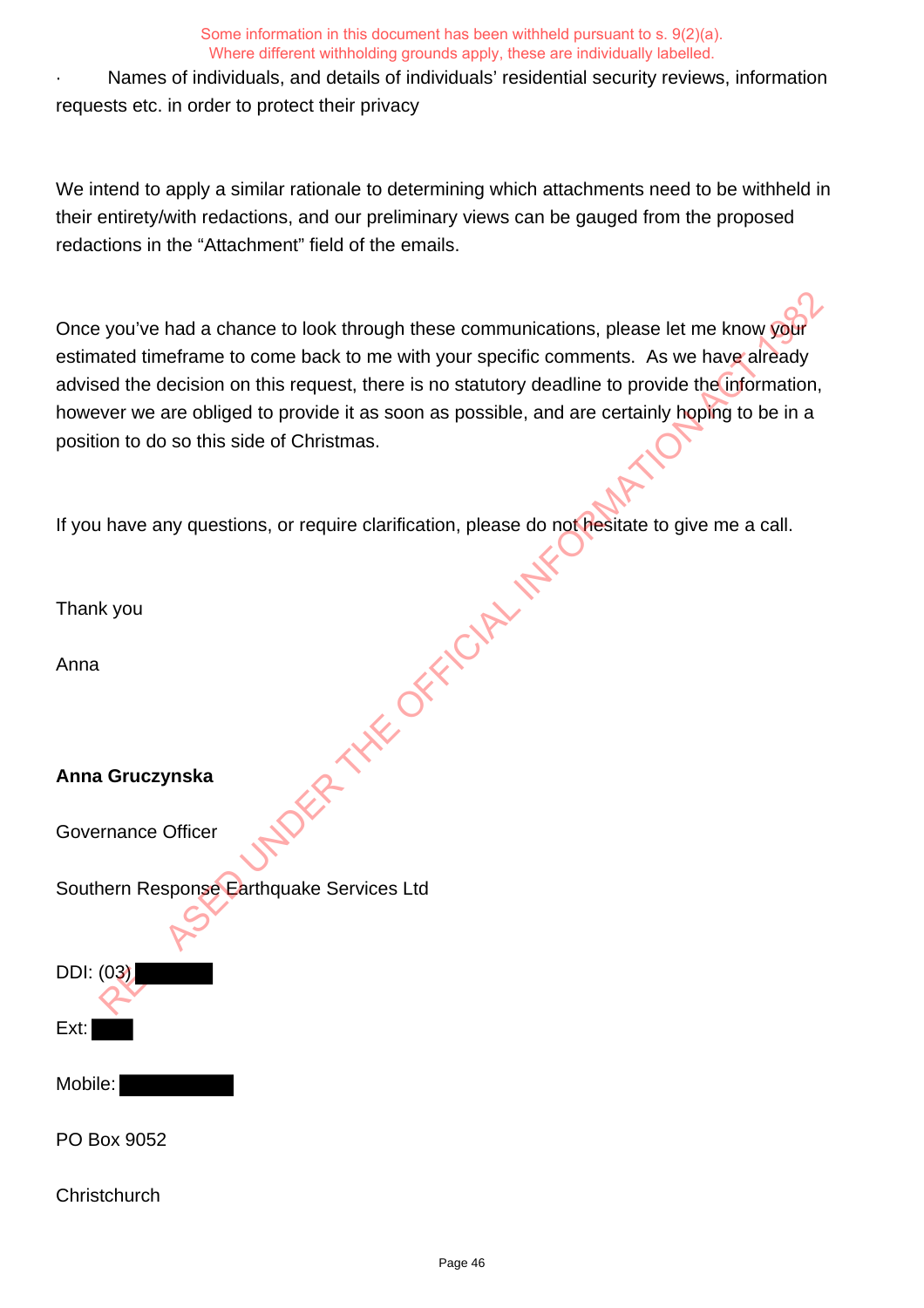#### **www.southernresponse.co.nz**

Southern Response Earthquake Services Ltd is the government-owned company responsible for settling claims by AMI policyholders for Canterbury earthquake damage which occurred before 5 April 2012 (the date AMI was sold to IAG).

This email and any attachments contain confidential information which may be subject to legal privilege and copyright.

 If you are not the intended recipient you must not peruse, use, distribute or copy the email or attachments.

 If it has been received in error please notify us immediately by return email and then delete the message and any accompanying attachments.

Emails are not secure, can be intercepted and altered.

 Southern Response Earthquake Services Limited ("Southern Response") accepts no responsibility for changes made to this email or to any attachment after it has been transmitted. No viruses were detected in this email by Southern Response's virus detection software.

 Southern Response cannot guarantee this message or attachment(s) are free from computer viruses or other defects

 and will not accept liability for any loss, damage or consequence resulting directly and/or indirectly from their use. RELEASED UNDER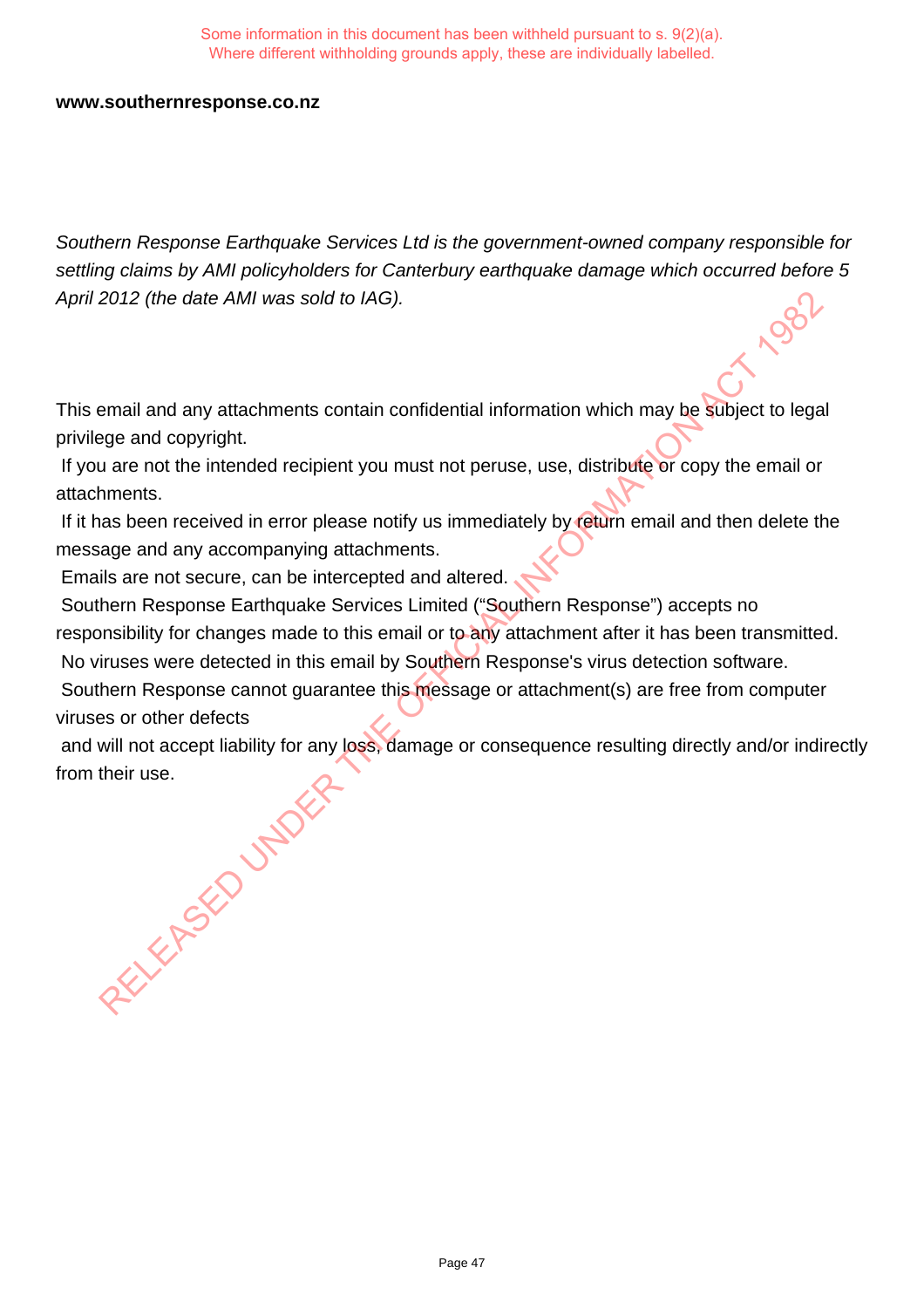|                                                                                                     | Some information in this document has been withheld pursuant to s. 9(2)(a).<br>Where different withholding grounds apply, these are individually labelled. |  |
|-----------------------------------------------------------------------------------------------------|------------------------------------------------------------------------------------------------------------------------------------------------------------|--|
| 9. RE: OIA from                                                                                     | - complaint                                                                                                                                                |  |
| From:                                                                                               | southernresponse.co.nz>                                                                                                                                    |  |
| To:                                                                                                 | 'Gavin Clark' <xxxxx.xxxxx@xxxx.xx.xx></xxxxx.xxxxx@xxxx.xx.xx>                                                                                            |  |
| Cc:                                                                                                 | t60.co.nz<br>beligully.com>,                                                                                                                               |  |
|                                                                                                     | t60.co.nz>, Anna Gruczynska                                                                                                                                |  |
|                                                                                                     | <xxxx.xxxxxxxxxx @xxxxxxxxxxxxxxxx.xx.xx=""></xxxx.xxxxxxxxxx>                                                                                             |  |
| <b>Sent Date:</b>                                                                                   | Sep 21, 2016 10:41:16                                                                                                                                      |  |
| Subject:                                                                                            | RE: OIA from<br>- complaint                                                                                                                                |  |
| <b>Attachment:</b>                                                                                  | image004.jpg                                                                                                                                               |  |
|                                                                                                     | A ACT 1982<br>image005.jpg                                                                                                                                 |  |
|                                                                                                     | image006.jpg                                                                                                                                               |  |
|                                                                                                     | image007.jpg                                                                                                                                               |  |
|                                                                                                     | image008.jpg                                                                                                                                               |  |
|                                                                                                     | image001.jpg                                                                                                                                               |  |
| Thanks Gavin,                                                                                       |                                                                                                                                                            |  |
|                                                                                                     | I can confirm that these paragraphs were the only ones questioned and discussed with us. The                                                               |  |
| rest wasn't questioned and the Ombudsman's office, as far as I am aware, was satisfied with our     |                                                                                                                                                            |  |
| reasons for with-holding the information. Regarding these particular paragraphs they transferred it |                                                                                                                                                            |  |
| to the Privacy Commissioner asking them to review from the privacy point of view and that's when    |                                                                                                                                                            |  |
| the Privacy Commissioner's office approached us.                                                    |                                                                                                                                                            |  |
|                                                                                                     |                                                                                                                                                            |  |
| Trust this helps.                                                                                   |                                                                                                                                                            |  |
|                                                                                                     | And thank you for your comments below. This is definitely of benefit and will help us firm up our                                                          |  |
| letter to the Privacy Commissioner.                                                                 |                                                                                                                                                            |  |
|                                                                                                     |                                                                                                                                                            |  |
| Kind regards                                                                                        |                                                                                                                                                            |  |
|                                                                                                     |                                                                                                                                                            |  |

 **ANZIIF (Assoc) CIP**

Privacy and Information Officer

Southern Response Earthquake Services Ltd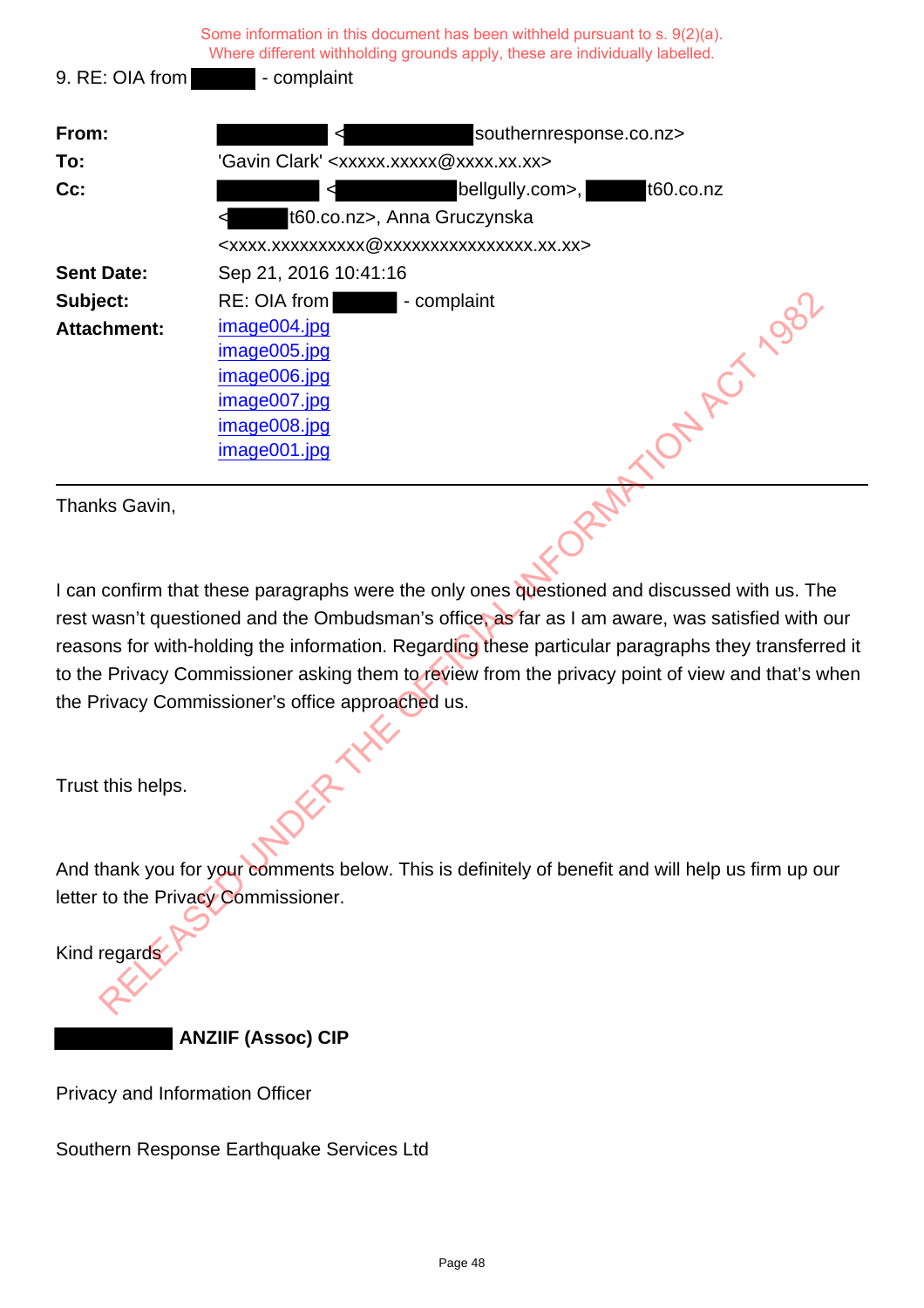DDI (03)

Ext

PO Box 9052

**Christchurch** 

www.southernresponse.co.nz

Southern Response Earthquake Services Ltd is the government-owned company responsible for settling claims by AMI policyholders for Canterbury earthquake damage which occurred before 5<br>April 2012 (the date AMI was sold to IAG). April 2012 (the date AMI was sold to IAG).

**From:** Gavin Clark [mailto:xxxxx.xxxxx @xxxxxxxxxxx] **Sent:** Wednesday, 21 September 2016 10:30 a.m.

| To:                   |             |
|-----------------------|-------------|
| Cc:                   | t60.co.nz   |
| Subject: RE: OIA from | - complaint |
| Hi                    |             |

Based upon your correspondence below I take it that complaint to the Ombudsman relates solely to our report and in particular the paragraphs highlighted below, Paras 54 to 57, 60, 63, 73 and 74. Can you advise whether any other parts that have been withheld from are under consideration by the Ombudsman? Southernresponse.co.nz<br>
Near Response Earthquake Services Ltd is the government-owned company responsible<br>
Relations by AMI policyholders for Canterbury earthquake damage which occurred before<br>
2012 (the date AMI was sold

Our original response to this request and the withholding of information from T&C was sent via email to Victor Wells on 11 February 2016 and specifically referred to email parts that had been sent to us and contained relevant information and relied upon sections 9(2)(b)(i)- disclosing trade secrets and section 9(2)(b)(ii) prejudice our commercial position. The email containing the information from Victor Wells was in 11 parts due to the size of each email file. These reasons for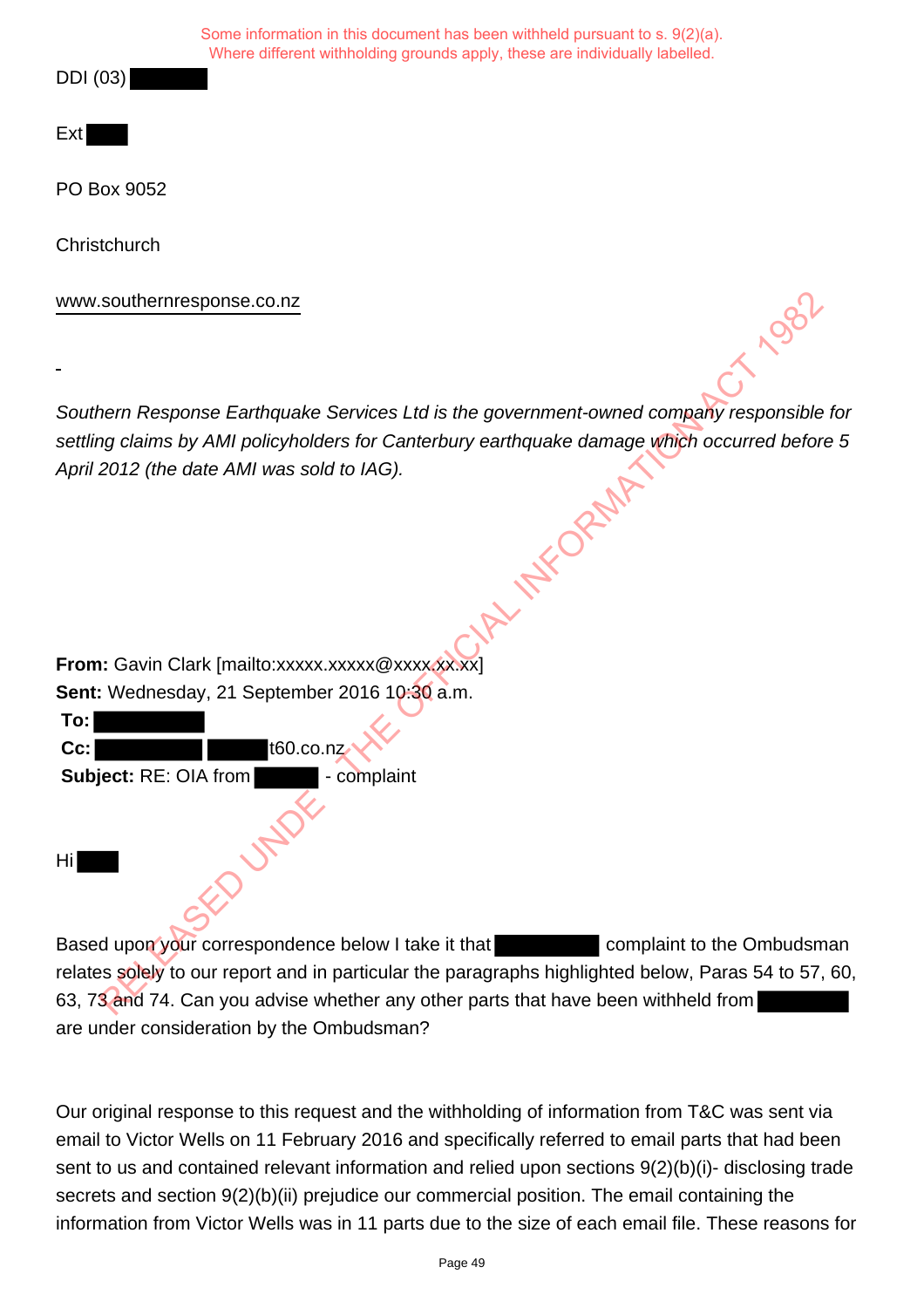withholding particular information are still current however in regard to this matter below I can respond to these specific paragraphs as follows:

**Para 54 to 57**



Is also a recommendation from T&C and we believe that all recommendations around security should not be disclosed so as not to reveal security tactics and create a security vulnerability putting people at risk. Section 6(d) Safety of any person.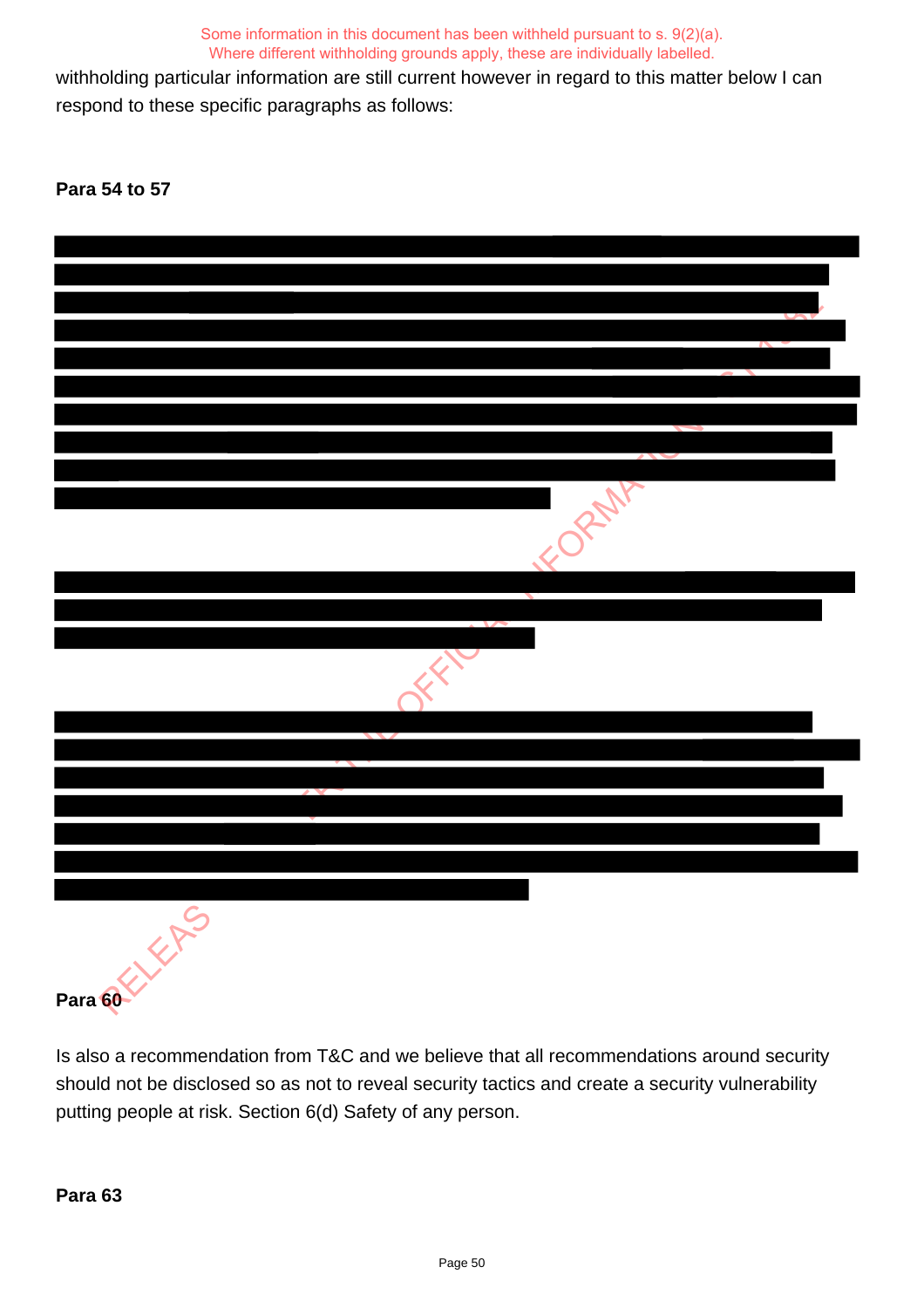|                                                                                                  | mARC |
|--------------------------------------------------------------------------------------------------|------|
|                                                                                                  |      |
| Para 73 and 74                                                                                   |      |
|                                                                                                  |      |
|                                                                                                  |      |
|                                                                                                  |      |
|                                                                                                  |      |
| We trust that this helps clarify our position on the matter and appreciate having been consulted |      |
| regarding information that we have provided to SRES.                                             |      |
|                                                                                                  |      |
|                                                                                                  |      |
| Take care warm regards Gavin Clark                                                               |      |
|                                                                                                  |      |
| <b>Gavin Clark</b>                                                                               |      |
| / MOBILE                                                                                         |      |
| / PHONE                                                                                          |      |
| SED UNDER<br>/FAX                                                                                |      |
| / POSTAL                                                                                         |      |
| / WEBSITE                                                                                        |      |
| $+64$                                                                                            |      |
| +64 9 302 0113                                                                                   |      |

## **Para 73 and 74**

## **Gavin Clark**

/ MOBILE / PHONE / FAX / POSTAL / WEBSITE +64 +64 9 302 0113 +64 9 361 3260 PO Box 301775, Albany, NSMC 0752, New Zealand www.tcil.co.nz © Copyright TCIL 2007.

WARNING. Unauthorised copying, disclosure or distribution of this document or attachment is strictly prohibited. It is restricted to approved TCIL clients only and their authorised representatives. Unauthorised possession, copying or distribution may make offenders subject to legal action relating to offences regarding unlawful possession of unauthorized information and/or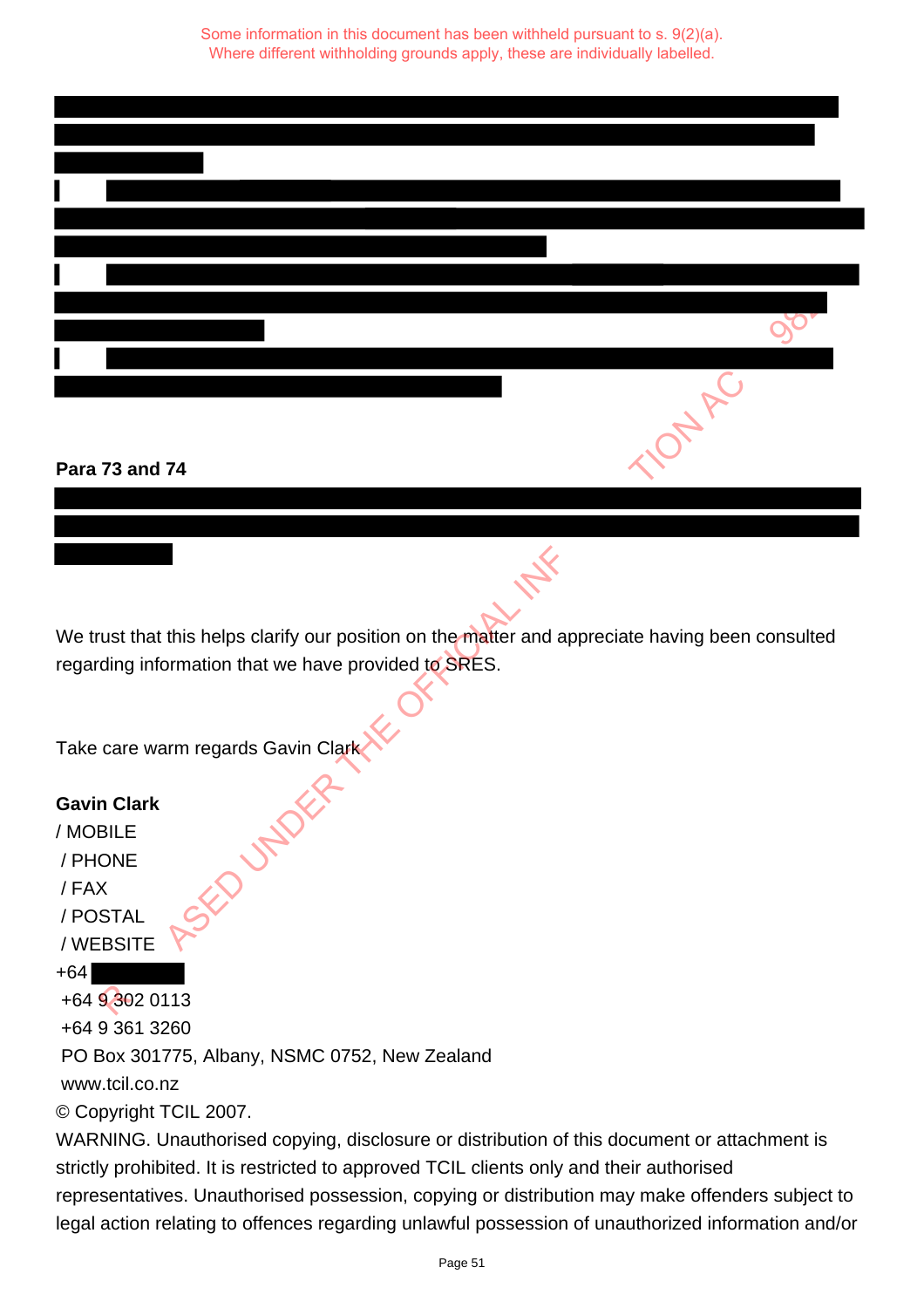intellectual property. If you are not the intended recipient of this publication, or do not have authorisation from TCIL to view it, or have received this publication in error, you must not peruse, use, pass or copy this publication or any of its contents. TCIL has no more authority than that of an ordinary private citizen or company to require a reply to this correspondence.

**From:** [mailto: southernresponse.co.nz] **Sent:** Monday, 19 September 2016 11:53 a.m. **To:** Gavin Clark **Cc: Subject:** OIA from **- complaint** 

Hi, Gavin

It's been a while since we spoke. Trust all is well with you.

We have recently been contacted by the Ombudsman office and subsequently by the Privacy Commissioner office in relation to making a complaint earlier in the year about how we responded to his OIA request which he made in September 2015 . As the Ombudsman office thought that parts of the information which we withheld related more to privacy, they transferred that part to the Privacy Commissioner. **From the Privacy Commissioner's office met** with us last week and upon discussion of the few points raised in her original letter and we came to some agreement that our withholding reasons and grounds were justified. Frankline Southernresponse.co.nz]<br>
Savin Clark<br>
Savin Clark<br>
Savin Clark<br>
Savin Clark<br>
Savin Clark<br>
Savin Clark<br>
Act: OIA from<br>
The complaint<br>
Action Complaint<br>
Action Act and Subsequently by the Privacy<br>
The Complaint exa

One of the points raised was in relation to the TCIL report about

In regards to it, we have been asked to provide a bit more information to support our decisions to withhold, hence I thought I'd e-mail you.

I've got these e-mails attached between you and Victor where you were talking about the sensitivity of information in the staff presentation etc however I couldn't find any specific correspondence about the report. Will it be fair to assume that your comments in Feb 2016 would apply to report as well or would TCIL like to comment again on the paragraphs which were withheld and are being questioned?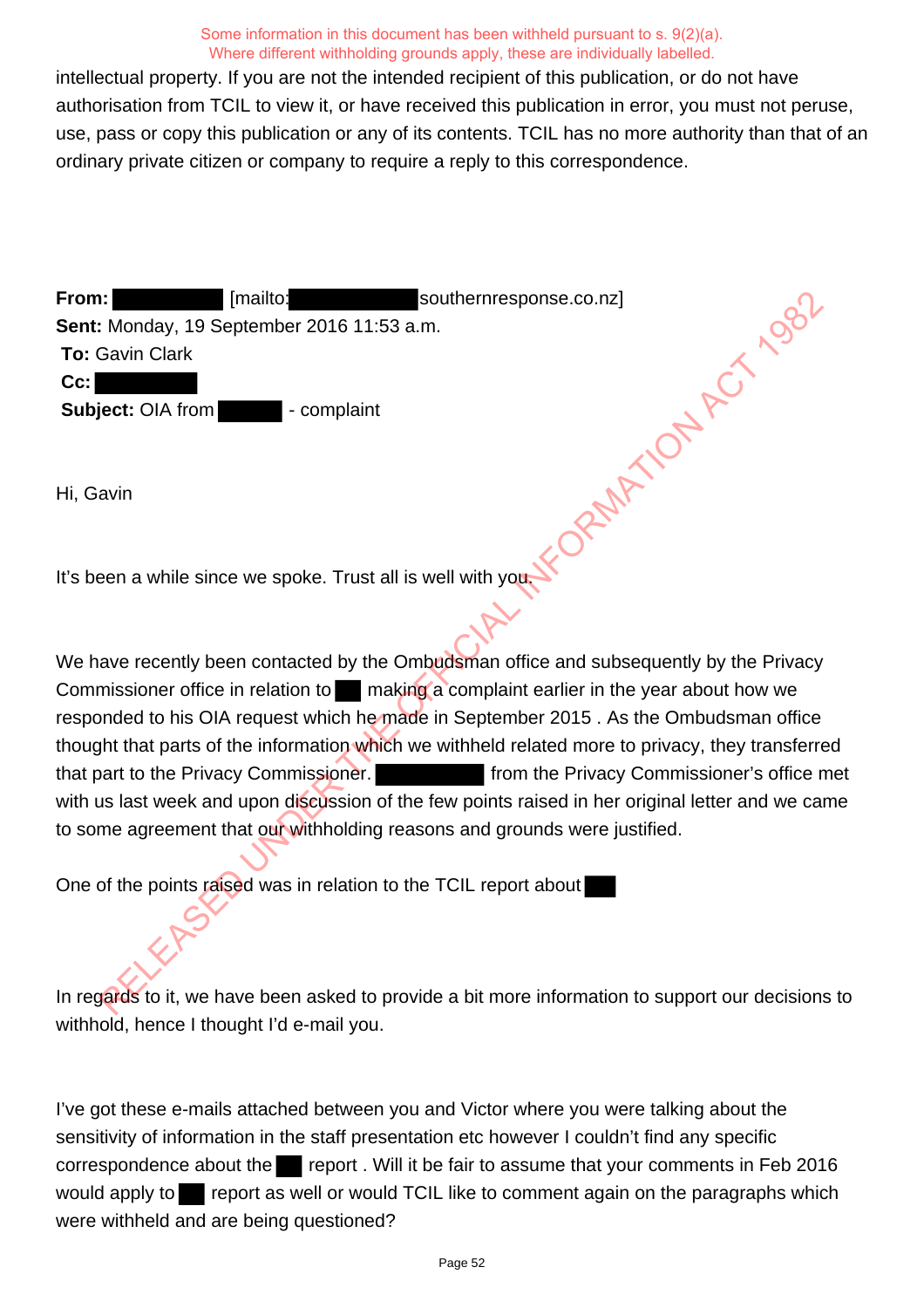I have copied in **From Bell Gully, who is assisting us with our communication to the** Privacy Commissioner on this complaint.

Kind regards,

 **ANZIIF (Assoc) CIP**

Privacy and Information Officer

Southern Response Earthquake Services Ltd

DDI (03)

Ext

PO Box 9052

**Christchurch** 

www.southernresponse.co.nz

Southern Response Earthquake Services Ltd is the government-owned company responsible for settling claims by AMI policyholders for Canterbury earthquake damage which occurred before 5 April 2012 (the date AMI was sold to IAG). USING THE OFFICIAL INFORMATION ACT 1982

This email and any attachments contain confidential information which may be subject to legal privilege and copyright.

 If you are not the intended recipient you must not peruse, use, distribute or copy the email or attachments.

 If it has been received in error please notify us immediately by return email and then delete the message and any accompanying attachments.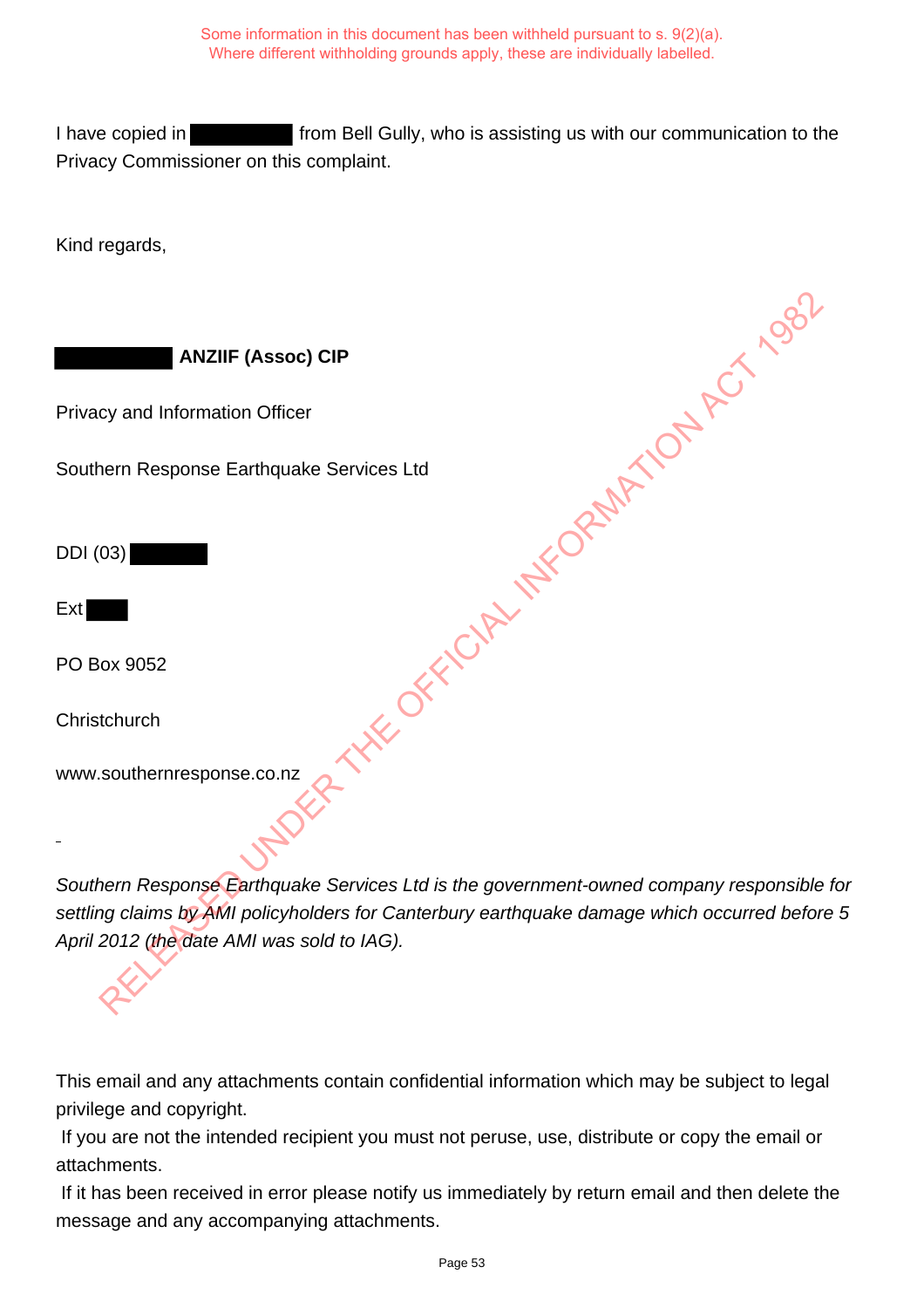Emails are not secure, can be intercepted and altered.

Southern Response Earthquake Services Limited ("Southern Response") accepts no

responsibility for changes made to this email or to any attachment after it has been transmitted.

No viruses were detected in this email by Southern Response's virus detection software.

 Southern Response cannot guarantee this message or attachment(s) are free from computer viruses or other defects

 and will not accept liability for any loss, damage or consequence resulting directly and/or indirectly from their use.

RELEASED UNDER THE OFFICIAL INFORMATION ACT 1982

Page 54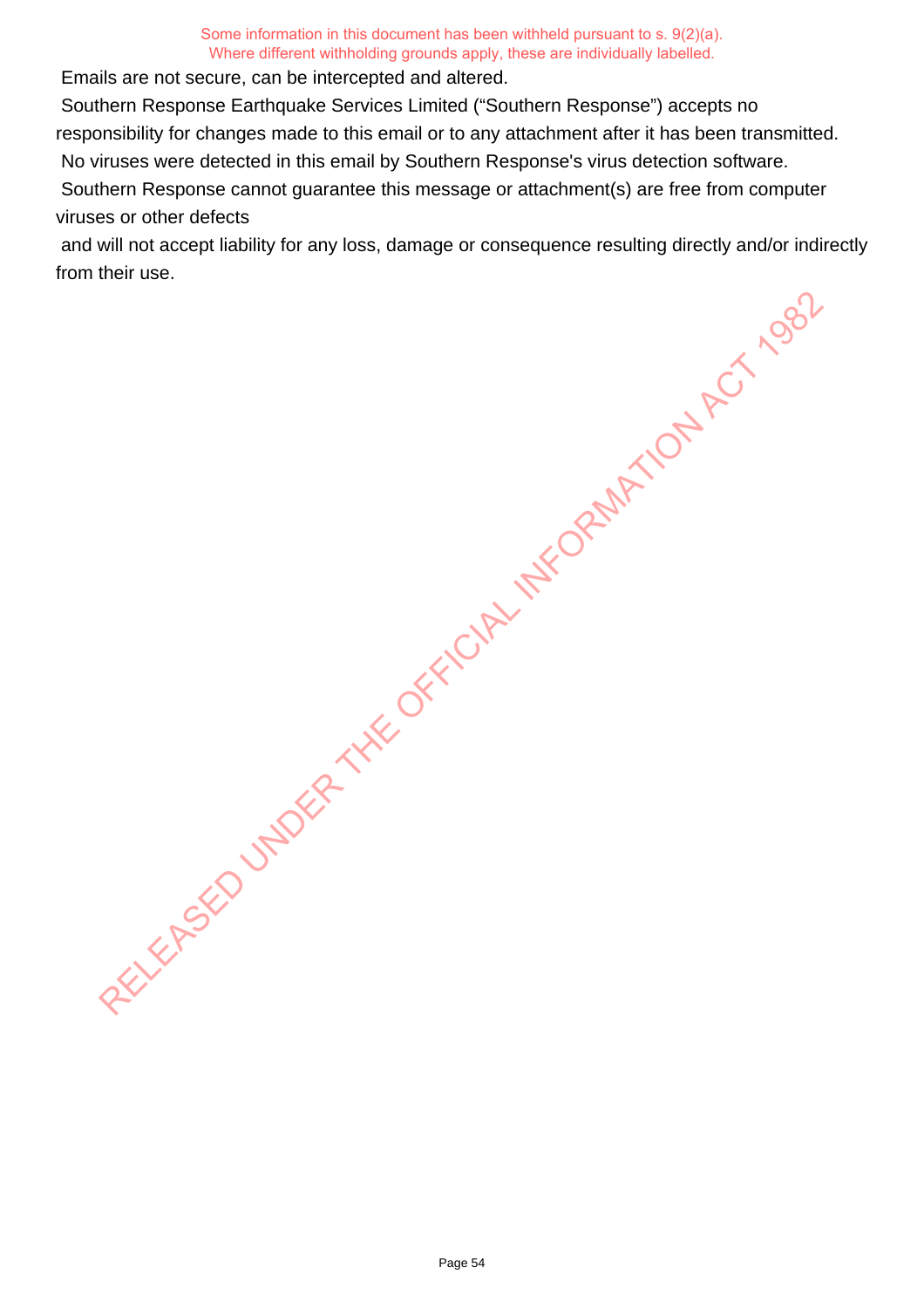|                    | Some information in this document has been withheld pursuant to $s. 9(2)(a)$ .<br>Where different withholding grounds apply, these are individually labelled. |
|--------------------|---------------------------------------------------------------------------------------------------------------------------------------------------------------|
| 10. OIA from       | - complaint                                                                                                                                                   |
| From:              | southernresponse.co.nz>                                                                                                                                       |
| To:                | 'Gavin Clark' <xxxxx.xxxxx@xxxx.xx.xx></xxxxx.xxxxx@xxxx.xx.xx>                                                                                               |
| $Cc$ :             | beligully.com><br>⊲                                                                                                                                           |
| <b>Sent Date:</b>  | Sep 19, 2016 11:52:32                                                                                                                                         |
| Subject:           | OIA from complaint                                                                                                                                            |
| <b>Attachment:</b> | image002.jpg                                                                                                                                                  |
|                    | image004.jpg                                                                                                                                                  |
|                    | $\mathcal{S}^{\mathcal{C}'}$<br>image006.jpg                                                                                                                  |
|                    | <b>TCIL e-mails re sensitivity.pdf</b><br>18 <sub>(d)</sub>                                                                                                   |
|                    | Report re current risk to Southern Response.pdf<br>18(d)                                                                                                      |
|                    | 18 <sub>(d)</sub><br>Report_RedactedWM.pdf                                                                                                                    |
|                    |                                                                                                                                                               |

Hi, Gavin

It's been a while since we spoke. Trust all is well with you.

We have recently been contacted by the Ombudsman office and subsequently by the Privacy Commissioner office in relation to making a complaint earlier in the year about how we responded to his OIA request which he made in September 2015 . As the Ombudsman office thought that parts of the information which we withheld related more to privacy, they transferred that part to the Privacy Commissioner. **From the Privacy Commissioner's office met** with us last week and upon discussion of the few points raised in her original letter and we came to some agreement that our withholding reasons and grounds were justified. mage006.jpg<br>
image006.jpg<br>
TCIL e-mails re sensitivity.pdf<br>
Report re current risk to Southern Response.pdf<br>
Report RedactedWM.pdf<br>
Report RedactedWM.pdf<br>
avia<br>
avia<br>
avia<br>
avia<br>
avia<br>
avia<br>
avia<br>
avia<br>
avia<br>
avia<br>
avia<br>
a

One of the points raised was in relation to the TCIL report about

In regards to it, we have been asked to provide a bit more information to support our decisions to withhold, hence I thought I'd e-mail you.

I've got these e-mails attached between you and Victor where you were talking about the sensitivity of information in the staff presentation etc however I couldn't find any specific correspondence about the report. Will it be fair to assume that your comments in Feb 2016 would apply to report as well or would TCIL like to comment again on the paragraphs which were withheld and are being questioned?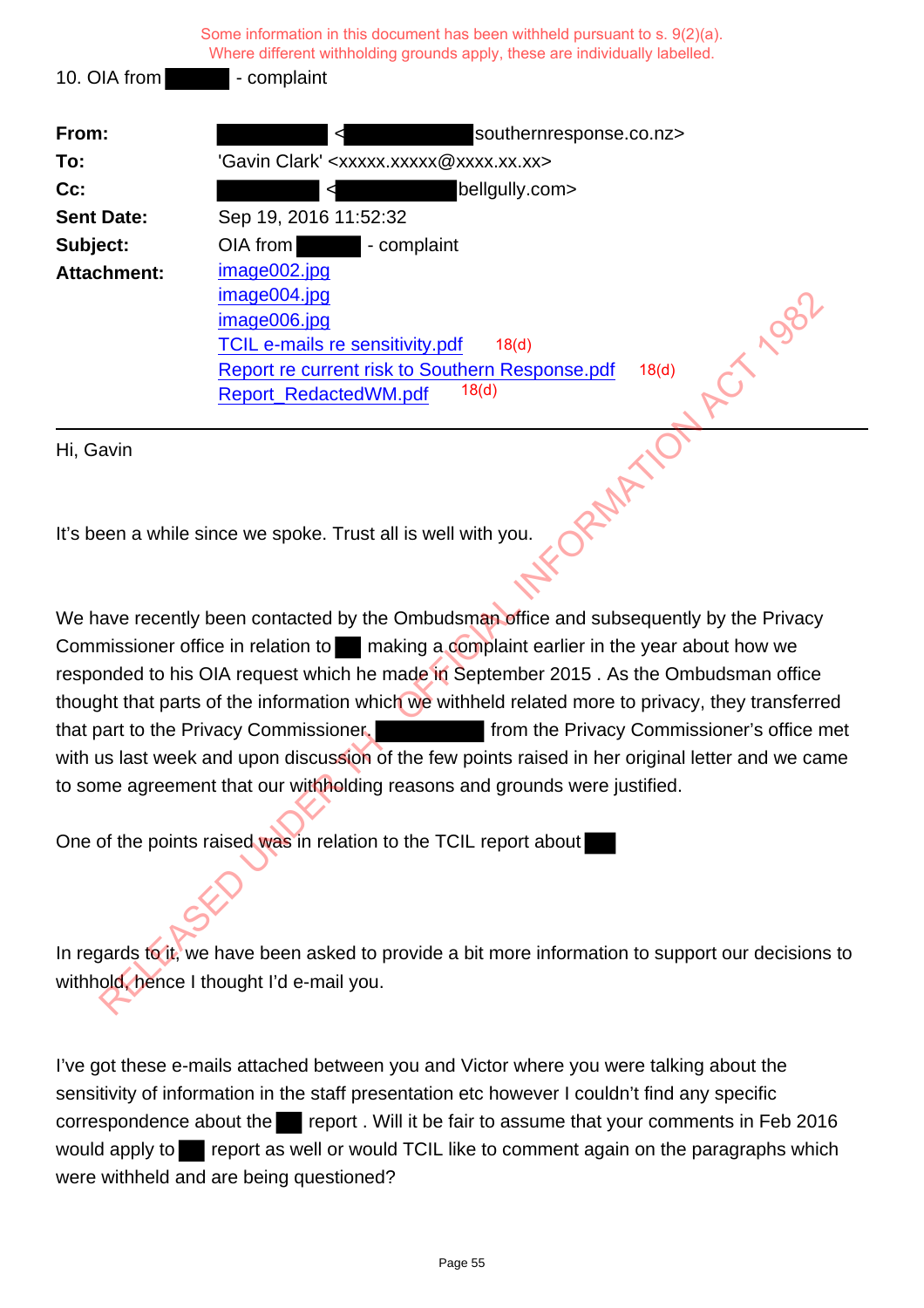I have copied in **From Bell Gully, who is assisting us with our communication to the** Privacy Commissioner on this complaint.

Kind regards,

 **ANZIIF (Assoc) CIP** Privacy and Information Officer Southern Response Earthquake Services Ltd DDI (03) Ext PO Box 9052 **Christchurch** www.southernresponse.co.nz RELEASED OF FICTING AND THE OPEN ATOM ACT 1982

Southern Response Earthquake Services Ltd is the government-owned company responsible for settling claims by AMI policyholders for Canterbury earthquake damage which occurred before 5 April 2012 (the date AMI was sold to IAG).

This email and any attachments contain confidential information which may be subject to legal privilege and copyright.

 If you are not the intended recipient you must not peruse, use, distribute or copy the email or attachments.

 If it has been received in error please notify us immediately by return email and then delete the message and any accompanying attachments.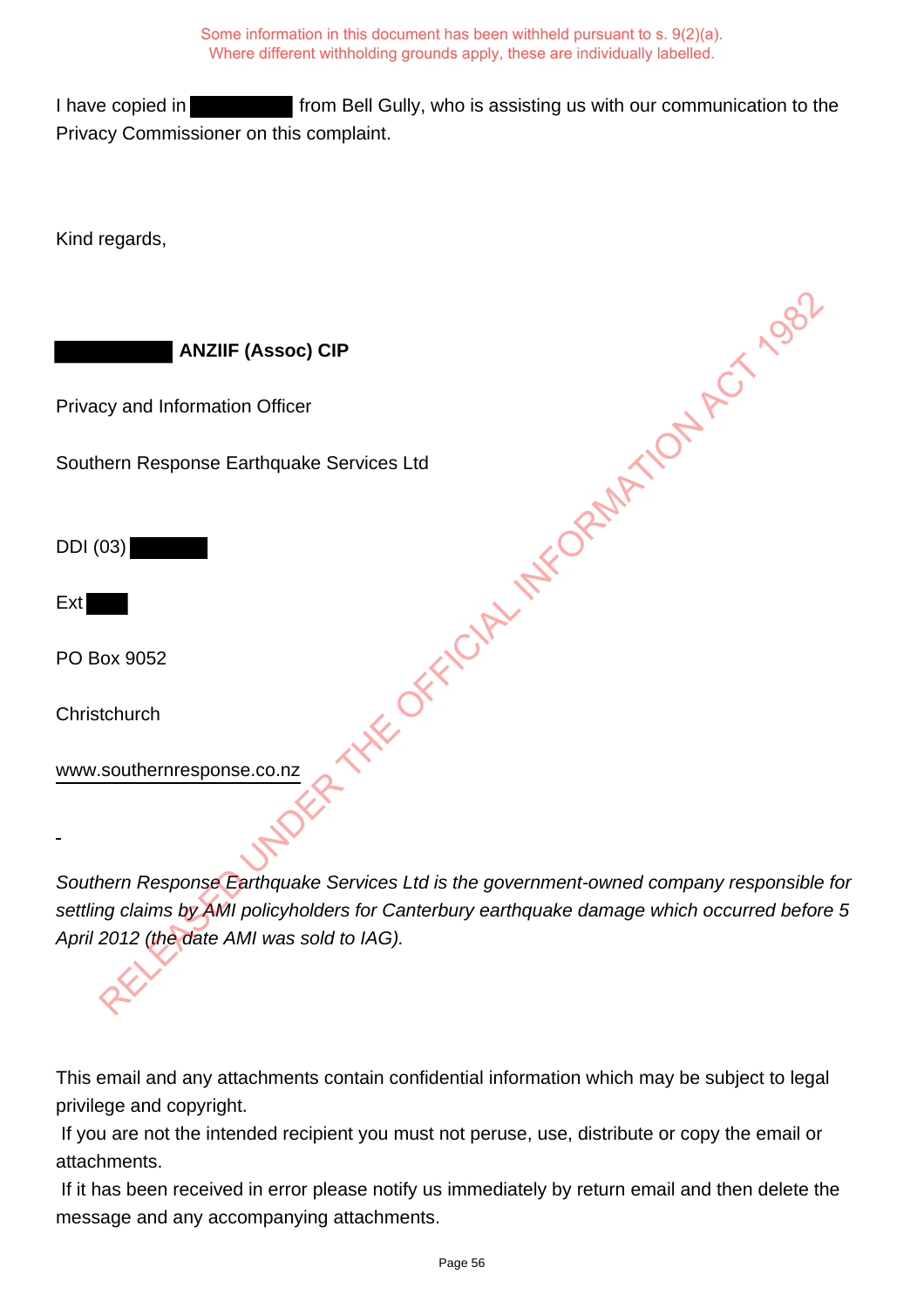Emails are not secure, can be intercepted and altered.

Southern Response Earthquake Services Limited ("Southern Response") accepts no

responsibility for changes made to this email or to any attachment after it has been transmitted.

No viruses were detected in this email by Southern Response's virus detection software.

 Southern Response cannot guarantee this message or attachment(s) are free from computer viruses or other defects

 and will not accept liability for any loss, damage or consequence resulting directly and/or indirectly from their use.

RELEASED UNDER THE OFFICIAL INFORMATION ACT 1982

Page 57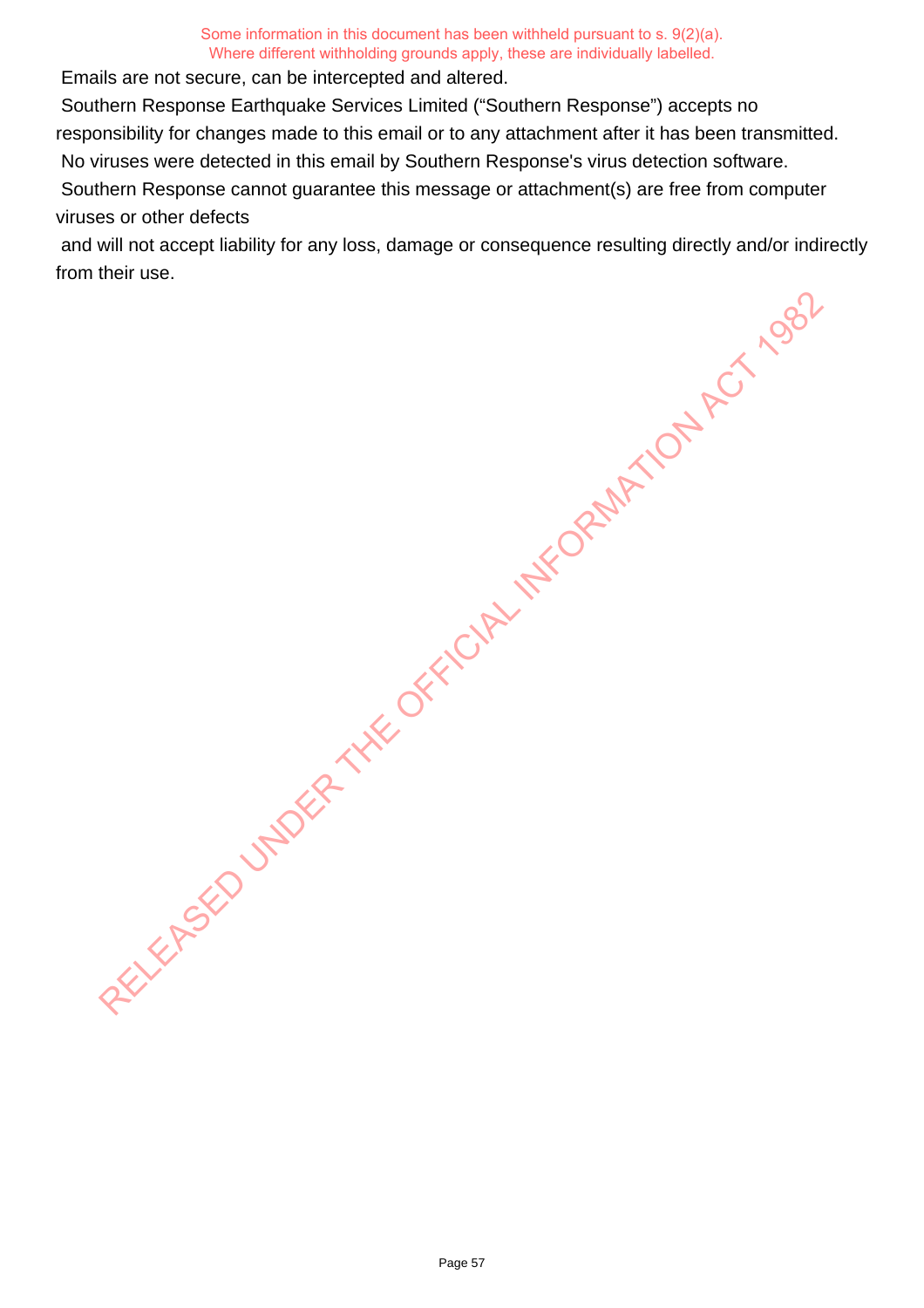# 11. RE: Paid informing

| From:                       | southernresponse.co.nz>                                                                                |
|-----------------------------|--------------------------------------------------------------------------------------------------------|
| To:                         | Gavin Clark <xxxxx.xxxxx@xxxx.xx.xx></xxxxx.xxxxx@xxxx.xx.xx>                                          |
| <b>Sent Date:</b>           | Mar 18, 2016 12:25:26                                                                                  |
| Subject:                    | RE: Paid informing                                                                                     |
| <b>Attachment:</b>          |                                                                                                        |
|                             | The letter looks good to me Gavin.                                                                     |
| Kind regards                | vasser INTVORMATION ACTION                                                                             |
| -----Original Message-----  |                                                                                                        |
|                             | From: Gavin Clark [mailto:xxxxx.xxxxx@xxxx.xx.xx]                                                      |
|                             | Sent: Friday, 18 March 2016 10:00 a.m.                                                                 |
| To:                         |                                                                                                        |
|                             | Cc: Anna Gruczynska; Victor Wells; Linda Falwasser                                                     |
| Subject: RE: Paid informing |                                                                                                        |
| Hi                          |                                                                                                        |
|                             | Please see attached proposed response to                                                               |
|                             | If you wouldn't mind casting an eye over it to make sure that it looks okay I will then send it to him |
|                             | and then formally notify you once done.                                                                |
| Kind Regards Gavin Clark    |                                                                                                        |
| -----Original Message-      |                                                                                                        |
| From:                       | [mailto:<br>southernresponse.co.nz]                                                                    |
|                             | Sent: Thursday, 17 March 2016 3:31 p.m.                                                                |
| To: Gavin Clark             |                                                                                                        |
|                             | Cc: Anna Gruczynska; Victor Wells                                                                      |
| Subject: FW: Paid informing |                                                                                                        |
| Hi Gavin                    |                                                                                                        |

Anna asked me to look into whether you should include a sentence about contacting the Privacy Commissioner.

Section 39 of the Privacy Act only provides that where an agency transfers a request, it must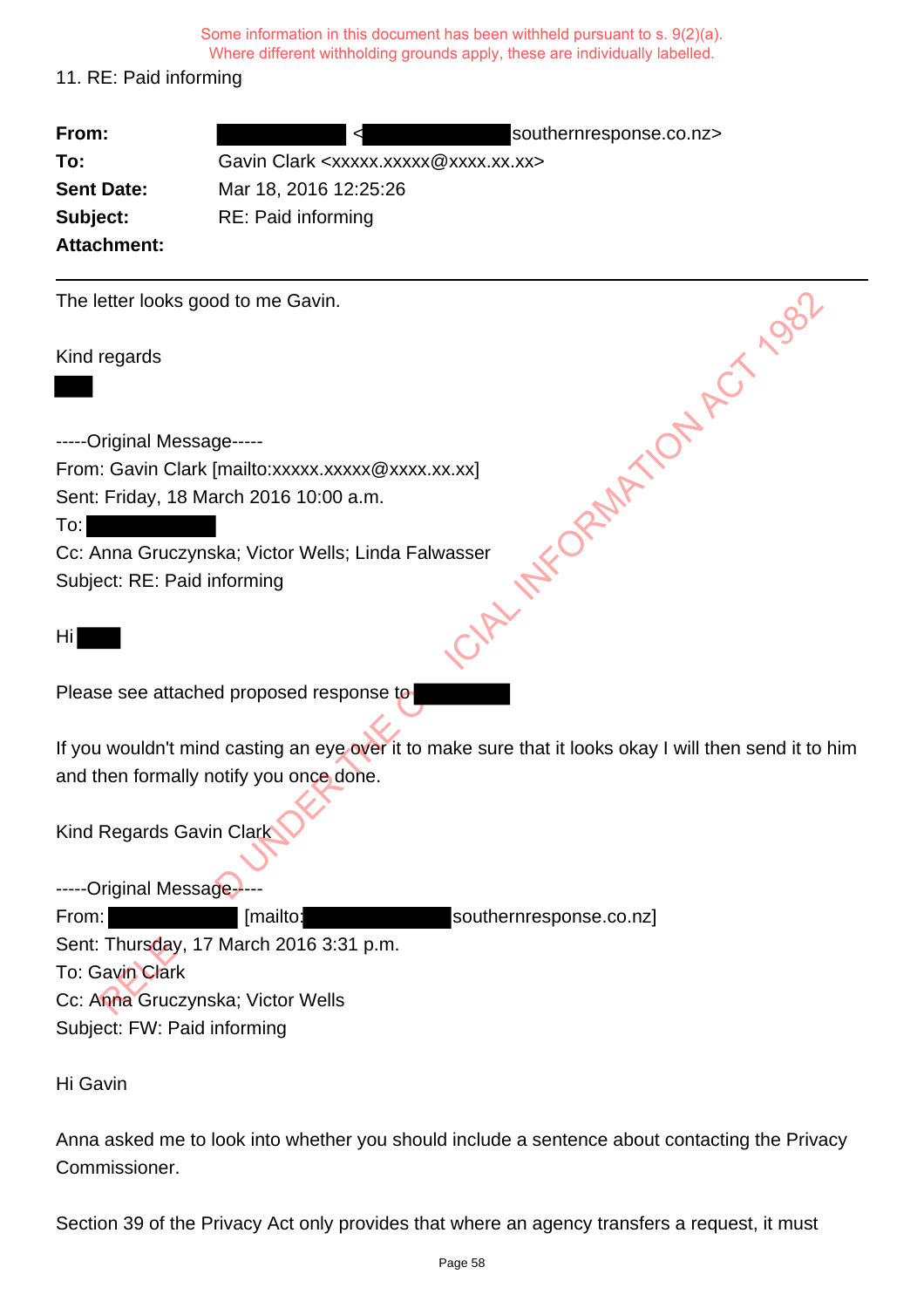Some information in this document has been withheld pursuant to s. 9(2)(a).

Where different withholding grounds apply, these are individually labelled.

## 12. RE: RE: Paid informing

| From:                             | southernresponse.co.nz>                                                                              |
|-----------------------------------|------------------------------------------------------------------------------------------------------|
| To:                               | Gavin Clark <xxxxx.xxxxx@xxxx.xx.xx></xxxxx.xxxxx@xxxx.xx.xx>                                        |
| $Cc$ :                            | Victor Wells <xxxxxx.xxxxx @xxxxxxxxxxxxxxxx.xx.xx="">, Linda Falwasser</xxxxxx.xxxxx>               |
|                                   | <xxxxx.xxxxxxxxx @xxxxxxxxxxxxxxxx.xx.xx=""></xxxxx.xxxxxxxxx>                                       |
| <b>Sent Date:</b>                 | Mar 16, 2016 15:07:09                                                                                |
| Subject:                          | RE: RE: Paid informing                                                                               |
| <b>Attachment:</b>                |                                                                                                      |
|                                   | Probably best just to keep the line of separation clear and include a sentence at the end indicating |
|                                   | that you will ensure that this transfer is passed onto the appropriate person within Southern        |
|                                   | Response (particularly given Victor no longer deals with<br>OIA requests).                           |
| Kind regards                      |                                                                                                      |
|                                   |                                                                                                      |
| -----Original Message-----        |                                                                                                      |
|                                   | From: Gavin Clark [mailto:xxxxx.xxxxx @xxxx.xx.xx]                                                   |
|                                   | Sent: Wednesday, 16 March 2016 2:33 p.m.                                                             |
| To:                               |                                                                                                      |
| Cc: Victor Wells; Linda Falwasser |                                                                                                      |
| Subject: RE: RE: Paid informing   |                                                                                                      |
| <b>Thanks</b>                     | should I include Victor in the email to<br>which officially notifies SRES of our                     |
| intention or respond to           | and notify SRES independently?                                                                       |
| Kind Regards Gavin Clark          |                                                                                                      |
|                                   |                                                                                                      |
| -----Original Message             |                                                                                                      |
| From:                             | [mailto:<br>southernresponse.co.nz]                                                                  |
|                                   | Sent: Wednesday, 16 March 2016 2:22 p.m.                                                             |
| To: Gavin Clark                   |                                                                                                      |

| <b>Thanks</b>           | should I include Victor in the email to |                                | which officially notifies SRES of our |
|-------------------------|-----------------------------------------|--------------------------------|---------------------------------------|
| intention or respond to |                                         | and notify SRES independently? |                                       |

Sent: Wednesday, 16 March 2016 2:22 p.m. To: Gavin Clark Cc: Victor Wells; Linda Falwasser Subject: RE: RE: Paid informing

Hi Gavin

Some proposed wording is set out below should TCIL decide to transfer this request. Please note the last comment, which TCIL will need to satisfy itself of in order to discharge its Privacy Act obligations in respect of this request.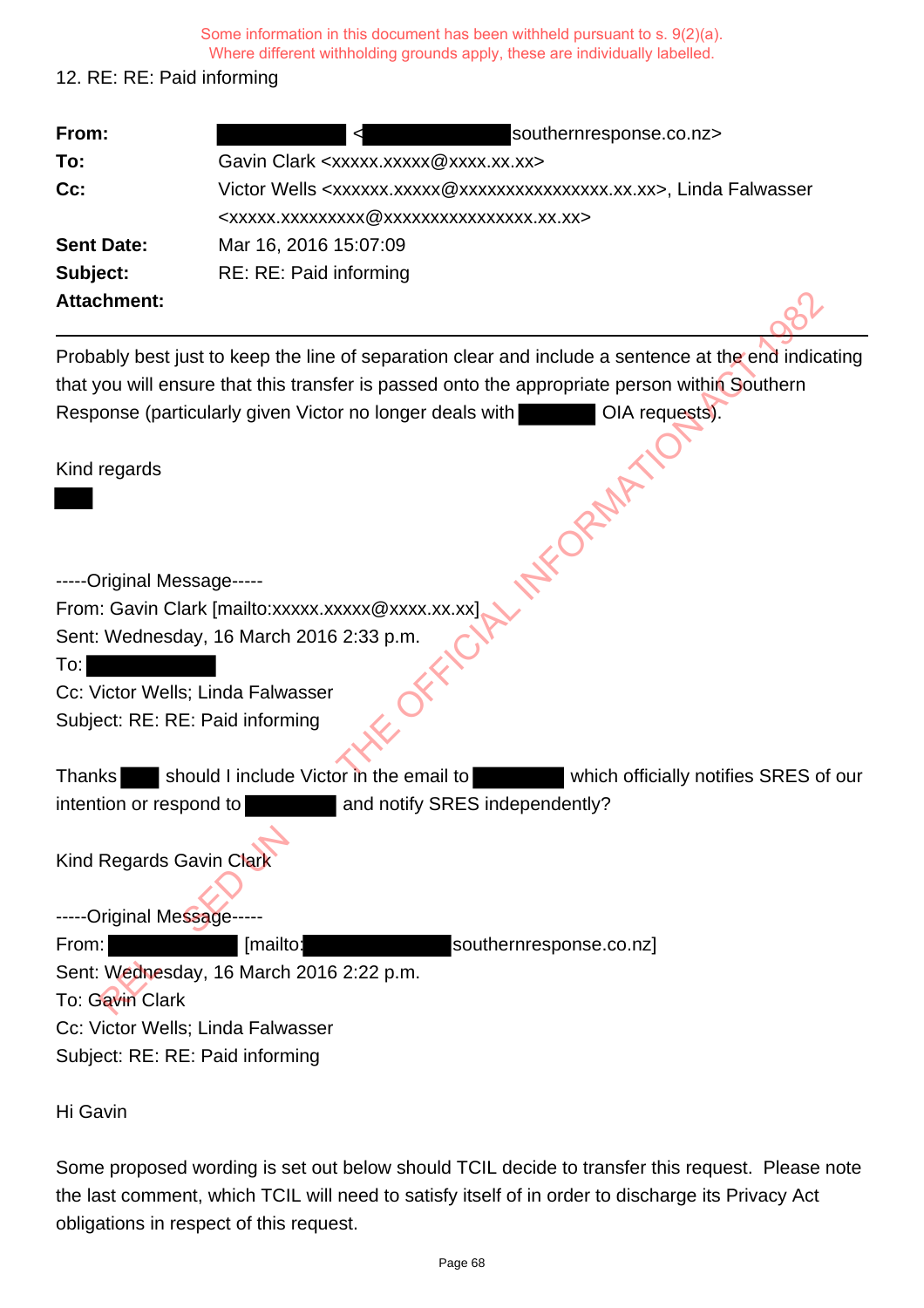Also, as you're probably aware, there is a 10 working day time limit to transfer a request under section 39.

Kind regards

Dear

We are transferring your Privacy Act 1993 request (dated 7 March 2016) to Southern Response Earthquake Services Limited, who we believe are more appropriately placed to deal with your request. For completeness, in this request you asked that TCIL provides:

In transferring your request, TCIL relies on section 39 of the Privacy Act, which provides that where the information privacy request is made to an agency and is believed by the person dealing with the request to be more closely connected with the functions or activities of another agency, the agency shall promptly transfer the request to the other agency. re transferring your Privacy Act 1993 request (dated 7 March 2016) to Southern Responsibilities, who we believe are more appropriately placed to deal with your stat. For completeness, in this request you asked that TCIL pr

-----Original Message----- From: Gavin Clark [mailto:xxxxx.xxxxx @xxxx.xx.xx] Sent: Wednesday, 16 March 2016 2:16 p.m. To: Victor Wells; Linda Falwasser Cc: Subject: RE: RE: Paid informing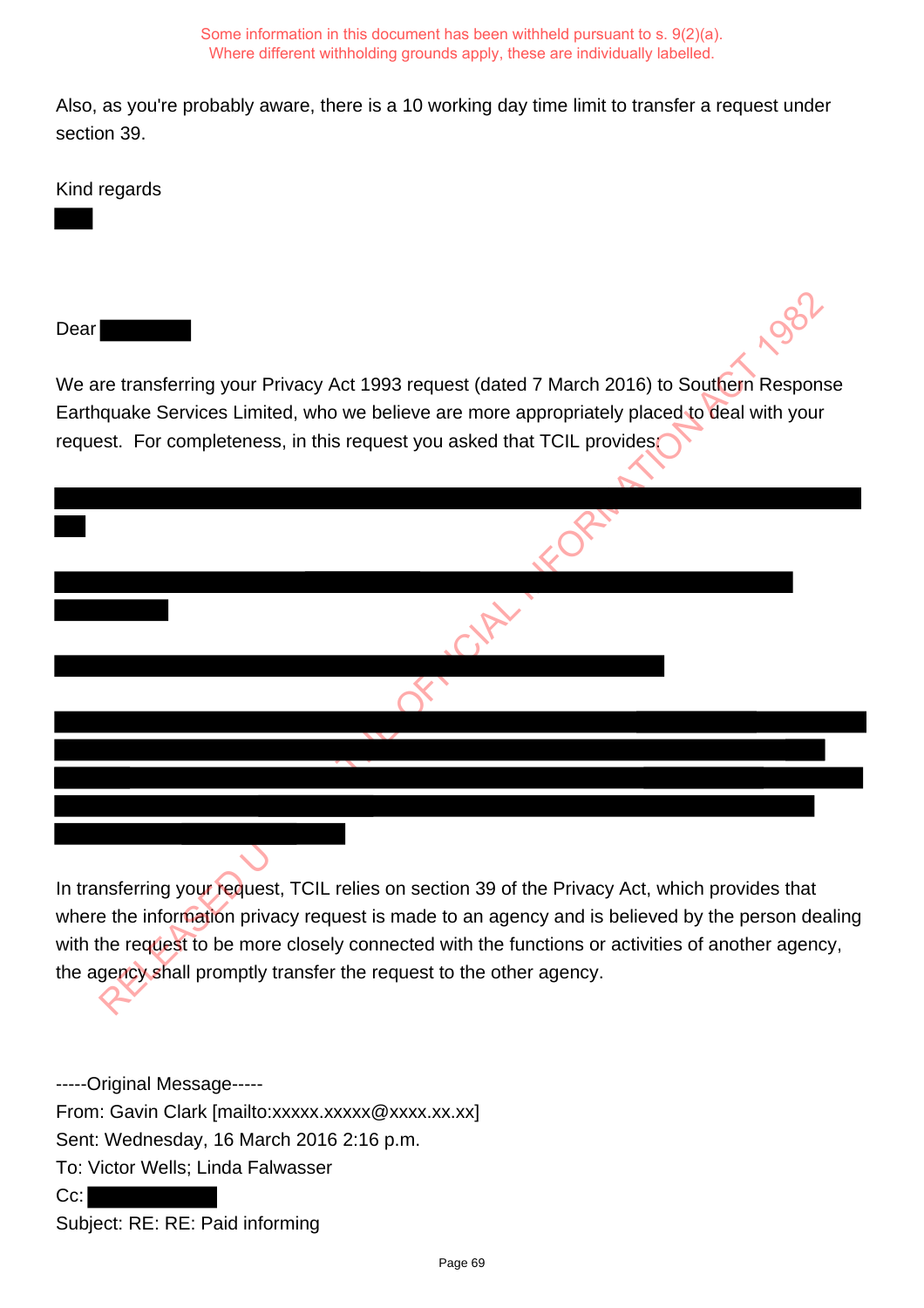**Thankyou** 

-----Original Message----- From: Victor Wells [mailto:xxxxxx.xxxxx @xxxxxxxxxxxxxxxx.xx.xx] Sent: Wednesday, 16 March 2016 2:08 p.m. To: Gavin Clark; Linda Falwasser Cc:

Subject: RE: RE: Paid informing

Hi Gavin,

will send you through some content that you may choose to use in your correspondence with if you decide to transfer the request.

Victor Wells Legal Risk Manager

-----Original Message----- From: Gavin Clark [mailto:xxxxx.xxxxx @xxxx.xx.xx] Sent: Tuesday, 15 March 2016 3:15 p.m. To: Victor Wells; Linda Falwasser Subject: RE: RE: Paid informing RECRET Paid informing<br>
Wint,<br>
Will send you through some content that you may choose to use in youn-correspondence<br>
If you decide to transfer the request.<br>
RISK Manager<br>
Tuesday, 15 March 2016 3:15 p.m.<br>
Cavin Clark (mailt

Ah I probably inadvertently sent them to the board with reply all.

I still intend to deal with the matter as we have previously discussed if that still suits.

**Cheers** 

-----Original Message----- From: Victor Wells [mailto:xxxxxx.xxxxxxxxxxxxxxxxxxxxxx.xx.xx] Sent: Tuesday, 15 March 2016 2:59 p.m. To: Gavin Clark; Linda Falwasser Subject: RE: RE: Paid informing

Thanks Gavin,

 emails to our Board do not get delivered. He knows this and continues to go through the pantomime of copying them in to make a point. I will call you tomorrow regards the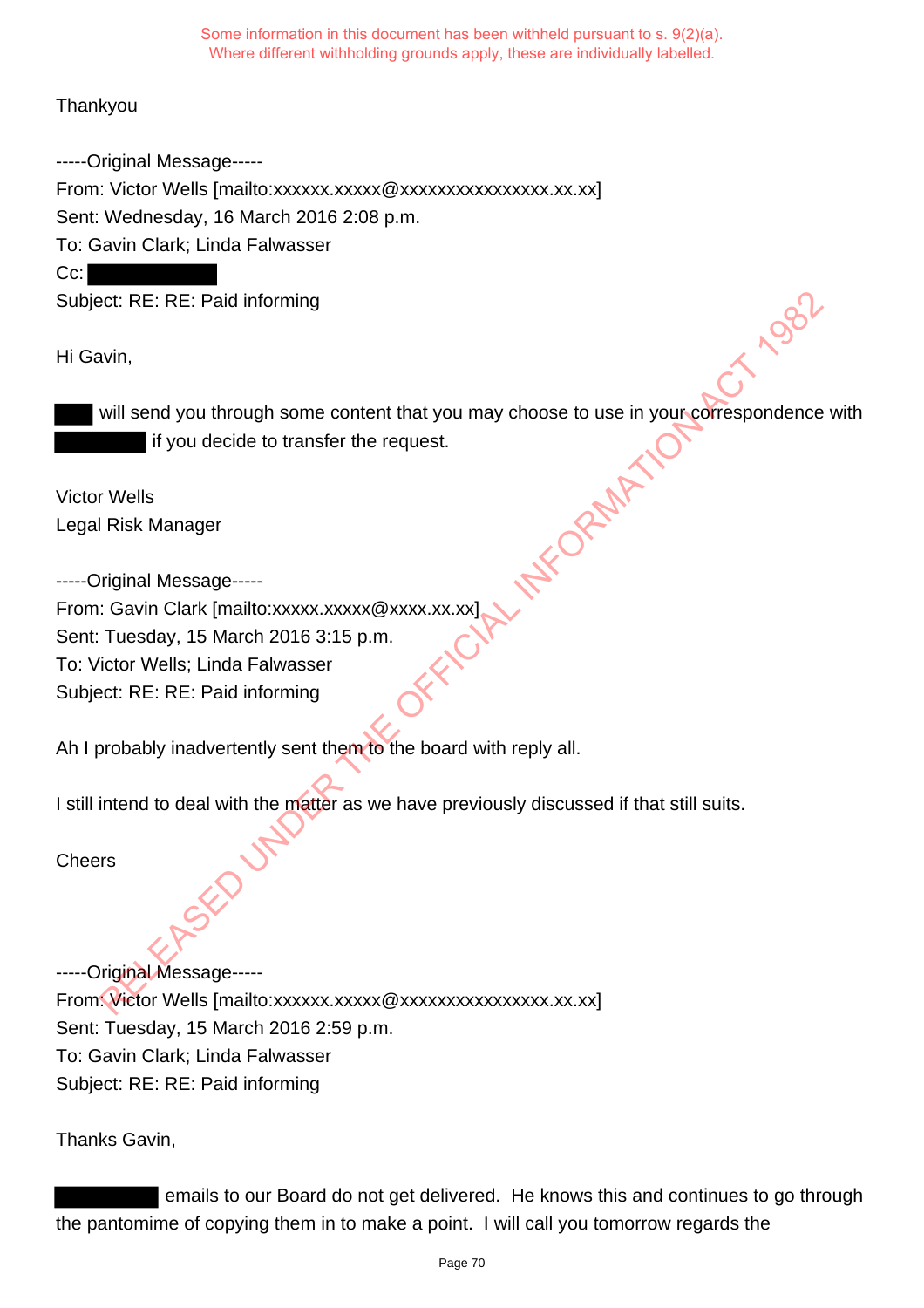management of his request.

**Regards** 

Victor Wells Legal Risk Manager

-----Original Message----- From: Gavin Clark [mailto:xxxxx.xxxxx @xxxx.xx.xx] Sent: Tuesday, 15 March 2016 2:33 p.m. To: Linda Falwasser; Victor Wells Subject: FW: RE: Paid informing **CORPLANS OF THE OFFICIAL INFORMATION ACT 1992** 

Hi Guys

FYI.

-----Original Message----- From: Gavin Clark Sent: Tuesday, 15 March 2016 2:31 p.m.

To: '

Cc: xxxx.xxxxxx@xxxxxxxxxxxxxxxx.xx.xx; xxxx.xxxxxx@xxxxxxxxxxxxxxxx.xx.nz; xxxx.xxxxxxxx@xxxxxxxxxxxxxxxx.xx.xx; xxxxx.xxxxxxxx@xxxxxxxxxxxxxxxx.xx.nz; xxxxx.xxxxxxx@xxxxxxxxxxxxxxxx.xx.xx; xxxxx.xxxxxx@xxxxxxxxxxxxxxxx.xx.nz Subject: RE: RE: Paid informing.

### **Dear**

As per this email thread below I have answered your question in good faith totally upon my own volition.

Your Privacy Act request has been noted as previously advised and I will respond accordingly, you do not dictate the time frame this is written in statute.

You will receive correspondence from me in due course and I will no longer respond to your requests in the interim.

Thank you Gavin Clark

-----Original Message----- Email thread withheld pursuant to s. 9(2)(a) of the OIA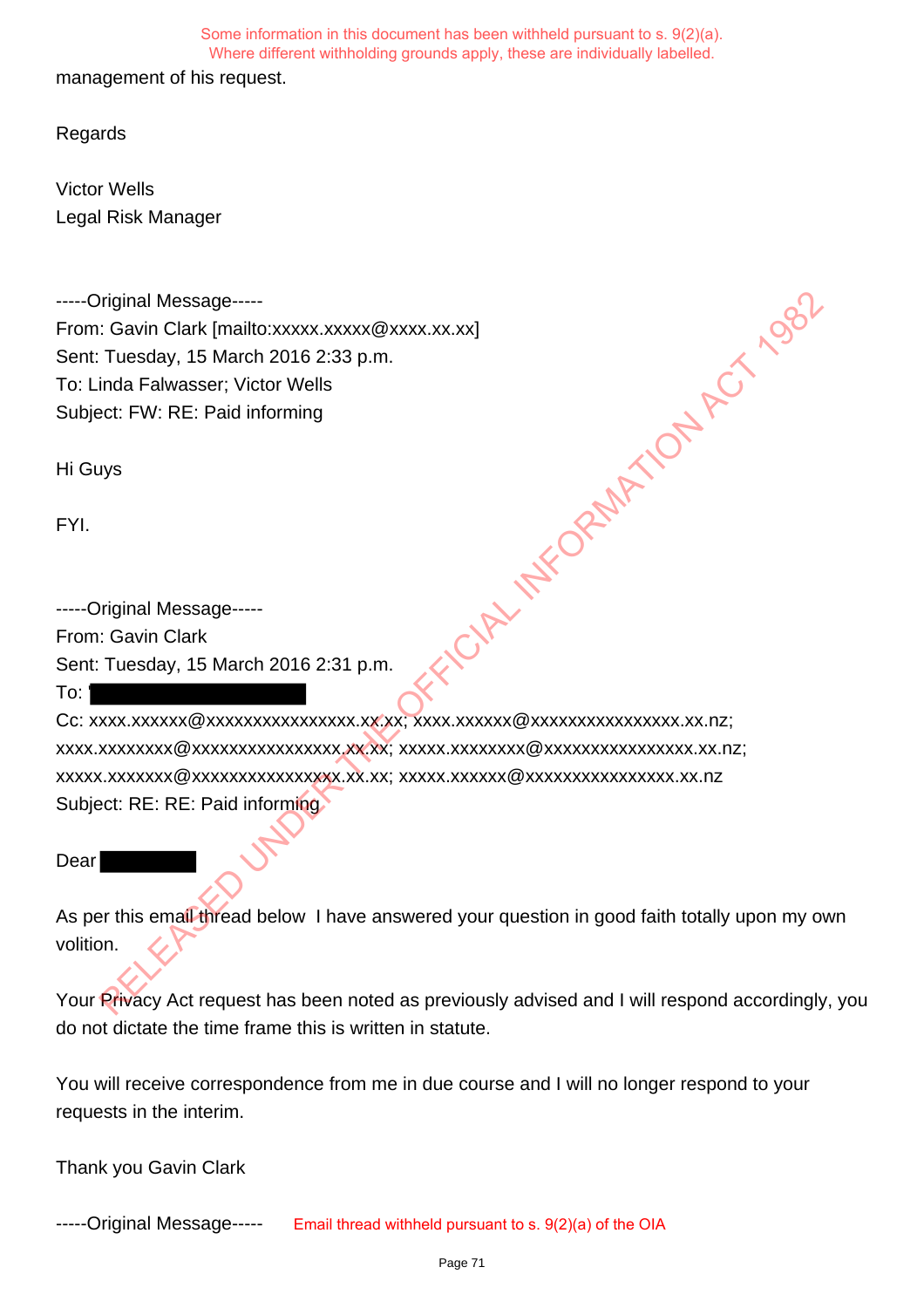## 13. RE: Response to OIA request

| From:             | Victor Wells <xxxxxx.xxxxx @xxxxxxxxxxxxxxxx.xx.xx=""></xxxxxx.xxxxx> |
|-------------------|-----------------------------------------------------------------------|
| To:               | 'Gavin Clark' <xxxxx.xxxxx@xxxx.xx.xx></xxxxx.xxxxx@xxxx.xx.xx>       |
| <b>Sent Date:</b> | Feb 12, 2016 10:53:53                                                 |
| Subject:          | RE: Response to OIA request                                           |
| Attachment:       | image001.jpg                                                          |

| No problem Gavin,                                                                              |
|------------------------------------------------------------------------------------------------|
| We can redact the 'individuals' page in its entirety. Are you happy for the protest picture of |
| to be released? And the title page of the presentation noting that it is 'First Responde       |
| Training'?                                                                                     |
| Regards                                                                                        |
| <b>Victor Wells</b>                                                                            |
|                                                                                                |
| Legal Risk Manager                                                                             |
|                                                                                                |
| From: Gavin Clark [mailto:xxxxx.xxxxx@xxxx.xx.xx]                                              |
| Sent: Friday, 12 February 2016 10:42 a.m.                                                      |
| <b>To: Victor Wells</b>                                                                        |
| Subject: RE: Response to OIA request                                                           |
|                                                                                                |
| Thanks Victor,                                                                                 |
| Can you give me an indication what ones you are seeking clarification on? If these are from u  |

Can you give me an indication what ones you are seeking clarification on? If these are from us I may have an opinion and could provide a better understanding of our position on it.

I am still opposed to the entire slide titled 'Individuals' being published based upon the grounds that this slide shows technique (our formula) in that individuals are profiled as well as an indication that other people were discussed during this training.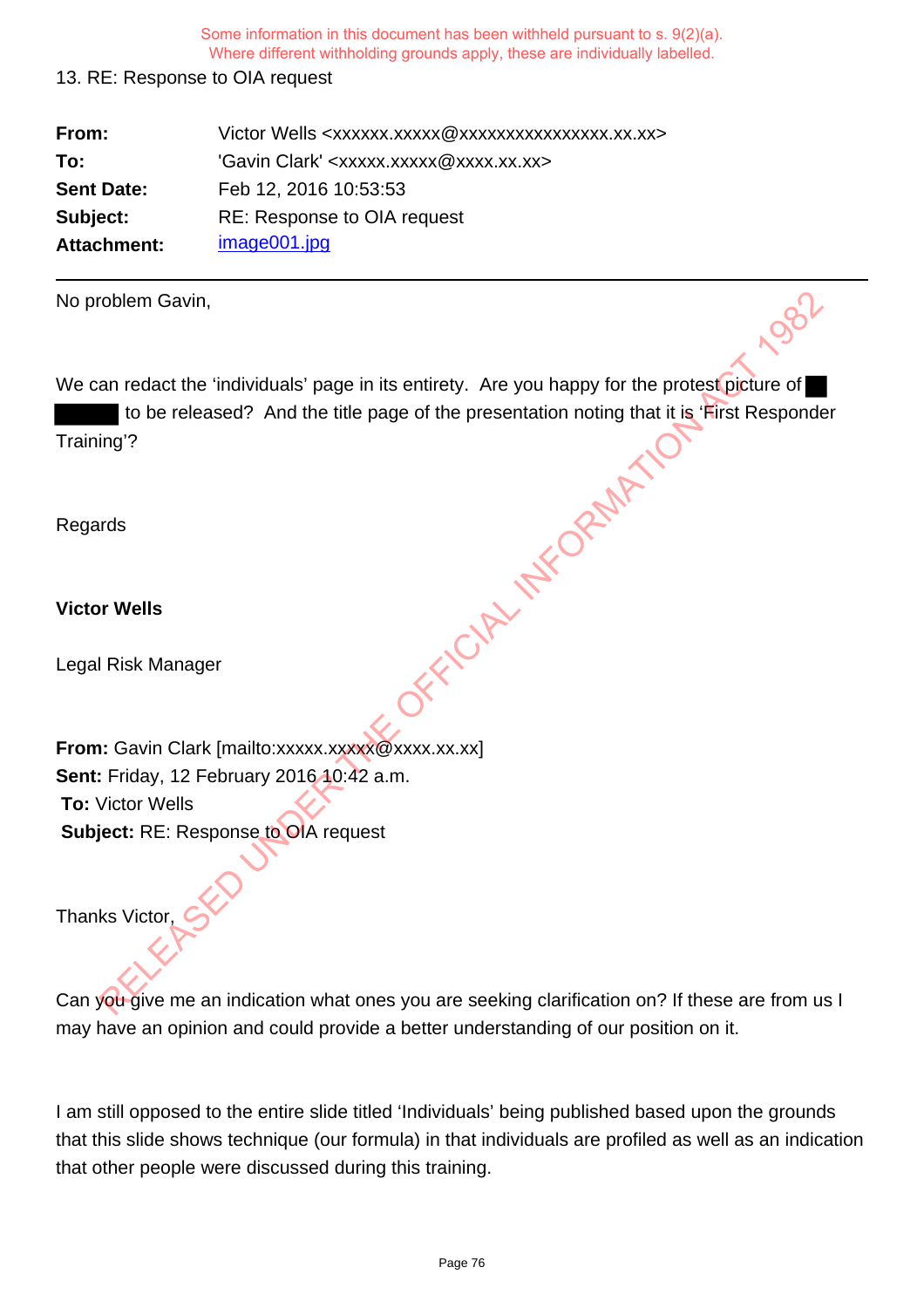As you are aware the time commitment to your organisation as a result of one vexatious disaffected individual is huge and if it were publically known that T&C discussed actions by specific individuals in a training package to Southern Response then this could quite possibly open a can of worms and cause our business major disruption as the remaining three individuals out of a pool of hundreds would be wanting to know if it was them in the presentation. We could be hugely impacted by a multiple of unnecessary Privacy Act requests and enquiries to us and as a small organisation (not a government funded organisation) we aren't geared up to handle such issues and would impact upon us financially.

We are basing this position upon previous experience having undergone major disruption to our business commencing in 2007 and the flow on effect of losing clients, time and distraction commitment as well as legal challenges that resulted in our firm having to go to court to defend frivolous vexatious claims. Such is the nature of disaffected individuals that are driven enough to the point of taking extreme measures (pertinent example sending long winded unnecessary emails on a daily basis grinding down the wheels of efficiency) that they then focus on another target to impact upon that organisation. This secondary economic targeting is common place and there are many references of this being done throughout the world and shows a common link to strategy used by Issue Motivated Groups and individuals. re basing this position upon previous experience having undergone major disrgerion to<br>ess commencing in 2007 and the flow on effect of losing clients, time and distraction<br>intenent as well as legal challenges that resulted

I don't believe that the release of this slide would be in the public interest and firmly believe that any public interest is outweighed by the likelihood of unreasonably prejudicing our commercial position.

I further believe that any slide of this nature reveals to our competitors part thereof our successful formula on dealing with IMG's and IMI's.

I request that Southern Response Err on the side of caution and black out the entire slide headed 'Individuals' if there is a subsequent challenge and the matter is referred to the Ombudsman for a decision then request that Thompson &Clark be notified in a timely manner so that we can prepare an appropriate response to the Ombudsman's office outlining our position.

Victor, I'm not trying to be difficult here but having the benefit of hindsight and experience definitely believe that we are on the top of a precipice on this matter and that we need to take these measures to protect our business.

Kind Regards Gavin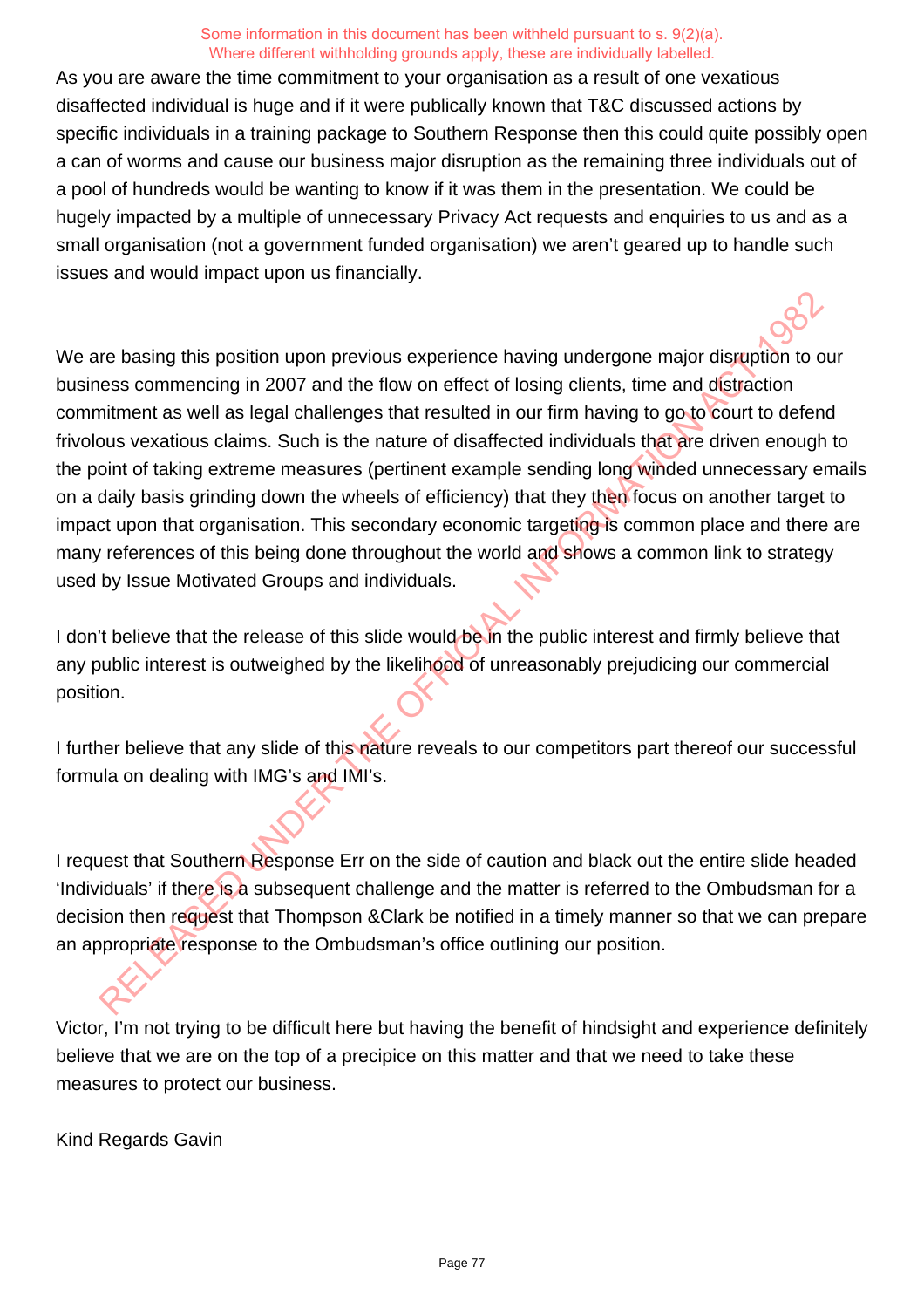## 14. RE: Response to OIA request

| From:                | Victor Wells <xxxxxx.xxxxx @xxxxxxxxxxxxxxxx.xx.xx=""></xxxxxx.xxxxx>                                                                                                                            |  |  |
|----------------------|--------------------------------------------------------------------------------------------------------------------------------------------------------------------------------------------------|--|--|
| To:                  | 'Gavin Clark' <xxxxx.xxxxx@xxxx.xx.xx></xxxxx.xxxxx@xxxx.xx.xx>                                                                                                                                  |  |  |
| Cc:                  | xxxx@xxx.xx.xx <xxxx@xxx.xx.xx>, Linda Falwasser</xxxx@xxx.xx.xx>                                                                                                                                |  |  |
|                      | <xxxxx.xxxxxxxxx @xxxxxxxxxxxxxxx.xx.xx=""></xxxxx.xxxxxxxxx>                                                                                                                                    |  |  |
| <b>Sent Date:</b>    | Feb 12, 2016 09:49:18                                                                                                                                                                            |  |  |
| Subject:             | RE: Response to OIA request                                                                                                                                                                      |  |  |
| <b>Attachment:</b>   | image001.jpg                                                                                                                                                                                     |  |  |
|                      | 18(d)<br>Part 1 - proposed release info_Redacted                                                                                                                                                 |  |  |
|                      | 18 <sub>(d)</sub><br>ver2_RedactedWM_Part5_Redacted.pdf                                                                                                                                          |  |  |
|                      | 9(2)(a)<br>- Security Request.docx<br>$\text{Itr}$ - OIA -                                                                                                                                       |  |  |
| Thanks Gavin,        |                                                                                                                                                                                                  |  |  |
|                      |                                                                                                                                                                                                  |  |  |
| clarification on.    | We are fine with the majority of the redactions but there are a couple we want to seek further                                                                                                   |  |  |
| emails to staff etc? | We are proposing to leave in the front page of the training as this doesn't provide any detail a<br>methodology or IMG's? It also means we don't heed to redact further references to the traini |  |  |
|                      |                                                                                                                                                                                                  |  |  |
|                      | We have also left in the photographs of<br>because they dont provide any detail abore                                                                                                            |  |  |
|                      | methodology or IMG's also? They have also been sourced from publicly available information                                                                                                       |  |  |
|                      | such that our ability to withhold them is low.                                                                                                                                                   |  |  |
| legislation.         | We have also left in the title of the Trespass Act slide given it is simply a reference to the                                                                                                   |  |  |
|                      | chod the letter that we intend to cond with the release                                                                                                                                          |  |  |

We are proposing to leave in the front page of the training as this doesn't provide any detail about methodology or IMG's? It also means we don't heed to redact further references to the training in emails to staff etc?

I have also attached the letter that we intend to send with the release.

Let me know your thoughts.

Regards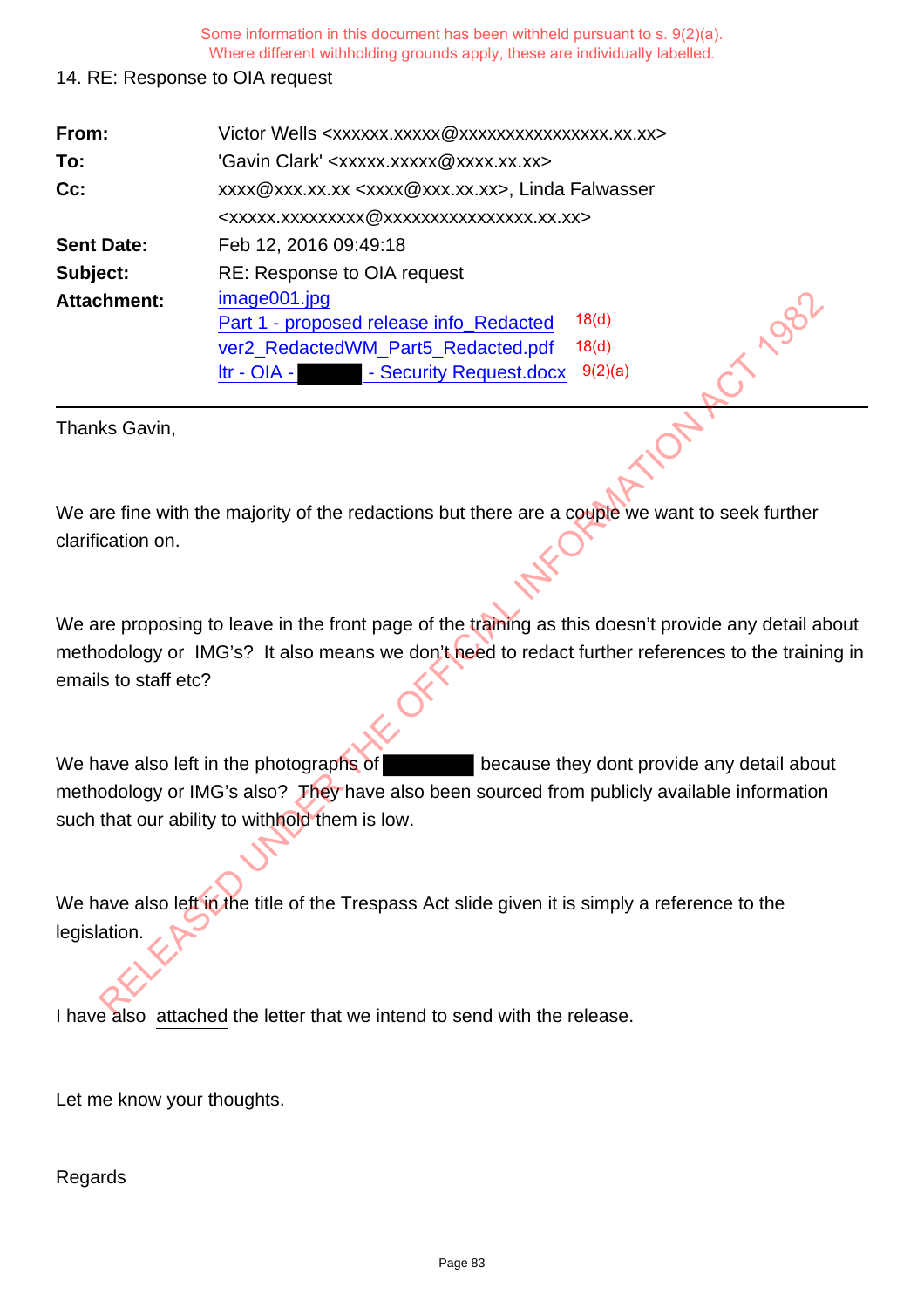## **Victor Wells**

Legal Risk Manager

**From:** Gavin Clark [mailto:xxxxx.xxxxx @xxxx.xx.xx] **Sent:** Thursday, 11 February 2016 11:57 a.m. **To:** Victor Wells **Cc:** xxxx@xxx.xx.xx **Subject:** Response to OIA request

Hi Victor,

Further to our discussion thank you for your 11 part emails dated 5 February 2016 detailing the intended disclosure under the Official Information Act. Ion thank you for your 11 part emails date<br>of February 2016 detailing the definition act expresses as follows to commenting on the redacted versions sent in emails<br>sponses as follows to commenting on the redacted versions

I have contained my responses as follows to commenting on the redacted versions sent in emails part 5 to 11.

## **Part 5**

No issues from T&C.

## **Part 6**

No issues from T&C

## **Part 7**

We note that this report from T&C is the final report (indicated to us by an amendment in para 6) however page 18 on part 1 of 11 shows the draft report, please note for future reference that the redacted version in part 7 of 11 is the correct version of the report and not the version shown in part 1 of 11.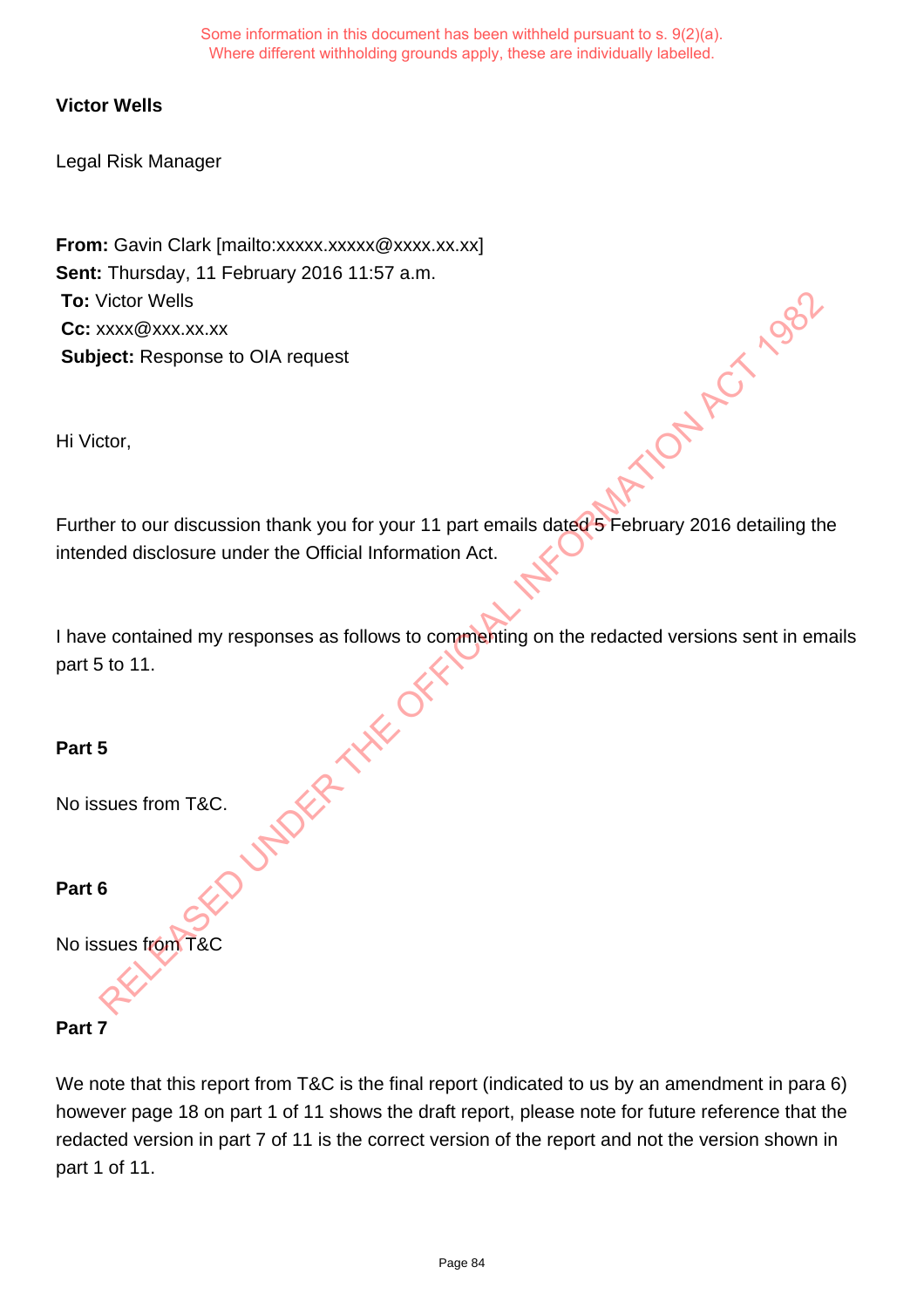# **Part 8**

No issues from T&C

# **Part 9**

Pages 5-13 and 16 -18

T&C is opposed to any information regarding our training presentation being made public as this will disclose a trade secret  $9(2)(b)(i)$  and will be likely to prejudice our commercial position Sec  $9(2)(b)(ii)$ .

Our position is based upon the following reasons.

1. Thompson &Clark for the past 12 years has been providing risk management services to companies that are affected by issue motivated groups and individuals and over this period has gained a great deal of intellectual property about the methodology of such groups. With this knowledge we have put together training packages such as "First Responders Training". The release of this training package or part thereof would provide our competitors with our formula and a basis to replicate our service. s 5-13 and 16-18<br>
is opposed to any information regarding our training presentation being made public as<br>
is close a trade secret 9(2)(b)(i) and will be likely to prejudice our commercial position Se<br>
9(ii).<br>
Will).<br>
Notio

2. Thompson & Clark currently has paying a monthly retainer for monitoring services around specific issues that are likely to affect those company's, we then assess the information and provide relevant mitigation to manage the risk. The first responders training formula is derived from this understanding of IMG's and if our competitors were to learn of this 'formula' they would most likely erode our client base.

9(2)(b)(ii)

3. In 2007 Thompson &Clark were subjected to a vexatious campaign from an issue motivated group who attempted to erode our clients confidence in our service and company which resulted in T&C losing some clients and was a major distraction to us and our business for several years. The release of this training package would indicate to IMG's that T&C is still providing risk management services to company's affected by IMG's T&C strongly believe that as part of IMG's strategy they would most likely to start a public campaign to impact on our business as they did in 2007.

Page 5- Covering sheet for First Responders Training. T&C opposed to this release as per points 1 and 2 above.

Page 6- Objectives. T&C opposed to this release as per points 1 and 2 above.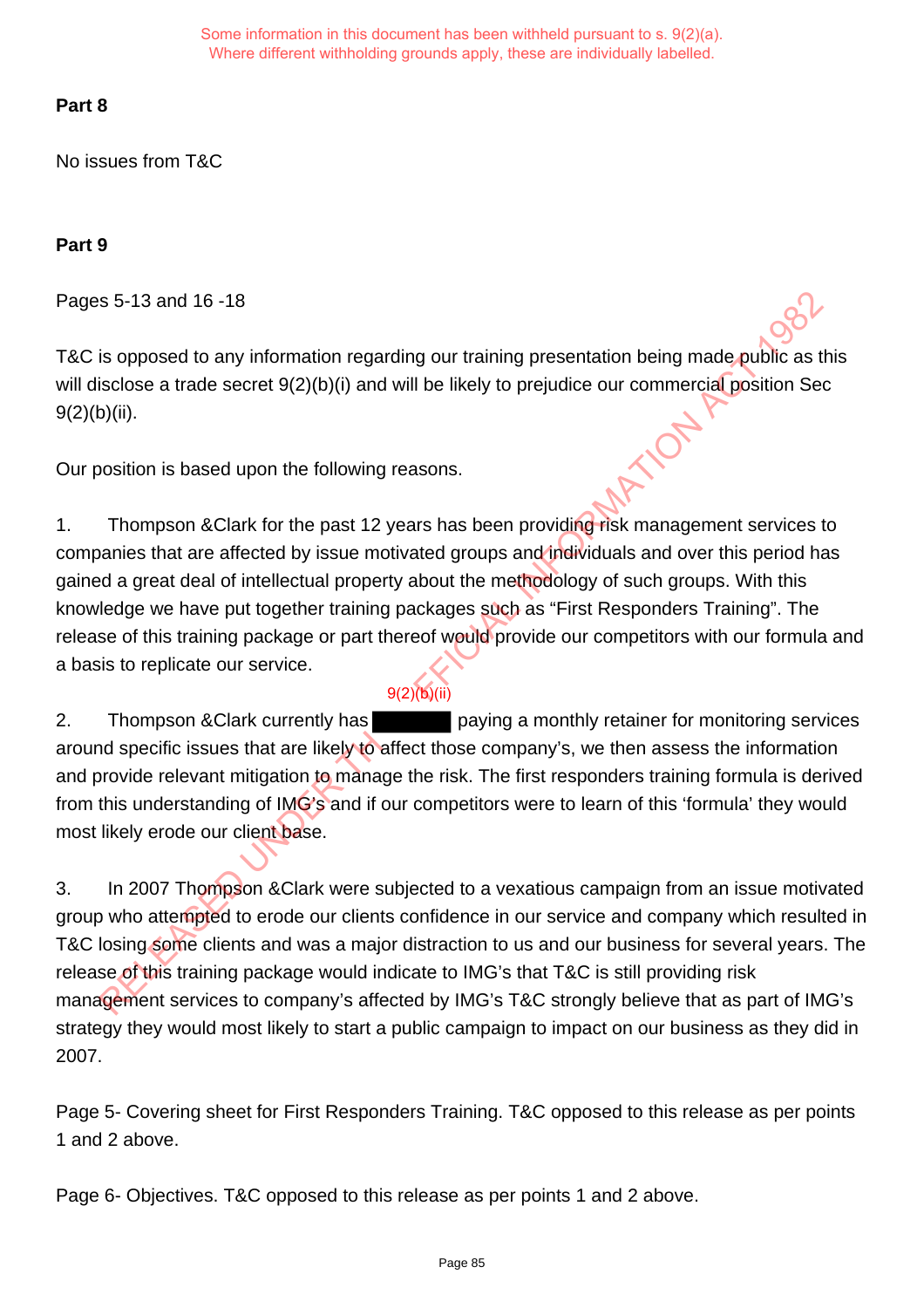Page 7- T&C outline. T&C opposed to this release as per point 3 above.

Page 8. Issue motivated groups. T&C opposed to this release as per point 3 above.

Page 9. Individuals. Part redacted, T&C opposed to the release of the entire page as per point 3 above.

Page 10. Tactics. T&C opposed to this release as per points 1 &2 above.

Page 11. Photograph. T&C opposed to this release as per point 3 above.

Page 12. Conflict and negotiation. T&C opposed to this release as per points 1 &2 above. RELEASE OPPOSed to this release as per point 3 above.<br>
I negotiation. T&C opposed to this release as per points 1 &2 above.<br>
I sponse Media Policy. No objections<br>
I sponse Media Policy. No objections<br>
It. T&C opposed as pe

Page 13. Redacted- agreed.

Page 14. Southern Response Media Policy. No objections

Page 15. Southern Response Media Policy. No objections

Page 16. Trespass Act. T&C opposed as per points 1 &2 above.

Page 17 Redacted – Agreed

Page 18 Redacted. Agreed

# **Part 10**

No issues from T&C

## **Part 11**

No issues from T&C.

Victor, I hope this helps to clarify our position, please keep me appraised of the intended OIA response by Southern Response. I would say that once released there will be a challenge to the Ombudsman and I am prepared to meet with the Ombudsmen to discuss and defend our position if necessary.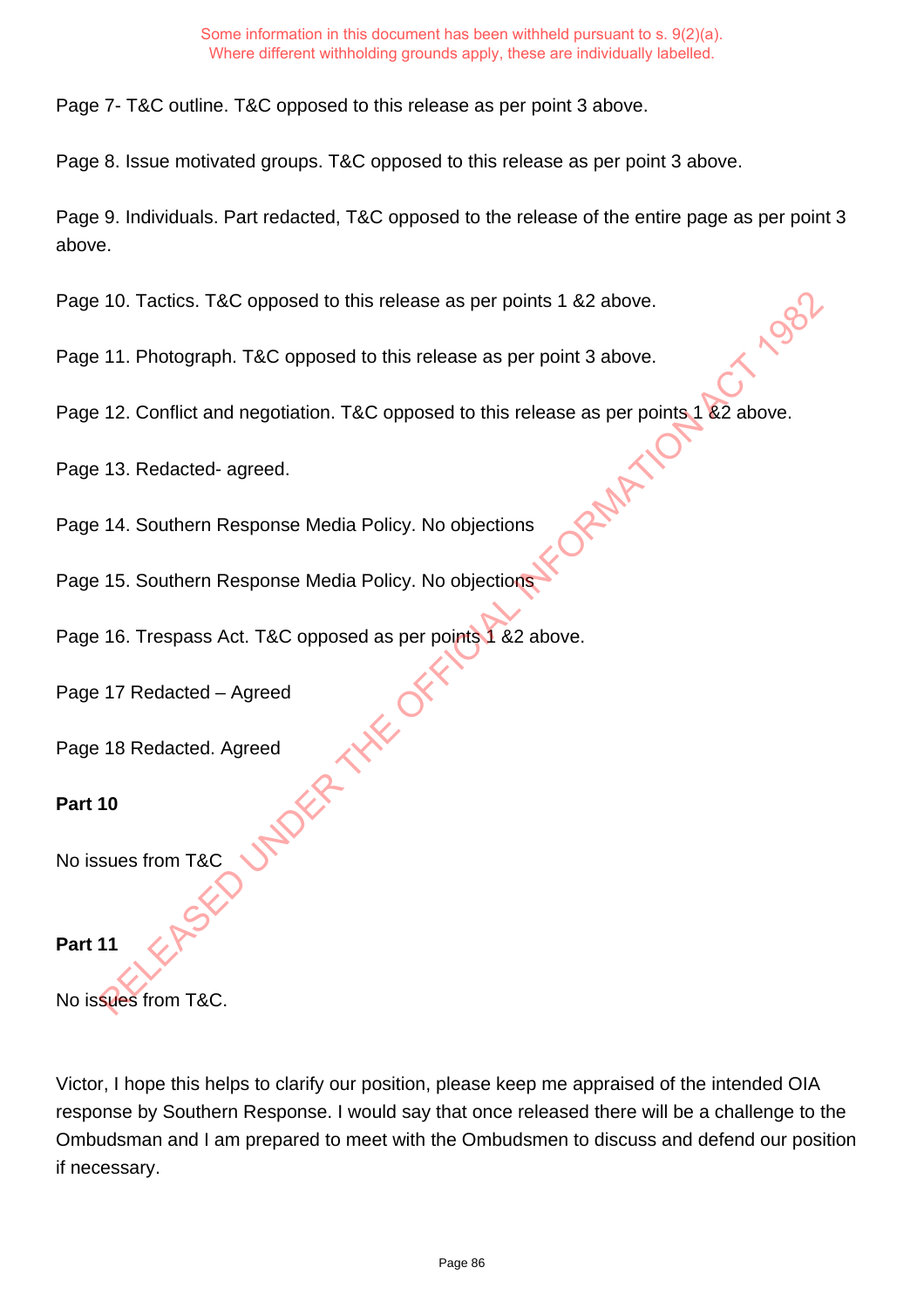Kind Regards Gavin

# **Gavin Clark**

/ MOBILE / PHONE / FAX / POSTAL / WEBSITE +64 +64 9 302 0113 +64 9 361 3260 WARNING. Unauthorised copying, disclosure or distribution of this document or attachment is<br>
WARNING. Unauthorised copying, disclosure or distribution of this document or attachment is

PO Box 301775, Albany, NSMC 0752, New Zealand

www.tcil.co.nz

© Copyright TCIL 2007.

strictly prohibited. It is restricted to approved TCIL clients only and their authorised representatives. Unauthorised possession, copying or distribution may make offenders subject to legal action relating to offences regarding unlawful possession of unauthorized information and/or intellectual property. If you are not the intended recipient of this publication, or do not have authorisation from TCIL to view it, or have received this publication in error, you must not peruse, use, pass or copy this publication or any of its contents. TCIL has no more authority than that of an ordinary private citizen or company to require a reply to this correspondence. RELEASED UNDER T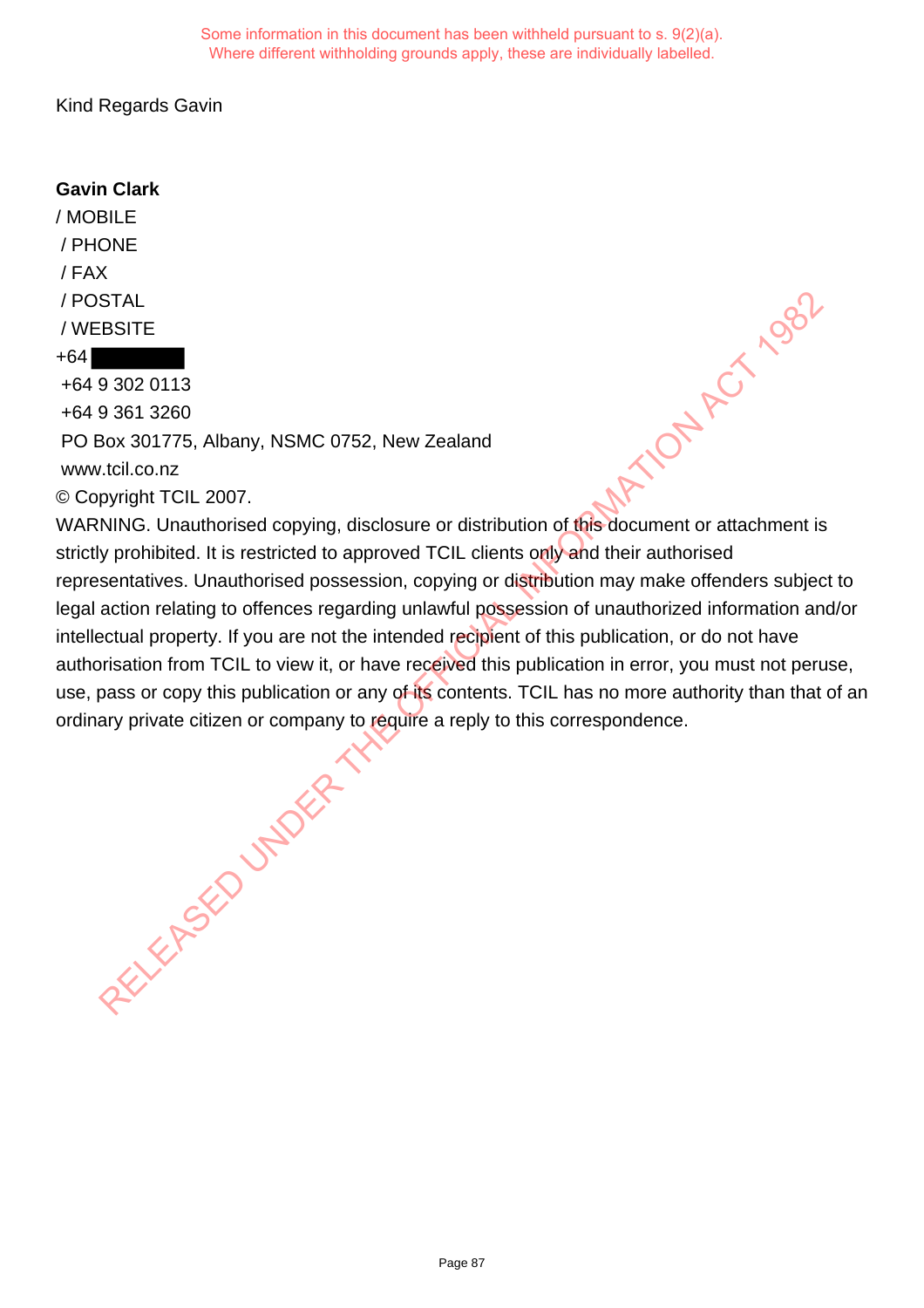### 15. RE: OIA response

| From:             | Victor Wells <xxxxxx.xxxxx @xxxxxxxxxxxxxxxx.xx.xx=""></xxxxxx.xxxxx>    |
|-------------------|--------------------------------------------------------------------------|
| To:               | 'Gavin Clark' <xxxxx.xxxxx@xxxx.xx.xx></xxxxx.xxxxx@xxxx.xx.xx>          |
| <b>Sent Date:</b> | Feb 05, 2016 08:31:24                                                    |
| Subject:          | RE: OIA response                                                         |
| Attachment:       | image001.jpg                                                             |
|                   | Part 1 - proposed release info Redacted ver2 Redacted WM Part7.pdf 18(d) |

11 of 11

## **Victor Wells**

Legal Risk Manager

**From:** Gavin Clark [mailto:xxxxx.xxxxx @xxxx.xx.xx] **Sent:** Thursday, 4 February 2016 11:28 a.m. **To:** Victor Wells **Subject:** RE: OIA response The Wells<br>
Risk Manager<br>
I: Gavin Clark [mailto:xxxxx.xxxxx @xxxx.xx.xx]<br>
Victor Wells<br>
Get: RE: OIA response<br>
Stor<br>
I: havent been able to open the sharefielie doc, have tried a couple of times, I didn't have<br>
Now this up

Hi Victor

Sorry I haven't been able to open the sharefile doc, have tried a couple of times, I didn't have time to follow this up with as I have been away for work.

Sorry to delay you but I would really like the opportunity to review it before it is released can you give me until mid next week.

Regards Sent from my Sony Xperia™ smartphone

---- Victor Wells wrote ----

Hi Gavin,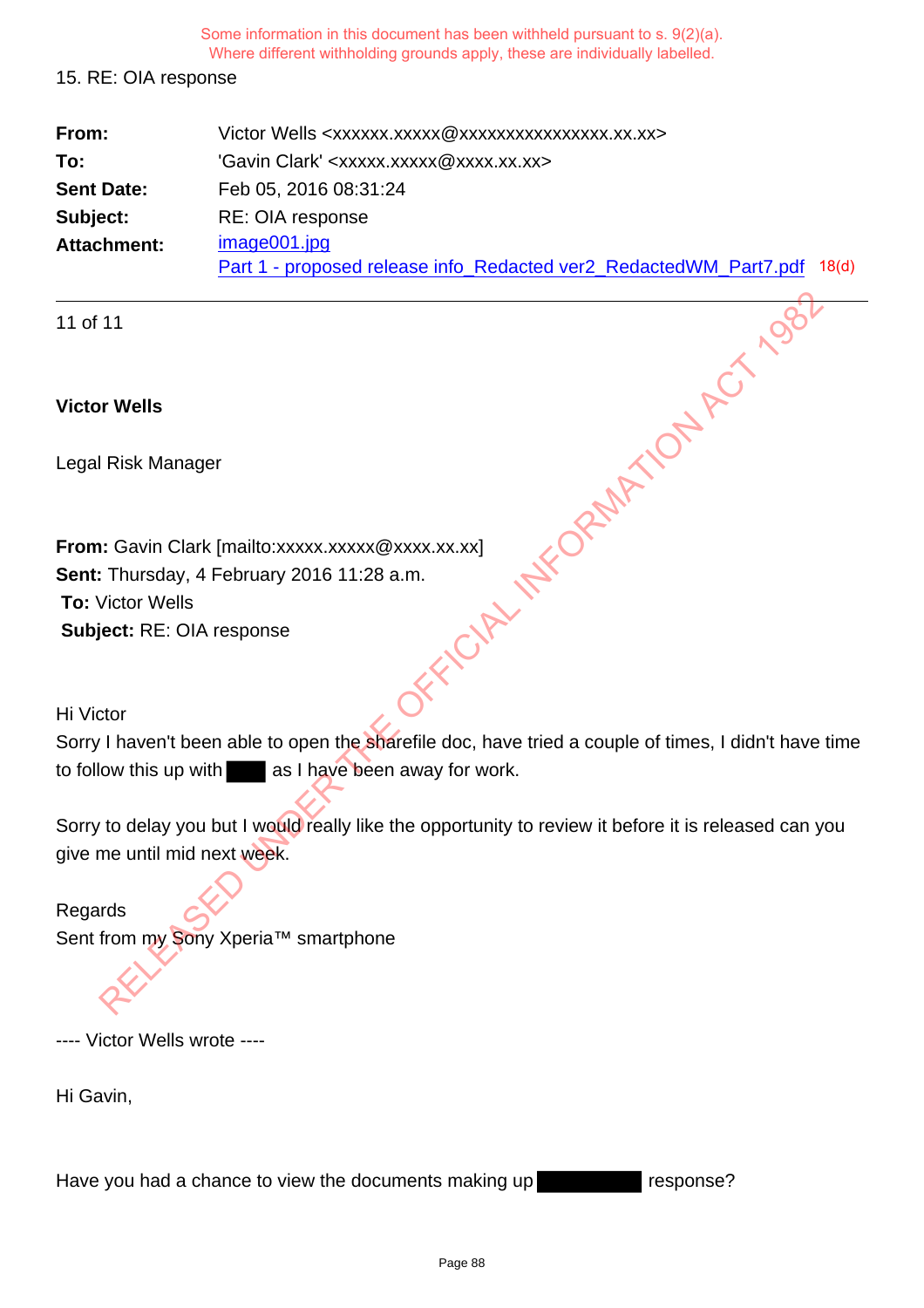### 16. RE: OIA response

| From:             | Victor Wells <xxxxxx.xxxxx @xxxxxxxxxxxxxxxx.xx.xx=""></xxxxxx.xxxxx>                   |
|-------------------|-----------------------------------------------------------------------------------------|
| To:               | 'Gavin Clark' <xxxxx.xxxxx@xxxx.xx.xx></xxxxx.xxxxx@xxxx.xx.xx>                         |
| <b>Sent Date:</b> | Feb 05, 2016 08:31:15                                                                   |
| Subject:          | RE: OIA response                                                                        |
| Attachment:       | image001.jpg<br>Part 1 - proposed release info_Redacted ver2_RedactedWM_Part6.pdf 18(d) |

10 of 11

## **Victor Wells**

Legal Risk Manager

**From:** Gavin Clark [mailto:xxxxx.xxxxx @xxxx.xx.xx] **Sent:** Thursday, 4 February 2016 11:28 a.m. **To:** Victor Wells **Subject:** RE: OIA response The Wells<br>
Risk Manager<br>
I: Gavin Clark [mailto:xxxxx.xxxxx @xxxx.xx.xx]<br>
Victor Wells<br>
Get: RE: OIA response<br>
Stor<br>
I: havent been able to open the sharefielie doc, have tried a couple of times, I didn't have<br>
Now this up

Hi Victor

Sorry I haven't been able to open the sharefile doc, have tried a couple of times, I didn't have time to follow this up with as I have been away for work.

Sorry to delay you but I would really like the opportunity to review it before it is released can you give me until mid next week.

Regards Sent from my Sony Xperia™ smartphone

---- Victor Wells wrote ----

Hi Gavin,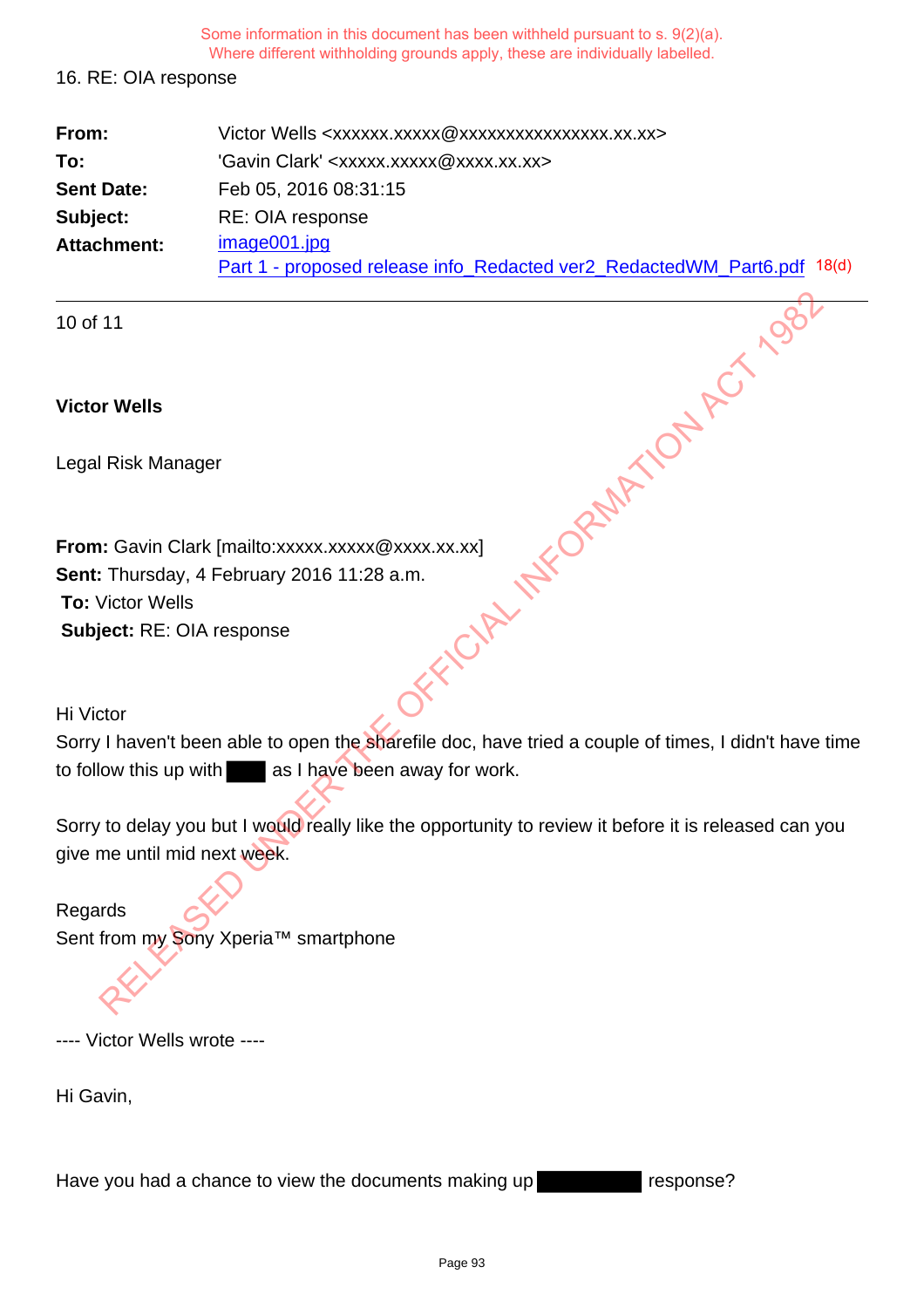### 17. RE: OIA response

| From:             | Victor Wells <xxxxxx.xxxxx @xxxxxxxxxxxxxxxx.xx.xx=""></xxxxxx.xxxxx> |                   |
|-------------------|-----------------------------------------------------------------------|-------------------|
| To:               | 'Gavin Clark' <xxxxx.xxxxx@xxxx.xx.xx></xxxxx.xxxxx@xxxx.xx.xx>       |                   |
| <b>Sent Date:</b> | Feb 05, 2016 08:31:01                                                 |                   |
| Subject:          | RE: OIA response                                                      |                   |
| Attachment:       | image001.jpg                                                          |                   |
|                   | Part 1 - proposed release info_Redacted ver2_RedactedWM_Part5.pdf     | 18 <sub>(d)</sub> |

9 of 11

## **Victor Wells**

Legal Risk Manager

**From:** Gavin Clark [mailto:xxxxx.xxxxx @xxxx.xx.xx] **Sent:** Thursday, 4 February 2016 11:28 a.m. **To:** Victor Wells **Subject:** RE: OIA response The Wells<br>
Risk Manager<br>
I: Gavin Clark [mailto:xxxxx.xxxxx @xxxx.xx.xx]<br>
Victor Wells<br>
Get: RE: OIA response<br>
Stor<br>
I: havent been able to open the sharefielie doc, have tried a couple of times, I didn't have<br>
Now this up

Hi Victor

Sorry I haven't been able to open the sharefile doc, have tried a couple of times, I didn't have time to follow this up with as I have been away for work.

Sorry to delay you but I would really like the opportunity to review it before it is released can you give me until mid next week.

Regards Sent from my Sony Xperia™ smartphone

---- Victor Wells wrote ----

Hi Gavin,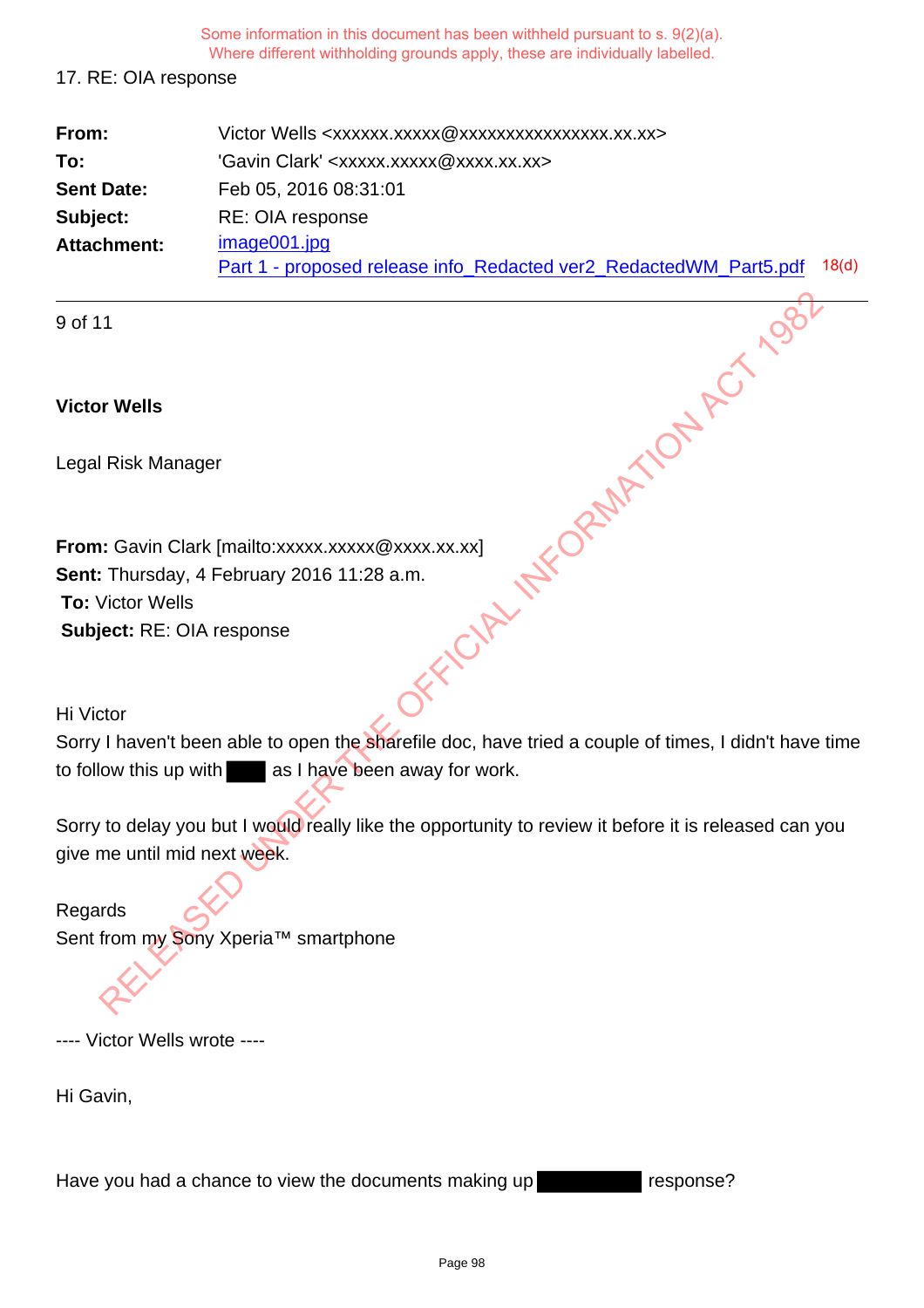### 18. RE: OIA response

| From:             | Victor Wells <xxxxxx.xxxxx @xxxxxxxxxxxxxxxx.xx.xx=""></xxxxxx.xxxxx>                   |  |
|-------------------|-----------------------------------------------------------------------------------------|--|
| To:               | 'Gavin Clark' <xxxxx.xxxxx@xxxx.xx.xx></xxxxx.xxxxx@xxxx.xx.xx>                         |  |
| <b>Sent Date:</b> | Feb 05, 2016 08:30:52                                                                   |  |
| Subject:          | RE: OIA response                                                                        |  |
| Attachment:       | image001.jpg<br>Part 1 - proposed release info_Redacted ver2_RedactedWM_Part4.pdf 18(d) |  |

8 of 11

## **Victor Wells**

Legal Risk Manager

**From:** Gavin Clark [mailto:xxxxx.xxxxx @xxxx.xx.xx] **Sent:** Thursday, 4 February 2016 11:28 a.m. **To:** Victor Wells **Subject:** RE: OIA response The Wells<br>
Risk Manager<br>
I: Gavin Clark [mailto:xxxxx.xxxxx @xxxx.xx.xx]<br>
Victor Wells<br>
Get: RE: OIA response<br>
Stor<br>
I: havent been able to open the sharefielie doc, have tried a couple of times, I didn't have<br>
Now this up

Hi Victor

Sorry I haven't been able to open the sharefile doc, have tried a couple of times, I didn't have time to follow this up with as I have been away for work.

Sorry to delay you but I would really like the opportunity to review it before it is released can you give me until mid next week.

Regards Sent from my Sony Xperia™ smartphone

---- Victor Wells wrote ----

Hi Gavin,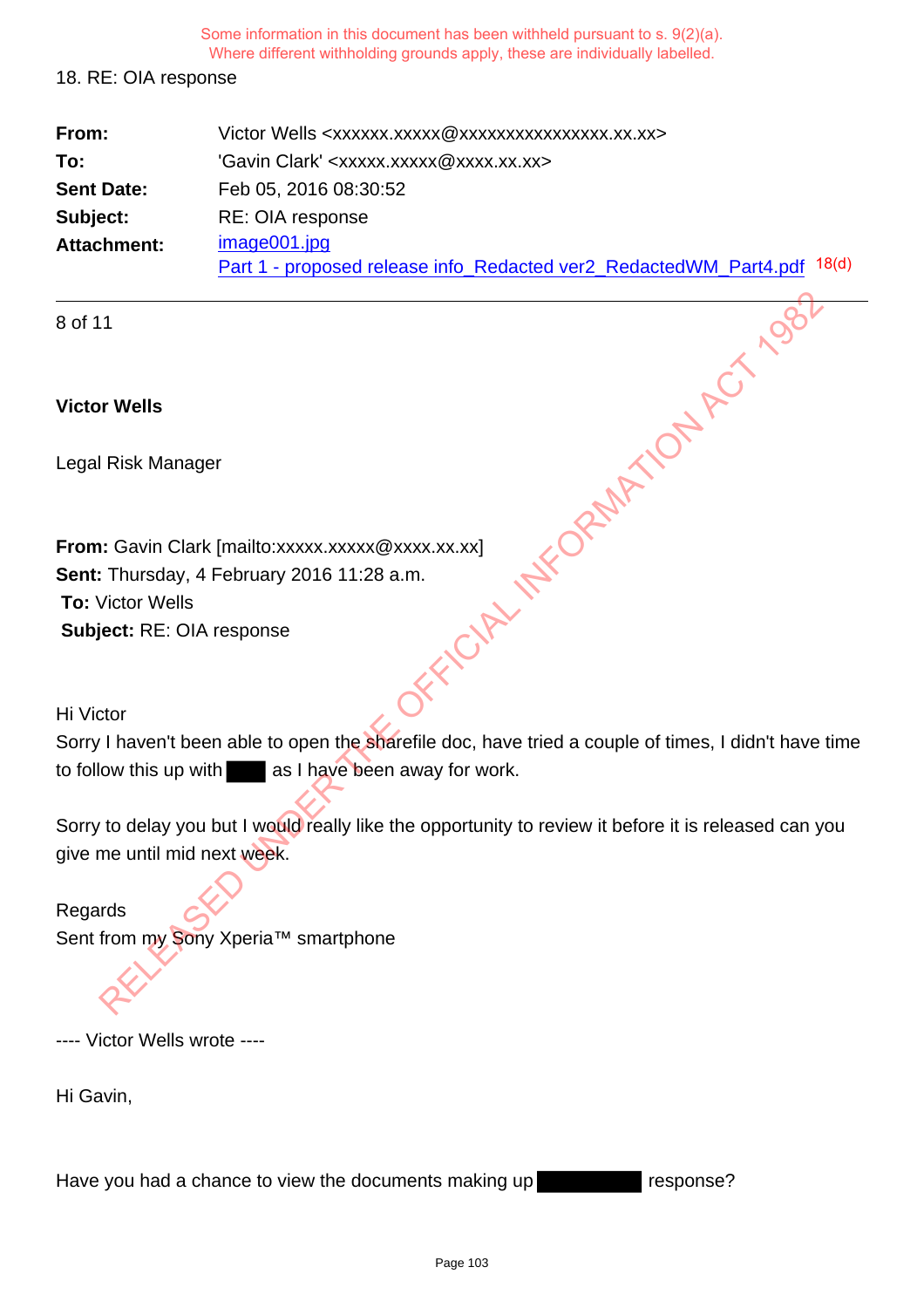### 19. RE: OIA response

| From:             | Victor Wells <xxxxxx.xxxxx @xxxxxxxxxxxxxxxx.xx.xx=""></xxxxxx.xxxxx>   |  |
|-------------------|-------------------------------------------------------------------------|--|
| To:               | 'Gavin Clark' <xxxxx.xxxxx@xxxx.xx.xx></xxxxx.xxxxx@xxxx.xx.xx>         |  |
| <b>Sent Date:</b> | Feb 05, 2016 08:30:42                                                   |  |
| Subject:          | RE: OIA response                                                        |  |
| Attachment:       | image001.jpg                                                            |  |
|                   | Part 1 - proposed release info Redacted ver2_RedactedWM_Part3.pdf 18(d) |  |

7 of 11

## **Victor Wells**

Legal Risk Manager

**From:** Gavin Clark [mailto:xxxxx.xxxxx @xxxx.xx.xx] **Sent:** Thursday, 4 February 2016 11:28 a.m. **To:** Victor Wells **Subject:** RE: OIA response The Wells<br>
Risk Manager<br>
I: Gavin Clark [mailto:xxxxx.xxxxx @xxxx.xx.xx]<br>
Victor Wells<br>
Get: RE: OIA response<br>
Stor<br>
I: havent been able to open the sharefielie doc, have tried a couple of times, I didn't have<br>
Now this up

Hi Victor

Sorry I haven't been able to open the sharefile doc, have tried a couple of times, I didn't have time to follow this up with as I have been away for work.

Sorry to delay you but I would really like the opportunity to review it before it is released can you give me until mid next week.

Regards Sent from my Sony Xperia™ smartphone

---- Victor Wells wrote ----

Hi Gavin,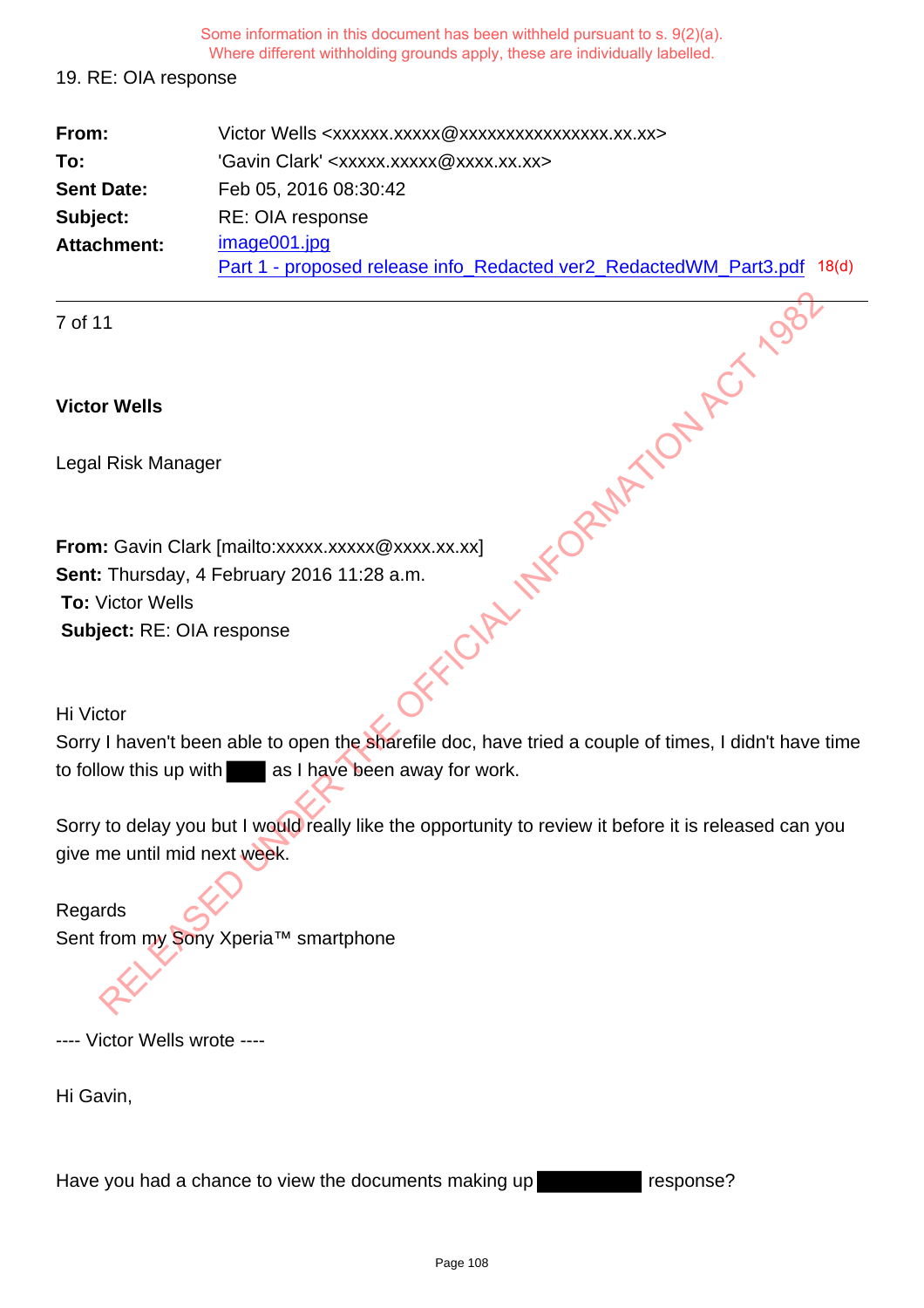### 20. RE: OIA response

| From:             | Victor Wells <xxxxxx.xxxxx @xxxxxxxxxxxxxxxx.xx.xx=""></xxxxxx.xxxxx>             |                   |
|-------------------|-----------------------------------------------------------------------------------|-------------------|
| To:               | 'Gavin Clark' <xxxxx.xxxxx@xxxx.xx.xx></xxxxx.xxxxx@xxxx.xx.xx>                   |                   |
| <b>Sent Date:</b> | Feb 05, 2016 08:30:31                                                             |                   |
| Subject:          | RE: OIA response                                                                  |                   |
| Attachment:       | image001.jpg<br>Part 1 - proposed release info_Redacted ver2_RedactedWM_Part2.pdf | 18 <sub>(d)</sub> |
|                   |                                                                                   |                   |

6 of 11

## **Victor Wells**

Legal Risk Manager

**From:** Gavin Clark [mailto:xxxxx.xxxxx @xxxx.xx.xx] **Sent:** Thursday, 4 February 2016 11:28 a.m. **To:** Victor Wells **Subject:** RE: OIA response The Wells<br>
Risk Manager<br>
I: Gavin Clark [mailto:xxxxx.xxxxx @xxxx.xx.xx]<br>
Victor Wells<br>
Get: RE: OIA response<br>
Stor<br>
I: havent been able to open the sharefielie doc, have tried a couple of times, I didn't have<br>
Now this up

Hi Victor

Sorry I haven't been able to open the sharefile doc, have tried a couple of times, I didn't have time to follow this up with as I have been away for work.

Sorry to delay you but I would really like the opportunity to review it before it is released can you give me until mid next week.

Regards Sent from my Sony Xperia™ smartphone

---- Victor Wells wrote ----

Hi Gavin,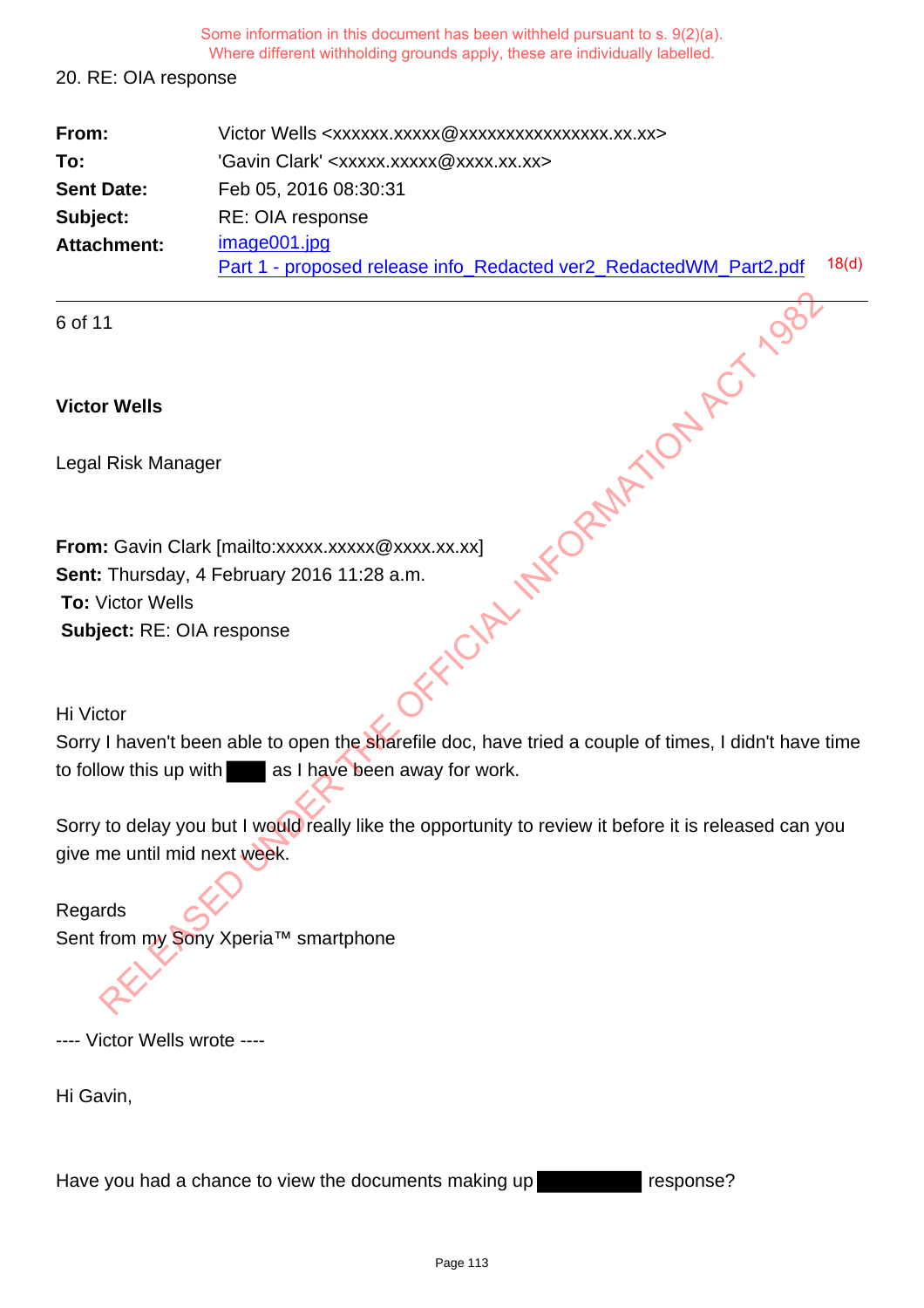### 21. RE: OIA response

| From:             | Victor Wells <xxxxxx.xxxxx @xxxxxxxxxxxxxxxx.xx.xx=""></xxxxxx.xxxxx>   |  |
|-------------------|-------------------------------------------------------------------------|--|
| To:               | 'Gavin Clark' <xxxxx.xxxxx@xxxx.xx.xx></xxxxx.xxxxx@xxxx.xx.xx>         |  |
| <b>Sent Date:</b> | Feb 05, 2016 08:30:22                                                   |  |
| Subject:          | RE: OIA response                                                        |  |
| Attachment:       | image001.jpg                                                            |  |
|                   | Part 1 - proposed release info_Redacted ver2_RedactedWM_Part1.pdf 18(d) |  |

5 of 11

## **Victor Wells**

Legal Risk Manager

**From:** Gavin Clark [mailto:xxxxx.xxxxx @xxxx.xx.xx] **Sent:** Thursday, 4 February 2016 11:28 a.m. **To:** Victor Wells **Subject:** RE: OIA response The Wells<br>
Risk Manager<br>
I: Gavin Clark [mailto:xxxxx.xxxxx @xxxx.xx.xx]<br>
Victor Wells<br>
Get: RE: OIA response<br>
Stor<br>
I: havent been able to open the sharefielie doc, have tried a couple of times, I didn't have<br>
Now this up

Hi Victor

Sorry I haven't been able to open the sharefile doc, have tried a couple of times, I didn't have time to follow this up with as I have been away for work.

Sorry to delay you but I would really like the opportunity to review it before it is released can you give me until mid next week.

Regards Sent from my Sony Xperia™ smartphone

---- Victor Wells wrote ----

Hi Gavin,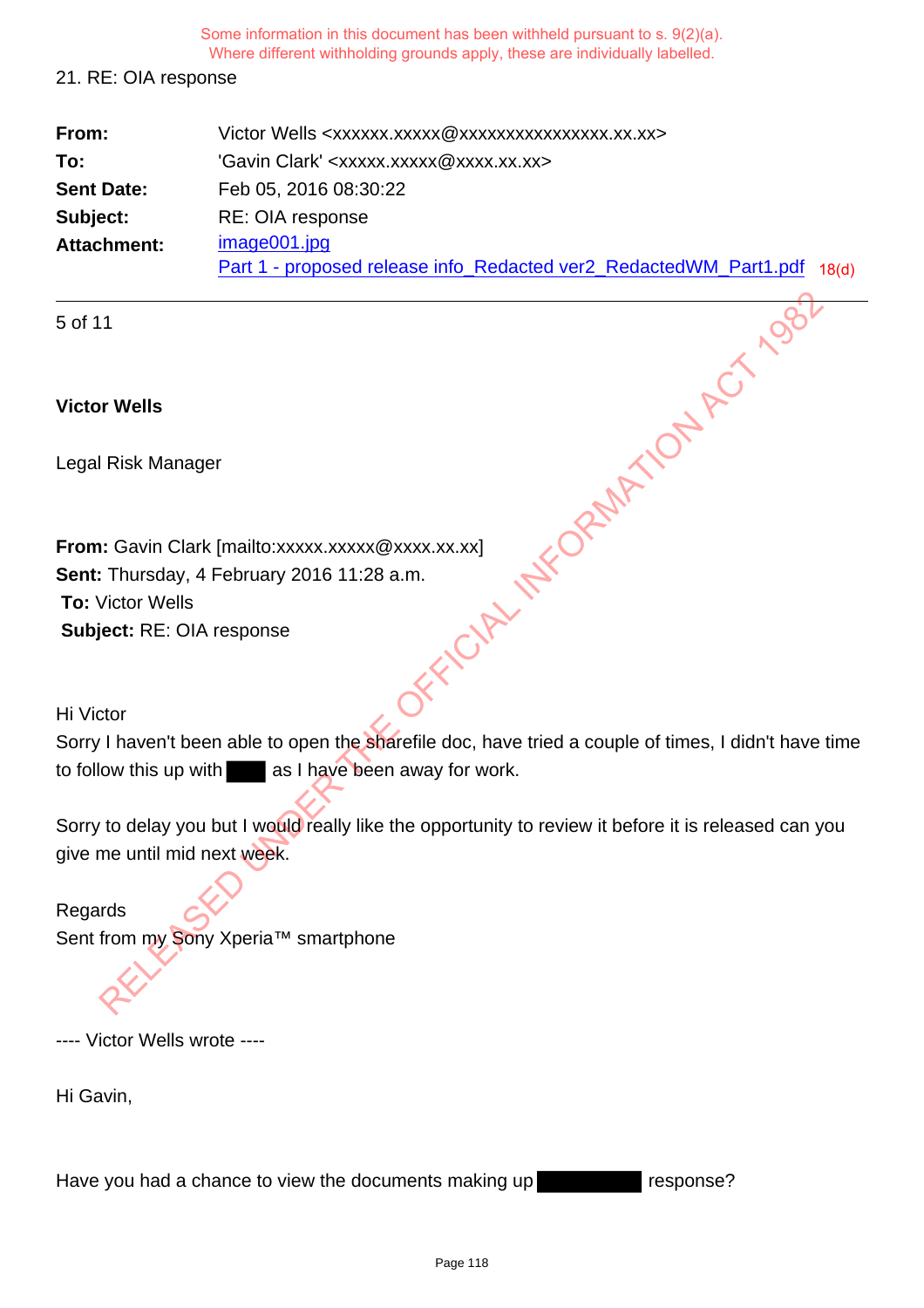#### 22. RE: OIA response

| From:             | Victor Wells <xxxxxx.xxxxx@xxxxxxxxxxxxxxxx.xx.xx></xxxxxx.xxxxx@xxxxxxxxxxxxxxxx.xx.xx> |
|-------------------|------------------------------------------------------------------------------------------|
| To:               | 'Gavin Clark' <xxxxx.xxxxx@xxxx.xx.xx></xxxxx.xxxxx@xxxx.xx.xx>                          |
| <b>Sent Date:</b> | Feb 05, 2016 08:30:10                                                                    |
| Subject:          | RE: OIA response                                                                         |
| Attachment:       | image001.jpg                                                                             |
|                   | Part 1 - proposed release info_Part4.pdf 18(d)                                           |

4 of 11

## **Victor Wells**

Legal Risk Manager

**From:** Gavin Clark [mailto:xxxxx.xxxxx @xxxx.xx.xx] **Sent:** Thursday, 4 February 2016 11:28 a.m. **To:** Victor Wells **Subject:** RE: OIA response The Wells<br>
Risk Manager<br>
I: Gavin Clark [mailto:xxxxx.xxxxx @xxxx.xx.xx]<br>
Victor Wells<br>
Get: RE: OIA response<br>
Stor<br>
I: havent been able to open the sharefielie doc, have tried a couple of times, I didn't have<br>
Now this up

Hi Victor

Sorry I haven't been able to open the sharefile doc, have tried a couple of times, I didn't have time to follow this up with as I have been away for work.

Sorry to delay you but I would really like the opportunity to review it before it is released can you give me until mid next week.

Regards Sent from my Sony Xperia™ smartphone

---- Victor Wells wrote ----

Hi Gavin,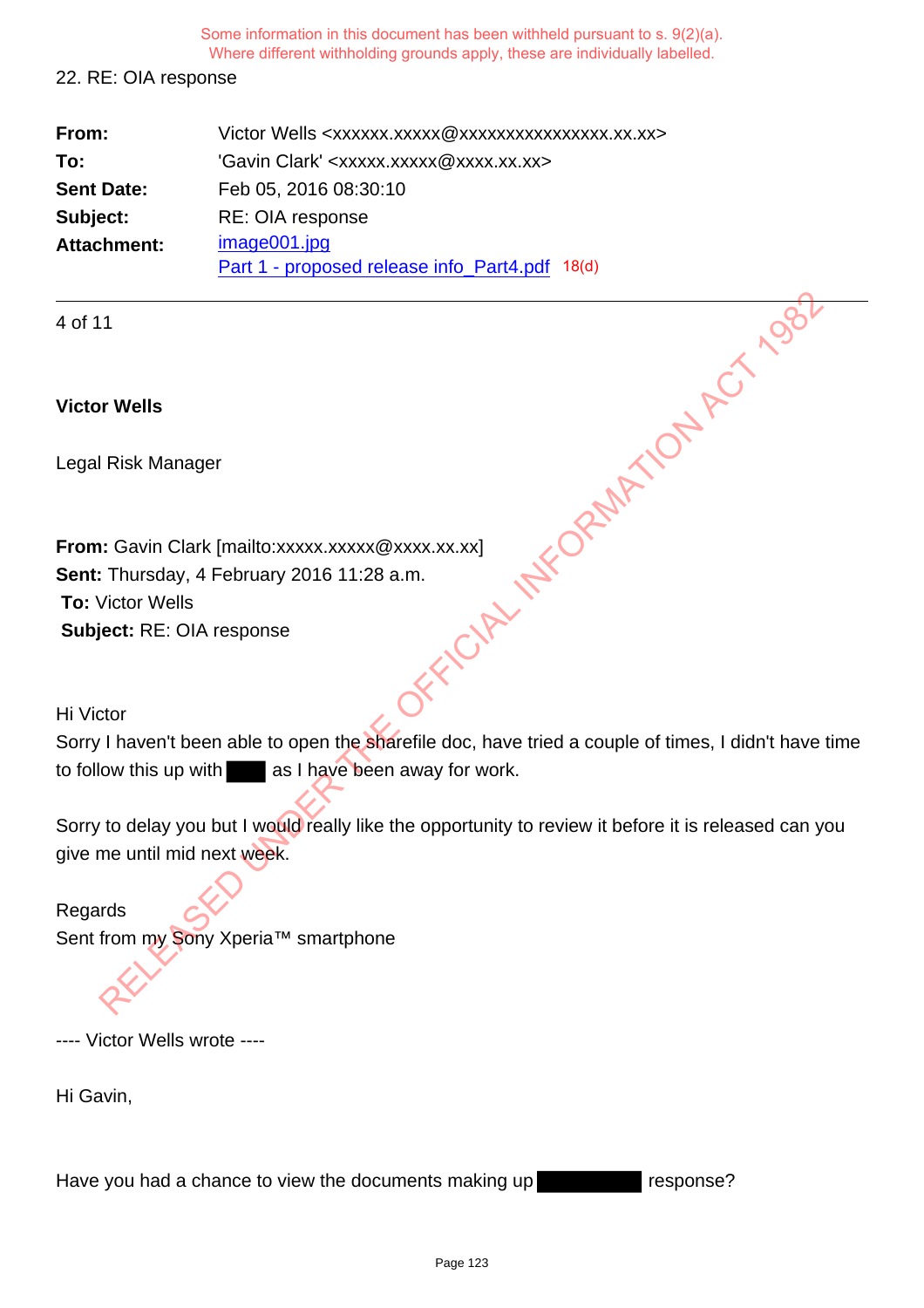#### 23. RE: OIA response

| From:             | Victor Wells <xxxxxx.xxxxx @xxxxxxxxxxxxxxxx.xx.xx=""></xxxxxx.xxxxx> |
|-------------------|-----------------------------------------------------------------------|
| To:               | 'Gavin Clark' <xxxxx.xxxxx@xxxx.xx.xx></xxxxx.xxxxx@xxxx.xx.xx>       |
| <b>Sent Date:</b> | Feb 05, 2016 08:29:59                                                 |
| Subject:          | RE: OIA response                                                      |
| Attachment:       | image001.jpg                                                          |
|                   | Part 1 - proposed release info_Part3.pdf<br>18 <sub>(d)</sub>         |

3 of 11

## **Victor Wells**

Legal Risk Manager

**From:** Gavin Clark [mailto:xxxxx.xxxxx @xxxx.xx.xx] **Sent:** Thursday, 4 February 2016 11:28 a.m. **To:** Victor Wells **Subject:** RE: OIA response The Wells<br>
Risk Manager<br>
I: Gavin Clark [mailto:xxxxx.xxxxx @xxxx.xx.xx]<br>
Victor Wells<br>
Get: RE: OIA response<br>
Stor<br>
I: havent been able to open the sharefielie doc, have tried a couple of times, I didn't have<br>
Now this up

Hi Victor

Sorry I haven't been able to open the sharefile doc, have tried a couple of times, I didn't have time to follow this up with as I have been away for work.

Sorry to delay you but I would really like the opportunity to review it before it is released can you give me until mid next week.

Regards Sent from my Sony Xperia™ smartphone

---- Victor Wells wrote ----

Hi Gavin,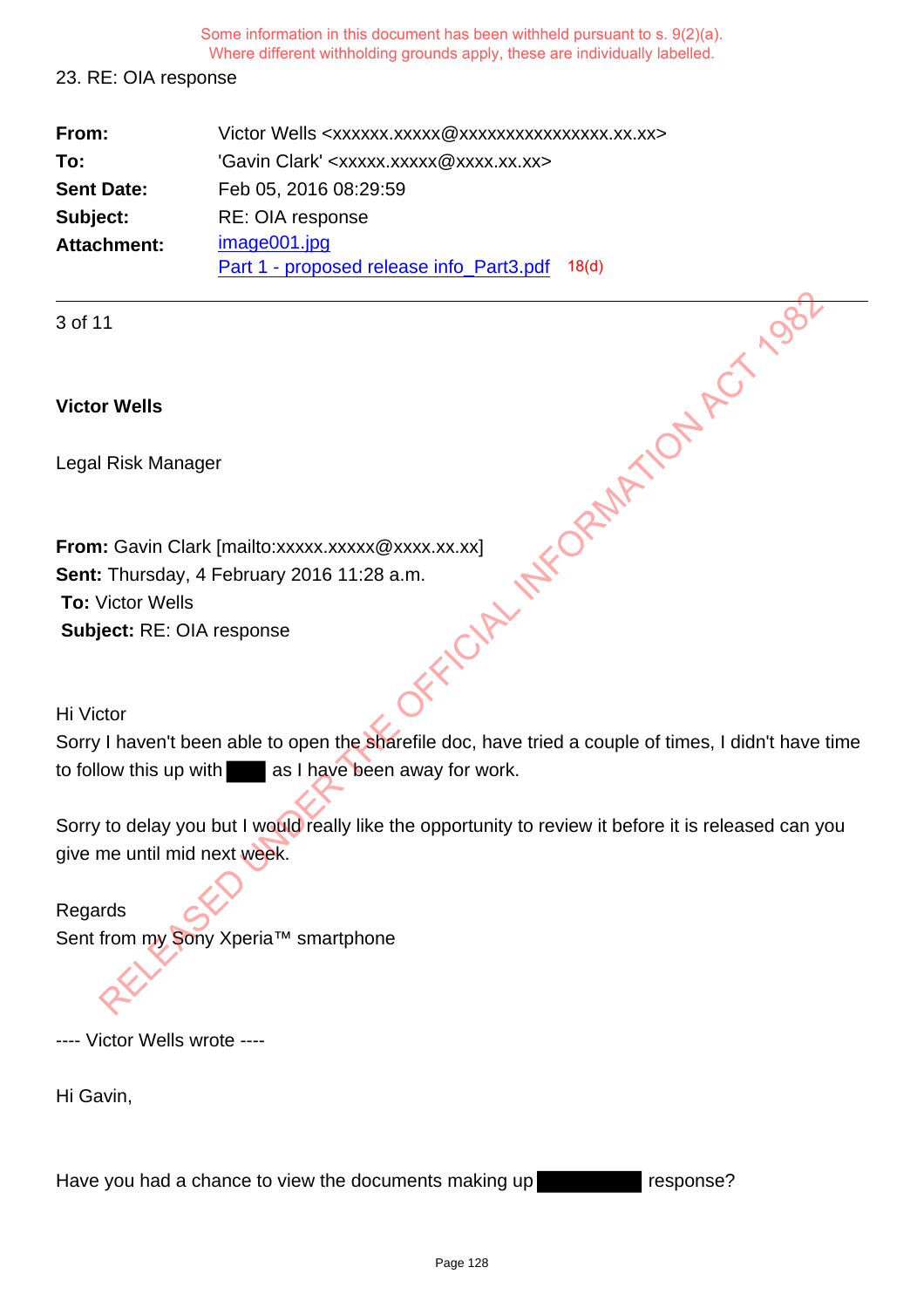#### 24. RE: OIA response

| From:             | Victor Wells <xxxxxx.xxxxx @xxxxxxxxxxxxxxxx.xx.xx=""></xxxxxx.xxxxx> |
|-------------------|-----------------------------------------------------------------------|
| To:               | 'Gavin Clark' <xxxxx.xxxxx@xxxx.xx.xx></xxxxx.xxxxx@xxxx.xx.xx>       |
| <b>Sent Date:</b> | Feb 05, 2016 08:29:41                                                 |
| Subject:          | RE: OIA response                                                      |
| Attachment:       | image001.jpg                                                          |
|                   | 18 <sub>(d)</sub><br>Part 1 - proposed release info_Part2.pdf         |

2 of 11

## **Victor Wells**

Legal Risk Manager

**From:** Gavin Clark [mailto:xxxxx.xxxxx @xxxx.xx.xx] **Sent:** Thursday, 4 February 2016 11:28 a.m. **To:** Victor Wells **Subject:** RE: OIA response The Wells<br>
Risk Manager<br>
I: Gavin Clark [mailto:xxxxx.xxxxx @xxxx.xx.xx]<br>
Victor Wells<br>
Get: RE: OIA response<br>
Stor<br>
I: havent been able to open the sharefielie doc, have tried a couple of times, I didn't have<br>
Now this up

Hi Victor

Sorry I haven't been able to open the sharefile doc, have tried a couple of times, I didn't have time to follow this up with as I have been away for work.

Sorry to delay you but I would really like the opportunity to review it before it is released can you give me until mid next week.

Regards Sent from my Sony Xperia™ smartphone

---- Victor Wells wrote ----

Hi Gavin,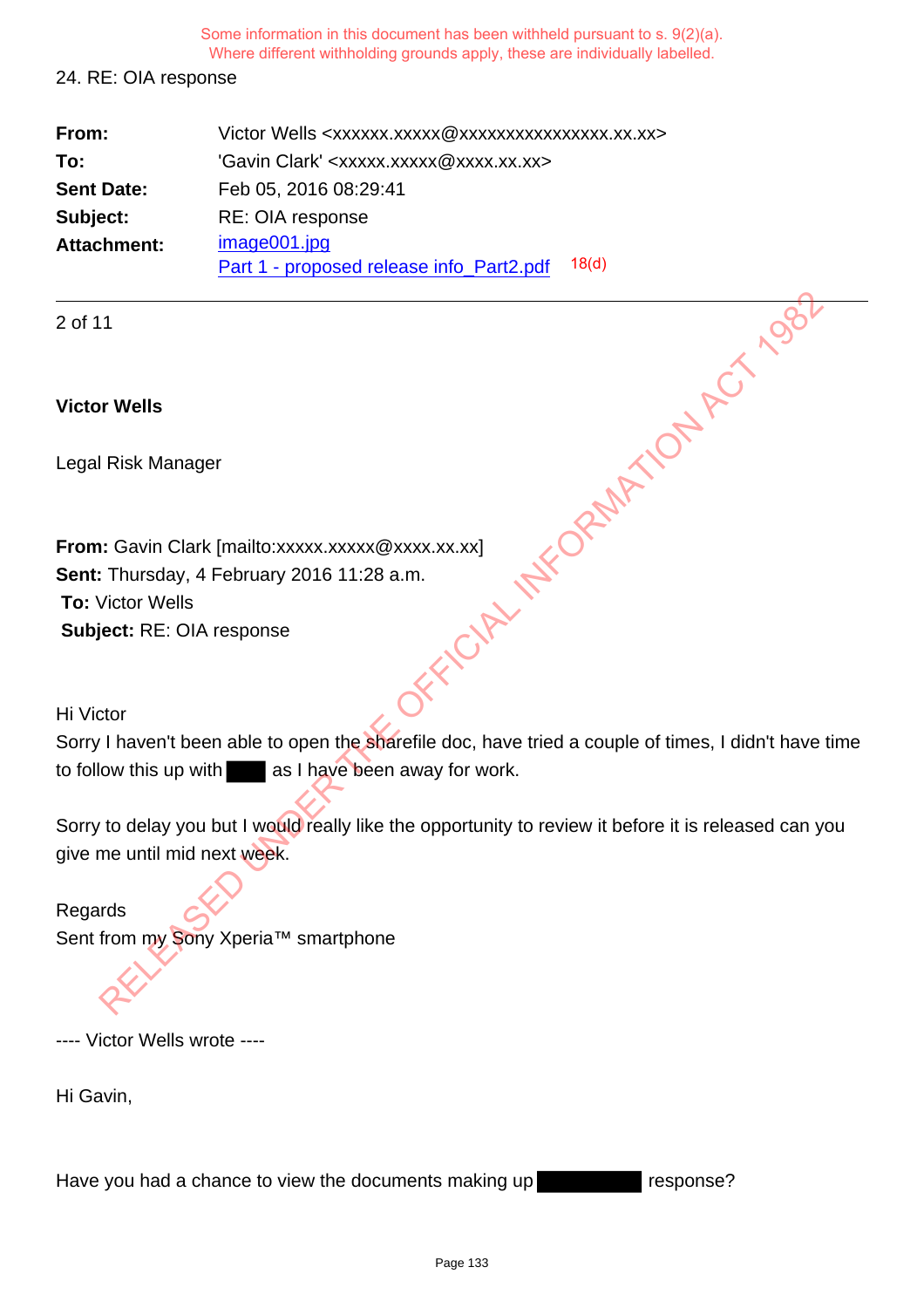## 25. RE: OIA response

| From:              | Victor Wells <xxxxxx.xxxxx@xxxxxxxxxxxxxxx.xx.xx></xxxxxx.xxxxx@xxxxxxxxxxxxxxx.xx.xx> |
|--------------------|----------------------------------------------------------------------------------------|
| To:                | 'Gavin Clark' <xxxxx.xxxxx@xxxx.xx.xx></xxxxx.xxxxx@xxxx.xx.xx>                        |
| <b>Sent Date:</b>  | Feb 05, 2016 08:29:06                                                                  |
| Subject:           | RE: OIA response                                                                       |
| <b>Attachment:</b> | image001.jpg                                                                           |
|                    | Part 1 - proposed release info_Part1.pdf 18(d)                                         |

## **Victor Wells**

| Hi Gavin,                                                                                           |
|-----------------------------------------------------------------------------------------------------|
| We have broken up into 11 parts so hopefully these will get through.                                |
| 1 of 11                                                                                             |
| <b>Victor Wells</b>                                                                                 |
| Legal Risk Manager                                                                                  |
| From: Gavin Clark [mailto:xxxxx.xxxxx@xxxx.xx.xx]                                                   |
| Sent: Thursday, 4 February 2016 11:28 a.m.                                                          |
| <b>To: Victor Wells</b>                                                                             |
| Subject: RE: OIA response                                                                           |
| Hi Victor                                                                                           |
| Sorry I haven't been able to open the sharefile doc, have tried a couple of times, I didn't have    |
| to follow this up with as I have been away for work.                                                |
| Sorry to delay you but I would really like the opportunity to review it before it is released can y |
|                                                                                                     |

### Hi Victor

Sorry I haven't been able to open the sharefile doc, have tried a couple of times, I didn't have time to follow this up with as I have been away for work.

Sorry to delay you but I would really like the opportunity to review it before it is released can you give me until mid next week.

Regards Sent from my Sony Xperia™ smartphone

---- Victor Wells wrote ----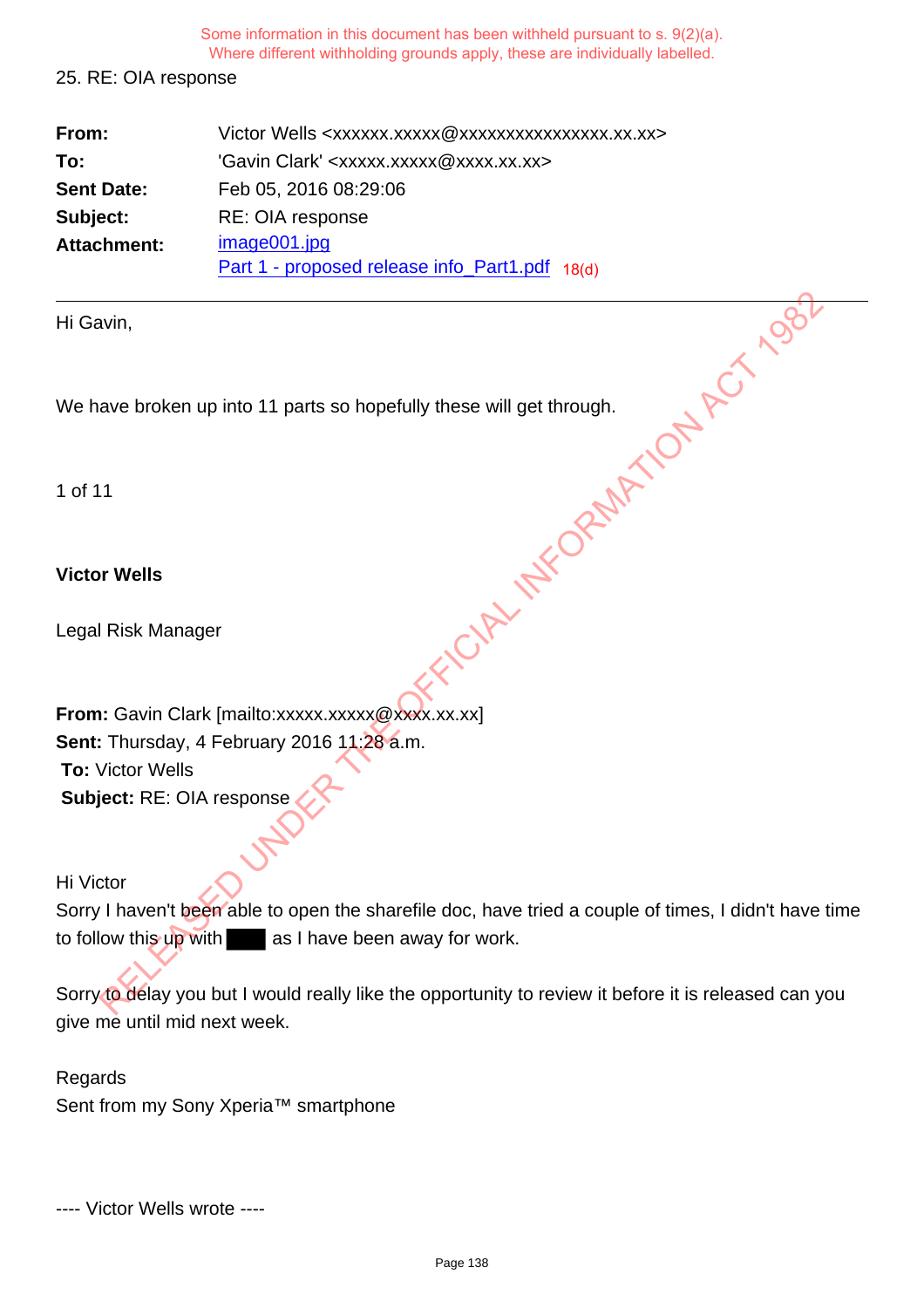26. RE: OIA response

| From:             | Victor Wells <xxxxxx.xxxxx @xxxxxxxxxxxxxxxx.xx.xx=""></xxxxxx.xxxxx> |
|-------------------|-----------------------------------------------------------------------|
| To:               | 'Gavin Clark' <xxxxx.xxxxx@xxxx.xx.xx></xxxxx.xxxxx@xxxx.xx.xx>       |
| <b>Sent Date:</b> | Feb 04, 2016 11:32:28                                                 |
| Subject:          | RE: OIA response                                                      |
| Attachment:       | image001.jpg                                                          |

| No problem Gavin,                                                                                                            |
|------------------------------------------------------------------------------------------------------------------------------|
| I tried emailing the pdfs but they bounced back. I will break them down into smaller groups ar<br>email them this afternoon. |
| Regards                                                                                                                      |
| <b>Victor Wells</b>                                                                                                          |
| Legal Risk Manager                                                                                                           |
| From: Gavin Clark [mailto:xxxxx.xxxxx@xxxx.xx.xx]                                                                            |
| <b>Sent:</b> Thursday, 4 February 2016 11:28 a.m.                                                                            |
| <b>To: Victor Wells</b>                                                                                                      |
| Subject: RE: OIA response                                                                                                    |
| Hi Victor                                                                                                                    |
| Sorry I haven't been able to open the sharefile doc, have tried a couple of times, I didn't have                             |
| to follow this up with as I have been away for work.                                                                         |
| Sorry to delay you but I would really like the opportunity to review it before it is released can y                          |
|                                                                                                                              |

Sorry I haven't been able to open the sharefile doc, have tried a couple of times, I didn't have time to follow this up with as I have been away for work.

Sorry to delay you but I would really like the opportunity to review it before it is released can you give me until mid next week.

Regards Sent from my Sony Xperia™ smartphone

---- Victor Wells wrote ----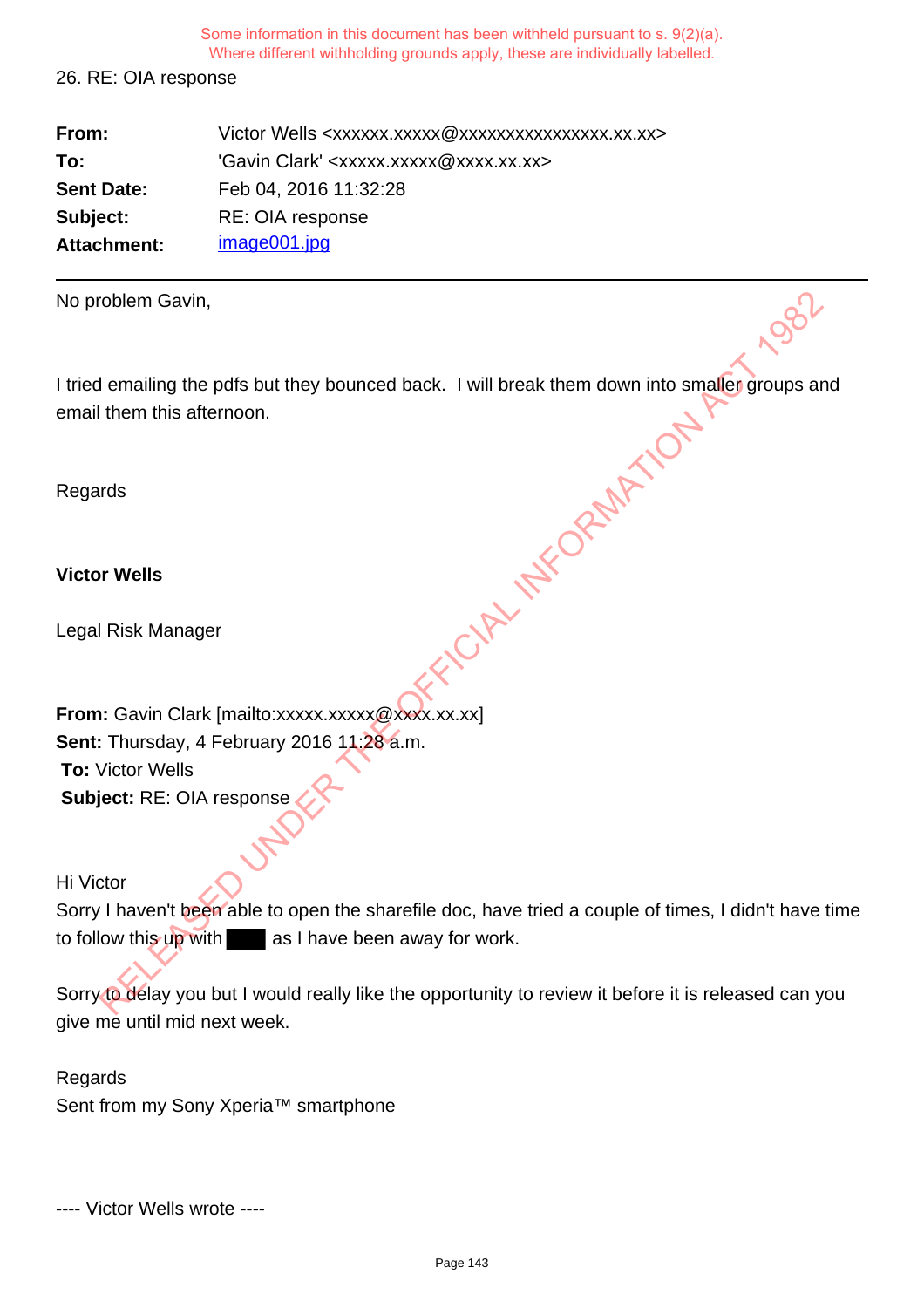## 27. RE: OIA response

| From:             | Victor Wells <xxxxxx.xxxxx @xxxxxxxxxxxxxxxx.xx.xx=""></xxxxxx.xxxxx> |
|-------------------|-----------------------------------------------------------------------|
| To:               | 'Gavin Clark' <xxxxx.xxxxx@xxxx.xx.xx></xxxxx.xxxxx@xxxx.xx.xx>       |
| <b>Sent Date:</b> | Feb 04, 2016 11:30:16                                                 |
| Subject:          | RE: OIA response                                                      |
| Attachment:       | image001.jpg                                                          |
|                   | Part 1 - proposed release info.pdf                                    |

No problem Gavin,

I will try emailing the documents in four parts.

Regards

**Victor Wells**

Legal Risk Manager

**From:** Gavin Clark [mailto:xxxxx.xxxxx @xxxx.xx.xx] **Sent:** Thursday, 4 February 2016 11:28 a.m. **To:** Victor Wells **Subject:** RE: OIA response The mailing the documents in four parts.<br>
The mailing the documents in four parts.<br>
The Vells<br>
RELEASE Manager<br>
RELEASE Manager<br>
RELEASE A February 2016 11:28 a.m.<br>
Thursday, 4 February 2016 11:28 a.m.<br>
RELEASED UNDER THE

Hi Victor

Sorry I haven't been able to open the sharefile doc, have tried a couple of times, I didn't have time to follow this up with as I have been away for work.

Sorry to delay you but I would really like the opportunity to review it before it is released can you give me until mid next week.

Regards Sent from my Sony Xperia™ smartphone

---- Victor Wells wrote ----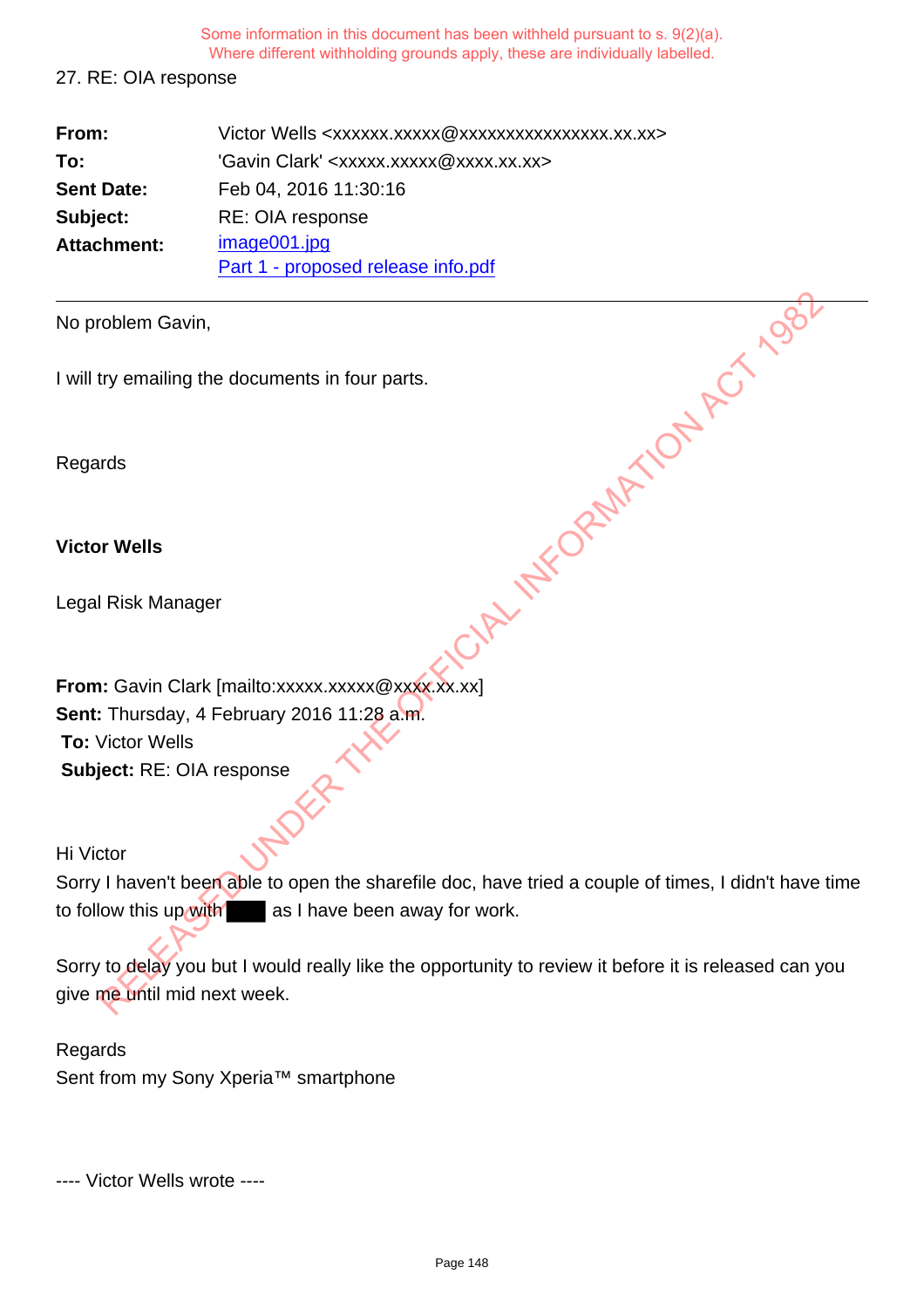## 28. RE: OIA response

| From:             | Victor Wells <xxxxxx.xxxxx @xxxxxxxxxxxxxxxx.xx.xx=""></xxxxxx.xxxxx> |
|-------------------|-----------------------------------------------------------------------|
| To:               | 'Gavin Clark' <xxxxx.xxxxx@xxxx.xx.xx></xxxxx.xxxxx@xxxx.xx.xx>       |
| <b>Sent Date:</b> | Feb 04, 2016 10:34:04                                                 |
| Subject:          | RE: OIA response                                                      |
| Attachment:       | image001.jpg                                                          |

| Hi Gavin,                                                                                    |
|----------------------------------------------------------------------------------------------|
| response?<br>Have you had a chance to view the documents making up                           |
| Regards                                                                                      |
| <b>Victor Wells</b>                                                                          |
| Legal Risk Manager                                                                           |
| From: Gavin Clark [mailto:xxxxx.xxxxx@xxxx.xx.xx]                                            |
| Sent: Wednesday, 27 January 2016 10:19 a.m.                                                  |
| <b>To: Victor Wells</b>                                                                      |
| Subject: RE: OIA response                                                                    |
| Hi Victor,                                                                                   |
| Thanks for the email, I'm having some difficulty logging onto file share and am dealing with |
| on that.                                                                                     |

Once I've had a look I will respond to you.

Kind Regards Gavin

From: Victor Wells [mailto:xxxxxx.xxxxxxxxxxxxxxxxxxxx.xx.xx] **Sent:** Friday, 22 January 2016 3:20 p.m.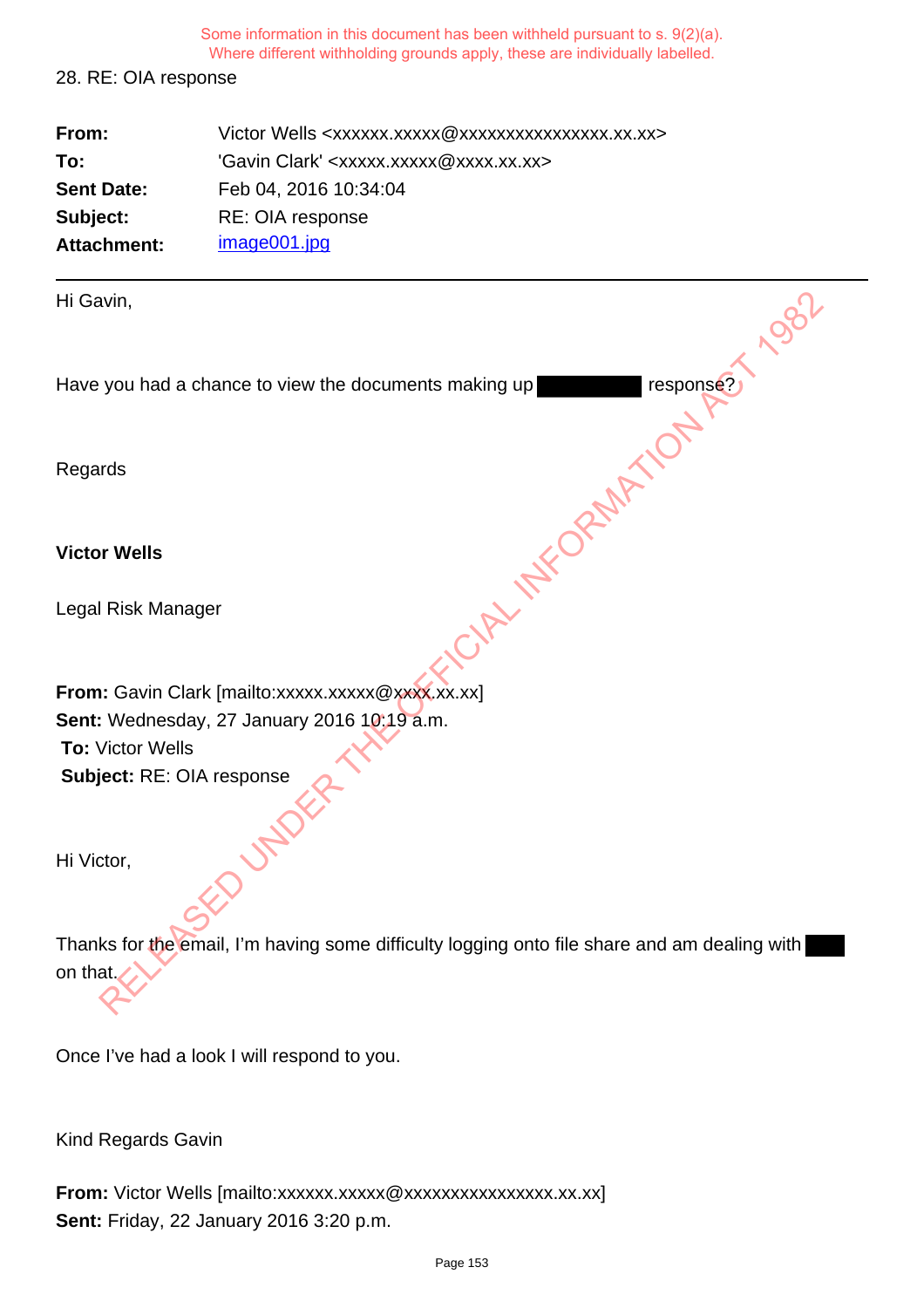**To:** Gavin Clark **Subject:** RE: OIA response

Hi Gavin,

Our proposed response in respect of the security information has requested is attached. The information itself has been uploaded into Sharefile, given the size of the PDFs. Hopefully you will have received notification of the Sharefile upload and I understand that other information has been shared with TC this way? Given the way we have redacted the files, the release is made up in two parts containing a copy of the information and then a copy of the proposed redactions. Relation itself has been uploaded into Sharefile, given the size of the PDF<sub>B</sub><br>fully you will have received notification of the Sharefile upload and I understand thajohn<br>and ion has been shared with TC this way? Given the

A copy of **EXECUTE:** emails have already been sent to him. The Police are fine with us releasing the information they have been involved with and have already satisfied a request made to them.

The information we are proposing to release which you / TC have provided is largely factual information that has provided to us. There is a little bit of 'profiling' that you have undertaken, particularly at para 59, 61 and 62 which we could potentially withhold, but the profile of "intense and compulsive with a victim mentality" appears the most accurate I have seen. We have generally withheld anything that relates to:

- Your methodology
- Your conclusions/profiling
- **Staff security**

Let me know if you have any questions, comments or suggestions in respect of our proposed response.

Regards

**Victor Wells**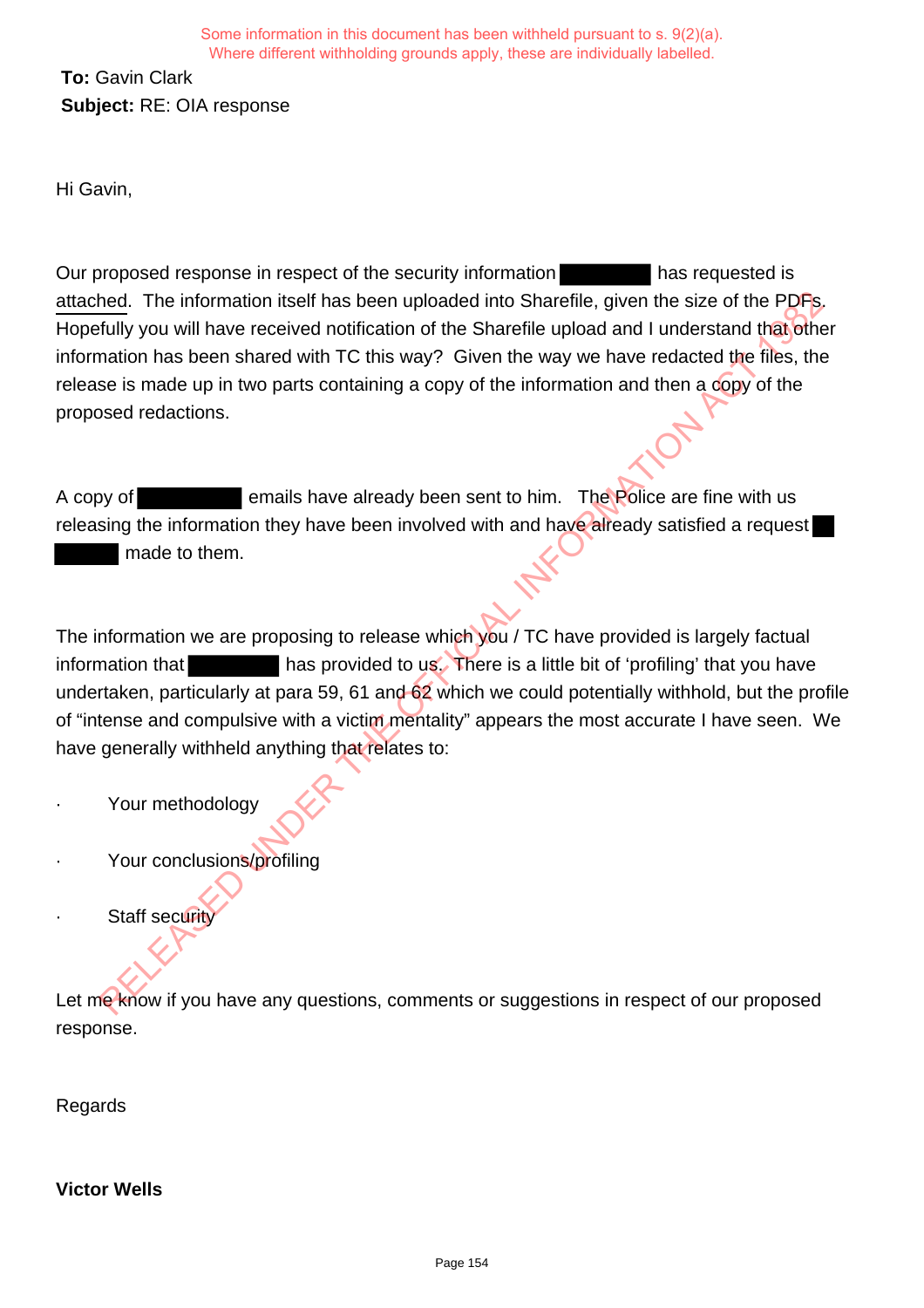Legal Risk Manager

**From:** Gavin Clark [mailto:xxxxx.xxxxx @xxxx.xx.xx] **Sent:** Wednesday, 21 October 2015 11:01 a.m. **To:** Linda Falwasser; Victor Wells **Cc:** Nick Thompson **Subject:** OIA response

Hi Linda and Victor,

We have been giving it some thought re any OIA requests and have outlined the following points that are core to our proposal of services to Southern Response and good reasons for offering protection on anything that we do for SRES, these are:

- 1. Southern Response has concerns for the safety of its staff and contractors due to current threats being made against it in relation to acts of violence and intimidation.
- 2. Southern Response wish to go about its lawful business and are concerned that issue motivated individuals and groups have started to impede on its ability to conduct that work safely whilst still observing a person's right to protest.
- 3. It is perceived that individuals and or groups will increase their campaign against Southern Response and that the level of threat to staff / contractors / the business may increase and the company recognises its obligations to its staff under health and safety legislation.
- 4. Although Southern Response is handling over 1.6 billion dollars' worth of claims it understands that a vocal minority of issue motivated individuals have the ability to impact on the organisations reputation ett: OIA response<br>ave been giving it some thought re any OIA requests and have oditined the following poi<br>are core to our proposal of services to Southern Response and good reasons for offering<br>cition on anything that we d

We have examples that other clients have used successfully to withhold information and I will bring these with me tomorrow to discuss with you.

I have training sessions booked and can be available tomorrow from 3pm if you would like to schedule a meeting.

Kind Regards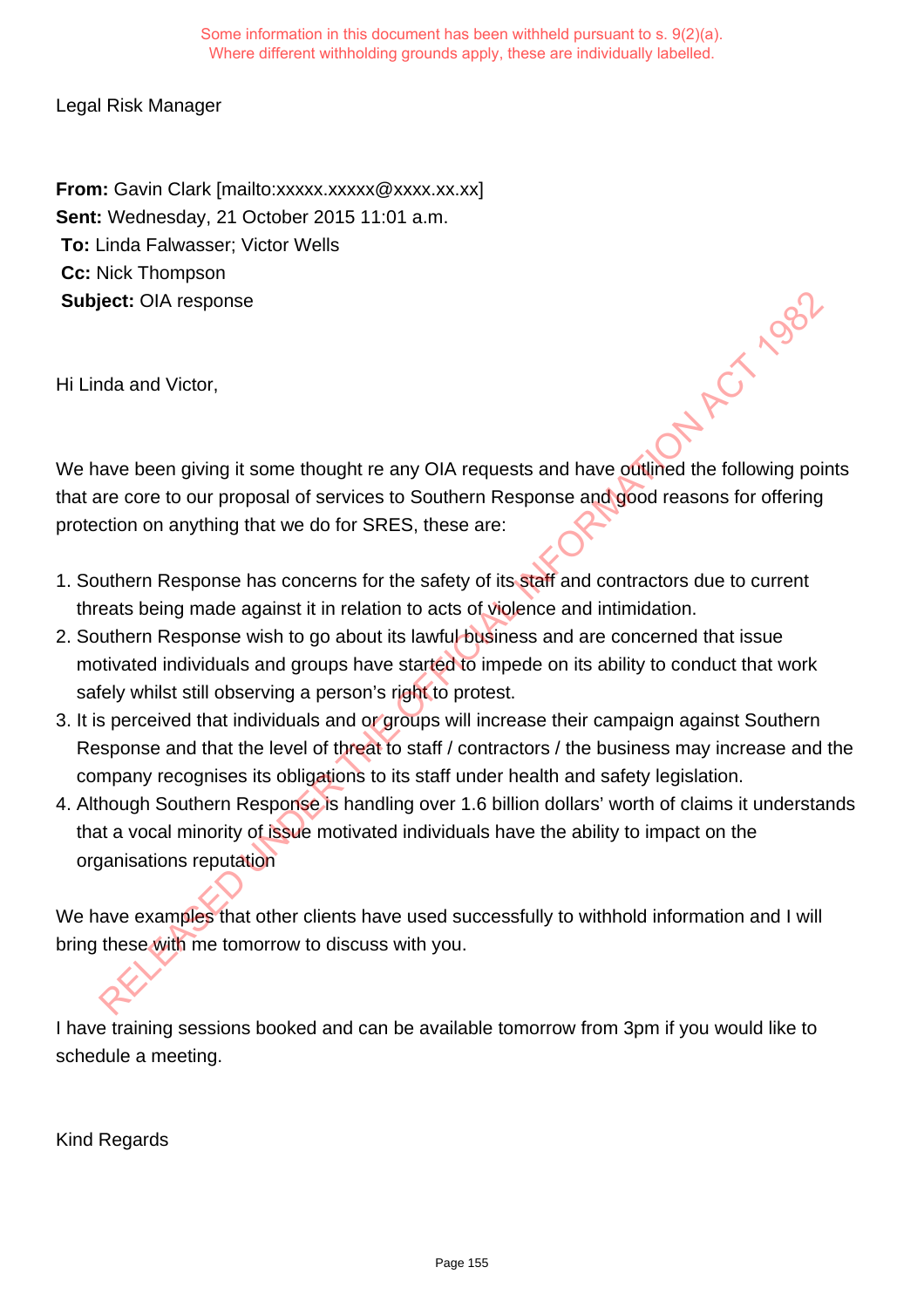# **Gavin Clark**

/ MOBILE / PHONE / FAX / POSTAL / WEBSITE

#### +64

+64 9 302 0113 +64 9 361 3260 PO Box 301775, Albany, NSMC 0752, New Zealand www.tcil.co.nz © Copyright TCIL 2007.

WARNING. Unauthorised copying, disclosure or distribution of this document or attachment is strictly prohibited. It is restricted to approved TCIL clients only and their authorised representatives. Unauthorised possession, copying or distribution may make offenders subject to legal action relating to offences regarding unlawful possession of unauthorized information and/or intellectual property. If you are not the intended recipient of this publication, or do not have authorisation from TCIL to view it, or have received this publication in error, you must not peruse, use, pass or copy this publication or any of its contents. TCIL has no more authority than that of an ordinary private citizen or company to require a reply to this correspondence. 9 361 3260<br>
2003 30175, Albany, NSMC 0752, New Zealand<br>
2007 301775, Albany, NSMC 0752, New Zealand<br>
pyright TCIL 2007.<br>
NING. Unauthorised copying, disclosure or distribution of this document of<br>
attentions.<br>
Synchibited.

This email and any attachments contain confidential information which may be subject to legal privilege and copyright.

If you are not the intended recipient you must not peruse, use, distribute or copy the email or attachments.

If it has been received in error please notify us immediately by return email and then delete the message and any accompanying attachments.

Emails are not secure, can be intercepted and altered.

 Southern Response Earthquake Services Limited ("Southern Response") accepts no responsibility for changes made to this email or to any attachment after it has been transmitted. No viruses were detected in this email by Southern Response's virus detection software.

 Southern Response cannot guarantee this message or attachment(s) are free from computer viruses or other defects

and will not accept liability for any loss, damage or consequence resulting directly and/or indirectly from their use.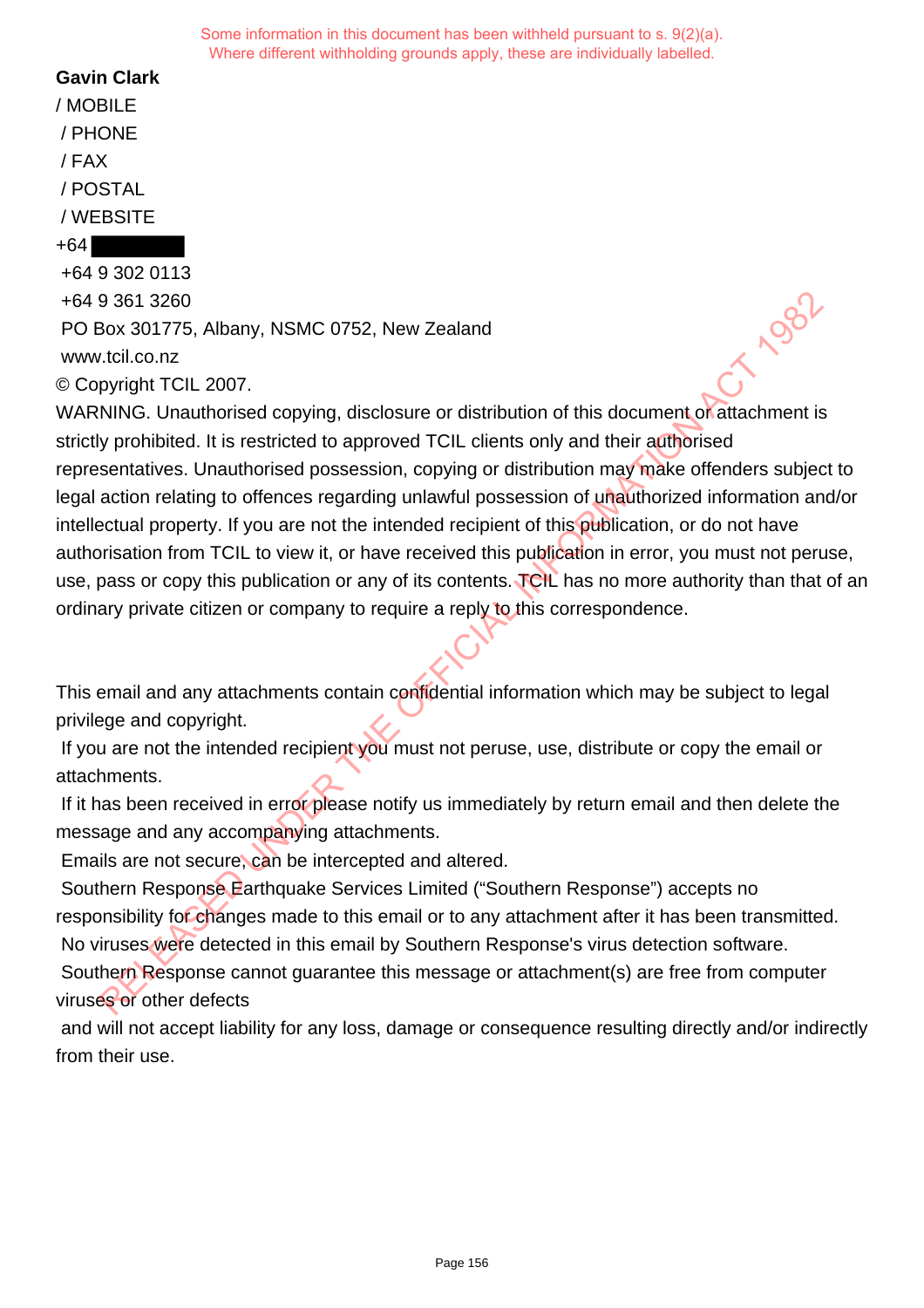29. RE: OIA response

| From:              | Victor Wells <xxxxxx.xxxxx @xxxxxxxxxxxxxxxx.xx.xx=""></xxxxxx.xxxxx> |
|--------------------|-----------------------------------------------------------------------|
| To:                | 'Gavin Clark' <xxxxx.xxxxx@xxxx.xx.xx></xxxxx.xxxxx@xxxx.xx.xx>       |
| <b>Sent Date:</b>  | Jan 28, 2016 08:48:15                                                 |
| Subject:           | RE: OIA response                                                      |
| <b>Attachment:</b> | image001.jpg                                                          |

| Thanks Gavin,                                                                                |
|----------------------------------------------------------------------------------------------|
| We have had a final response from our lawyers who are comfortable with what we are releasi   |
| When we hear back from you we will send the information out.                                 |
|                                                                                              |
| Regards                                                                                      |
|                                                                                              |
| <b>Victor Wells</b>                                                                          |
|                                                                                              |
| Legal Risk Manager                                                                           |
|                                                                                              |
|                                                                                              |
| From: Gavin Clark [mailto:xxxxx.xxxxx@xxxx.xx.xx]                                            |
| Sent: Wednesday, 27 January 2016 10:19 a.m.<br><b>To: Victor Wells</b>                       |
|                                                                                              |
| Subject: RE: OIA response                                                                    |
|                                                                                              |
| Hi Victor,                                                                                   |
|                                                                                              |
| Thanks for the email, I'm having some difficulty logging onto file share and am dealing with |
| on that.                                                                                     |
|                                                                                              |

Once I've had a look I will respond to you.

Kind Regards Gavin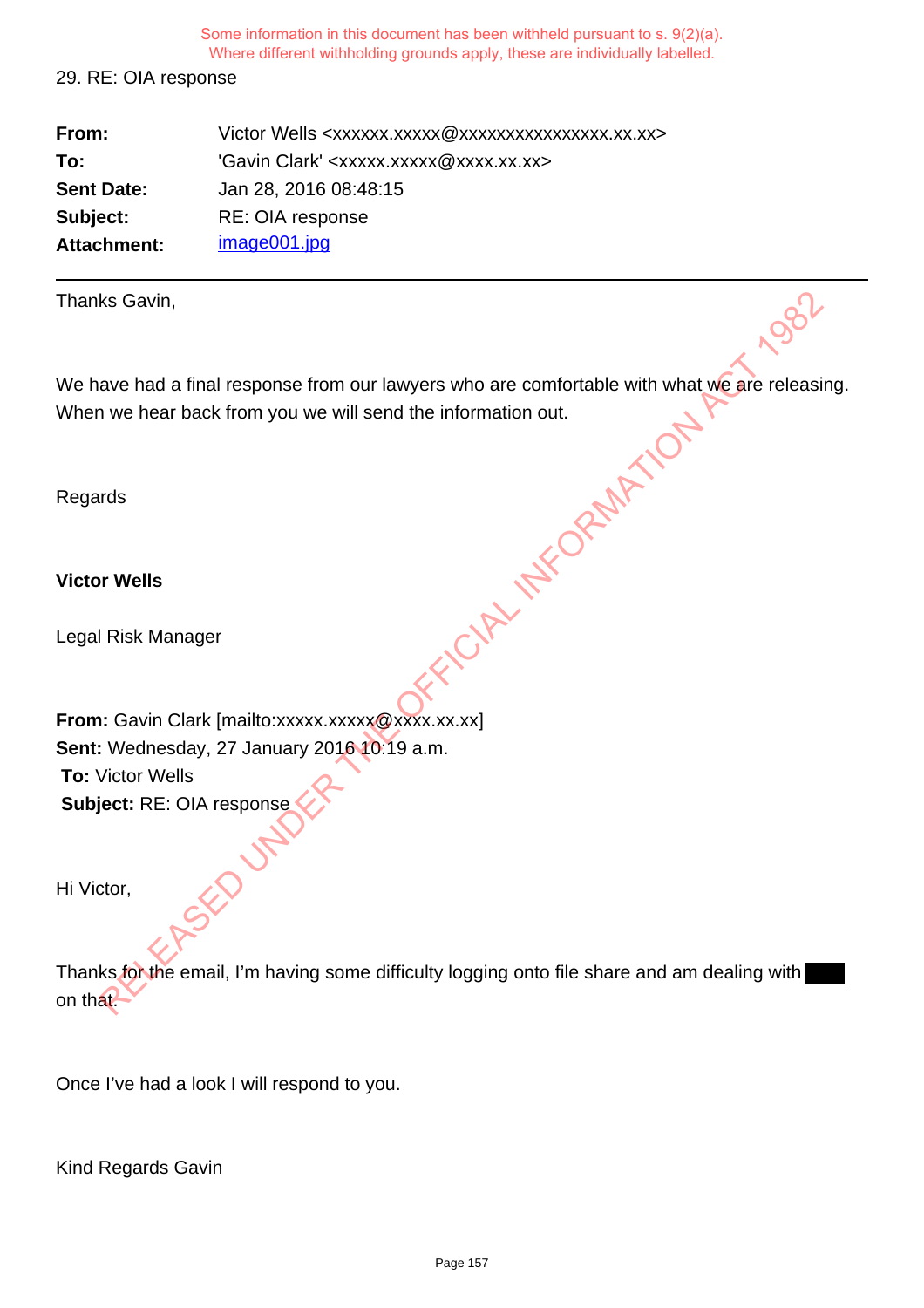**From:** Victor Wells [mailto:xxxxxx.xxxxxxxxxxxxxxxxxxxxx.xx.xx] **Sent:** Friday, 22 January 2016 3:20 p.m. **To:** Gavin Clark **Subject:** RE: OIA response

Hi Gavin,

Our proposed response in respect of the security information has requested it. attached. The information itself has been uploaded into Sharefile, given the size of the PDFs. Hopefully you will have received notification of the Sharefile upload and I understand that other information has been shared with TC this way? Given the way we have redacted the files, the release is made up in two parts containing a copy of the information and then a copy of the proposed redactions. proposed response in respect of the security information<br>
hed. The information itself has been uploaded into Sharefile, given the size of the PDFs<br>
fully you will have received notification of the Sharefile upload and I un

A copy of **EXECUTE:** emails have already been sent to him. The Police are fine with us releasing the information they have been involved with and have already satisfied a request made to them.

The information we are proposing to release which you / TC have provided is largely factual information that has provided to us. There is a little bit of 'profiling' that you have undertaken, particularly at para 59, 61 and 62 which we could potentially withhold, but the profile of "intense and compulsive with a victim mentality" appears the most accurate I have seen. We have generally withheld anything that relates to:

- Your methodology
- Your conclusions/profiling
- **Staff security**

Let me know if you have any questions, comments or suggestions in respect of our proposed response.

Regards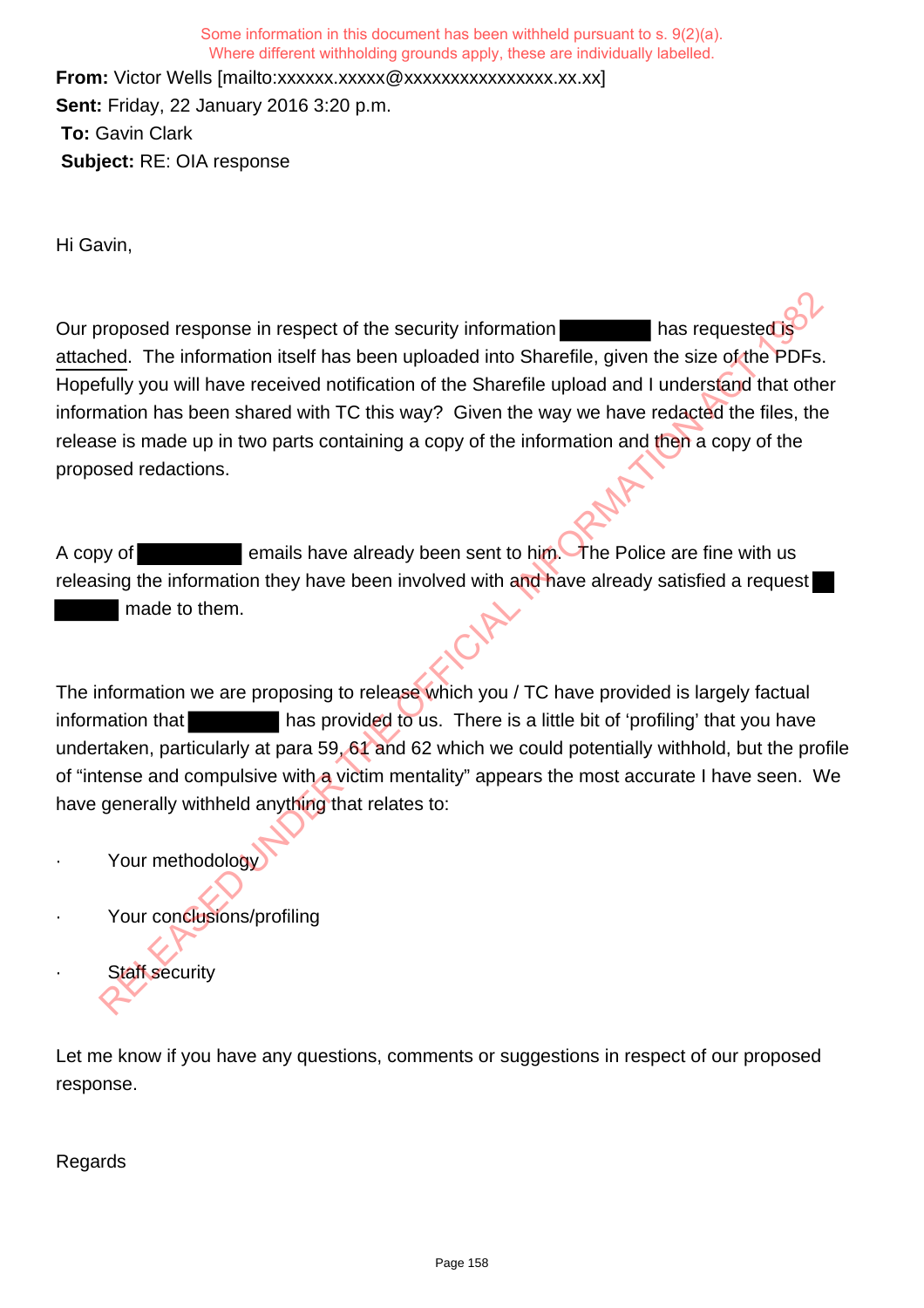### **Victor Wells**

Legal Risk Manager

**From:** Gavin Clark [mailto:xxxxx.xxxxx @xxxx.xx.xx] **Sent:** Wednesday, 21 October 2015 11:01 a.m. **To:** Linda Falwasser; Victor Wells **Cc:** Nick Thompson **Subject:** OIA response we have been giving it some thought re any OIA requests and have outlined the following points

Hi Linda and Victor,

that are core to our proposal of services to Southern Response and good reasons for offering protection on anything that we do for SRES, these are:

- 1. Southern Response has concerns for the safety of its staff and contractors due to current threats being made against it in relation to acts of violence and intimidation.
- 2. Southern Response wish to go about its lawful business and are concerned that issue motivated individuals and groups have started to impede on its ability to conduct that work safely whilst still observing a person's right to protest.
- 3. It is perceived that individuals and or groups will increase their campaign against Southern Response and that the level of threat to staff / contractors / the business may increase and the company recognises its obligations to its staff under health and safety legislation.
- 4. Although Southern Response is handling over 1.6 billion dollars' worth of claims it understands that a vocal minority of issue motivated individuals have the ability to impact on the organisations reputation Linda Falwasser; Victor Wells<br>
Relict: OIA response<br>
Ada and Victor,<br>
Ada and Victor,<br>
Ada and Victor,<br>
Ada and Victor,<br>
Ada and Victor,<br>
Ada and Victor,<br>
Ada and Victor,<br>
Ada and Victor,<br>
Ada and Victor,<br>
Ada and Victor,<br>

We have examples that other clients have used successfully to withhold information and I will bring these with me tomorrow to discuss with you.

I have training sessions booked and can be available tomorrow from 3pm if you would like to schedule a meeting.

Kind Regards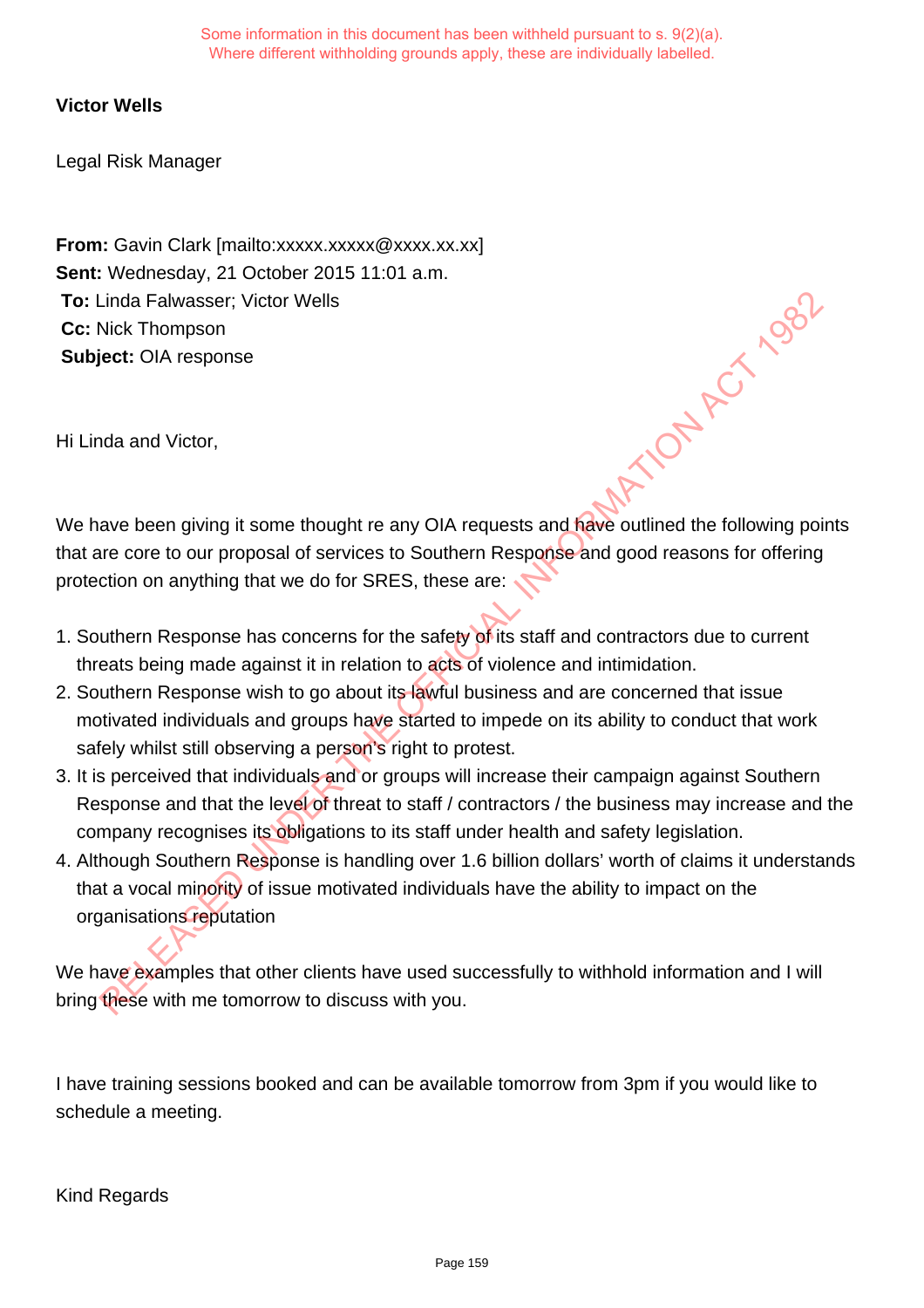## **Gavin Clark**

/ MOBILE / PHONE / FAX / POSTAL / WEBSITE +64

# +64 9 302 0113

+64 9 361 3260 PO Box 301775, Albany, NSMC 0752, New Zealand www.tcil.co.nz © Copyright TCIL 2007.

WARNING. Unauthorised copying, disclosure or distribution of this document or attachment is strictly prohibited. It is restricted to approved TCIL clients only and their authorised representatives. Unauthorised possession, copying or distribution may make offenders subject to legal action relating to offences regarding unlawful possession of unauthorized information and/or intellectual property. If you are not the intended recipient of this publication, or do not have authorisation from TCIL to view it, or have received this publication in error, you must not peruse, use, pass or copy this publication or any of its contents. TCIL has no more authority than that of an ordinary private citizen or company to require a reply to this correspondence. **9 302 0113**<br>
9 361 3260<br>
Box 301775, Albany, NSMC 0752, New Zealand<br>
cucilico.nz<br>
pyright TCIL 2007.<br>
NING. Unauthorised copying, disclosure or distribution of this document or attachment is<br>
y prohibited. It is restricte

This email and any attachments contain confidential information which may be subject to legal privilege and copyright.

If you are not the intended recipient you must not peruse, use, distribute or copy the email or attachments.

If it has been received in error please notify us immediately by return email and then delete the message and any accompanying attachments.

Emails are not secure, can be intercepted and altered.

 Southern Response Earthquake Services Limited ("Southern Response") accepts no responsibility for changes made to this email or to any attachment after it has been transmitted. No viruses were detected in this email by Southern Response's virus detection software.

 Southern Response cannot guarantee this message or attachment(s) are free from computer viruses or other defects

and will not accept liability for any loss, damage or consequence resulting directly and/or indirectly from their use.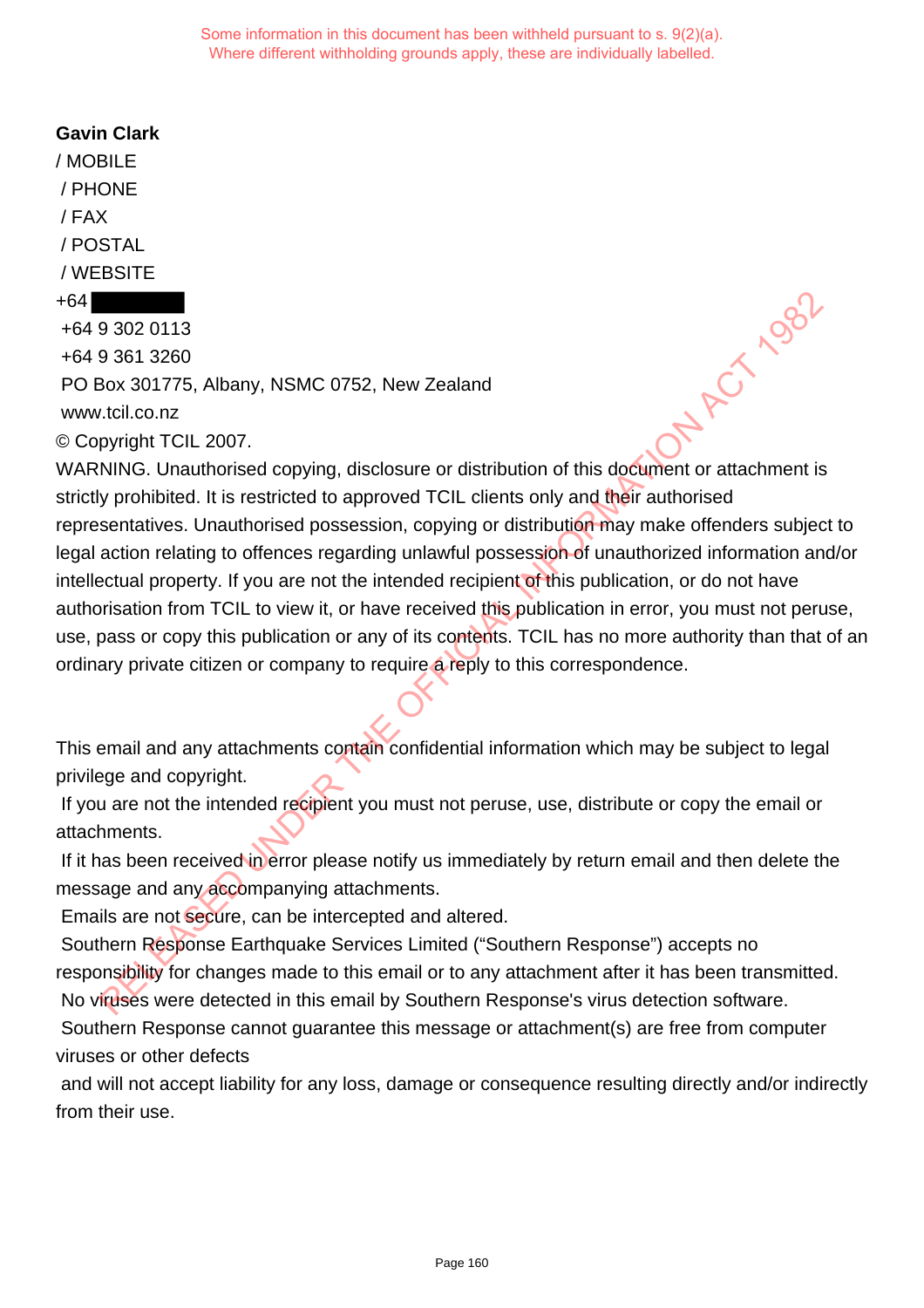#### 30. RE: OIA response

| From:              | Victor Wells <xxxxxx.xxxxx @xxxxxxxxxxxxxxxx.xx.xx=""></xxxxxx.xxxxx> |
|--------------------|-----------------------------------------------------------------------|
| To:                | 'Gavin Clark' <xxxxx.xxxxx@xxxx.xx.xx></xxxxx.xxxxx@xxxx.xx.xx>       |
| <b>Sent Date:</b>  | Jan 22, 2016 15:20:13                                                 |
| Subject:           | RE: OIA response                                                      |
| <b>Attachment:</b> | image001.jpg                                                          |
|                    | 9(2)(a)<br>- Security Request.docx<br>$Itr - OIA - I$                 |

Hi Gavin,

Our proposed response in respect of the security information has requested is attached. The information itself has been uploaded into Sharefile, given the size of the PDFs. Hopefully you will have received notification of the Sharefile upload and I understand that other information has been shared with TC this way? Given the way we have redacted the files, the release is made up in two parts containing a copy of the information and then a copy of the proposed redactions. and the method of the security information<br>
Action and the security information and the security of the PDFs.<br>
Activity you will have received notification of the Sharefile upload and tunderstand that other<br>
Activity you w

A copy of **EXECUTE:** emails have already been sent to him. The Police are fine with us releasing the information they have been involved with and have already satisfied a request made to them.

The information we are proposing to release which you / TC have provided is largely factual information that has provided to us. There is a little bit of 'profiling' that you have undertaken, particularly at para 59, 61 and 62 which we could potentially withhold, but the profile of "intense and compulsive with a victim mentality" appears the most accurate I have seen. We have generally withheld anything that relates to:

- Your methodology
- Your conclusions/profiling
- **Staff security**

Let me know if you have any questions, comments or suggestions in respect of our proposed response.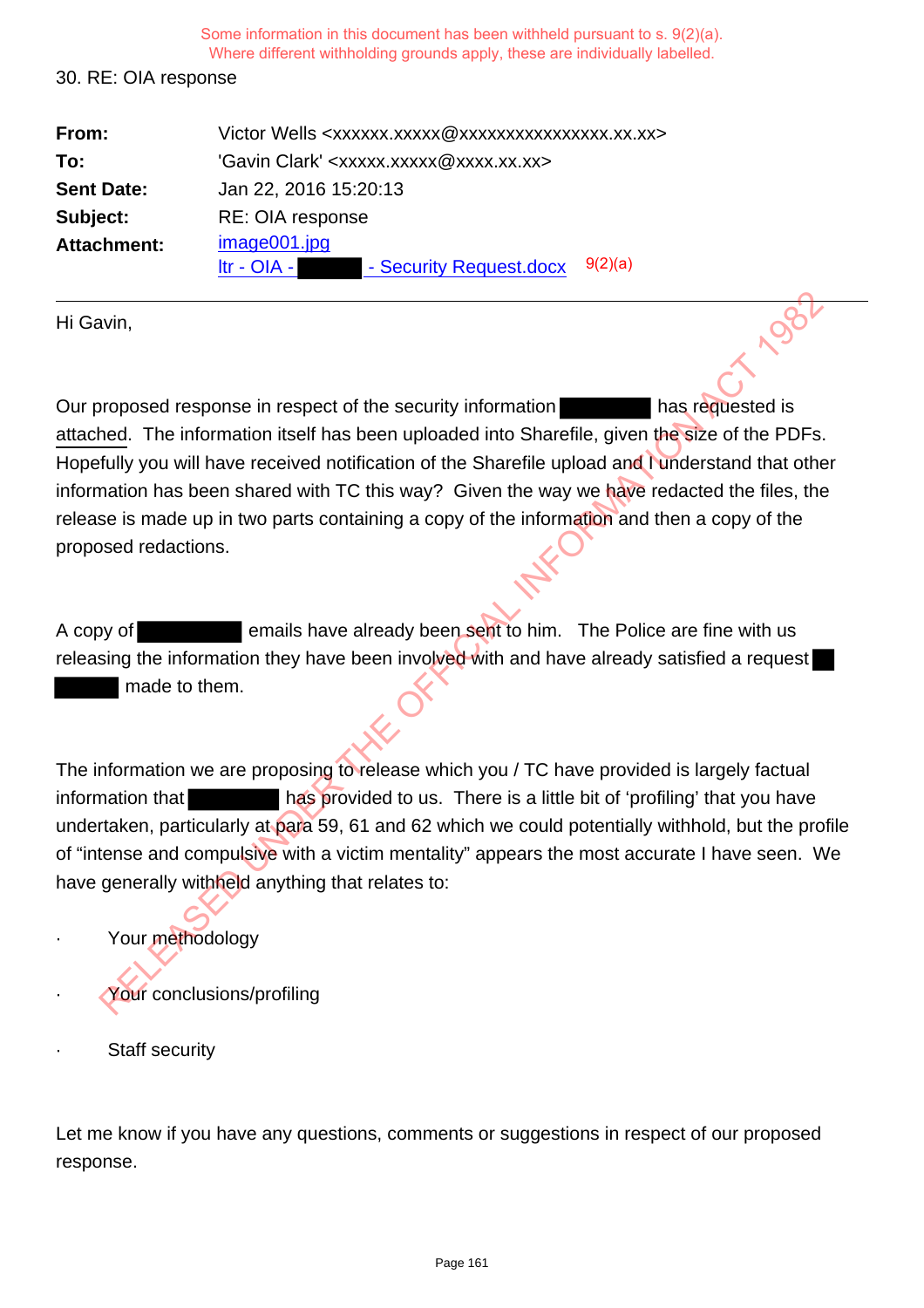### 31. RE: OIA response

| From:             | Victor Wells <xxxxxx.xxxxx @xxxxxxxxxxxxxxxx.xx.xx=""></xxxxxx.xxxxx> |
|-------------------|-----------------------------------------------------------------------|
| To:               | 'Gavin Clark' <xxxxx.xxxxx@xxxx.xx.xx></xxxxx.xxxxx@xxxx.xx.xx>       |
| <b>Sent Date:</b> | Oct 22, 2015 09:23:24                                                 |
| Subject:          | RE: OIA response                                                      |
| Attachment:       | image001.jpg                                                          |

Thanks Gavin,

I have a meeting from  $3 - 4$  but otherwise would be keen to have a quick catch up while you are here? **KAREL SED UNDER THE OFFICIAL** 

### **Victor Wells**

Legal Risk Manager

**From:** Gavin Clark [mailto:xxxxx.xxxxx @xxxx.xx.xx **Sent:** Wednesday, 21 October 2015 11:01 a.m. **To:** Linda Falwasser; Victor Wells<br> **Cc:** Nick Thompson<br> **Subject:** OIA response<br>
Hi Linda and' **Cc:** Nick Thompson **Subject:** OIA response

Hi Linda and Victor,

We have been giving it some thought re any OIA requests and have outlined the following points that are core to our proposal of services to Southern Response and good reasons for offering protection on anything that we do for SRES, these are:

- 1. Southern Response has concerns for the safety of its staff and contractors due to current threats being made against it in relation to acts of violence and intimidation.
- 2. Southern Response wish to go about its lawful business and are concerned that issue motivated individuals and groups have started to impede on its ability to conduct that work safely whilst still observing a person's right to protest.
- 3. It is perceived that individuals and or groups will increase their campaign against Southern Response and that the level of threat to staff / contractors / the business may increase and the company recognises its obligations to its staff under health and safety legislation.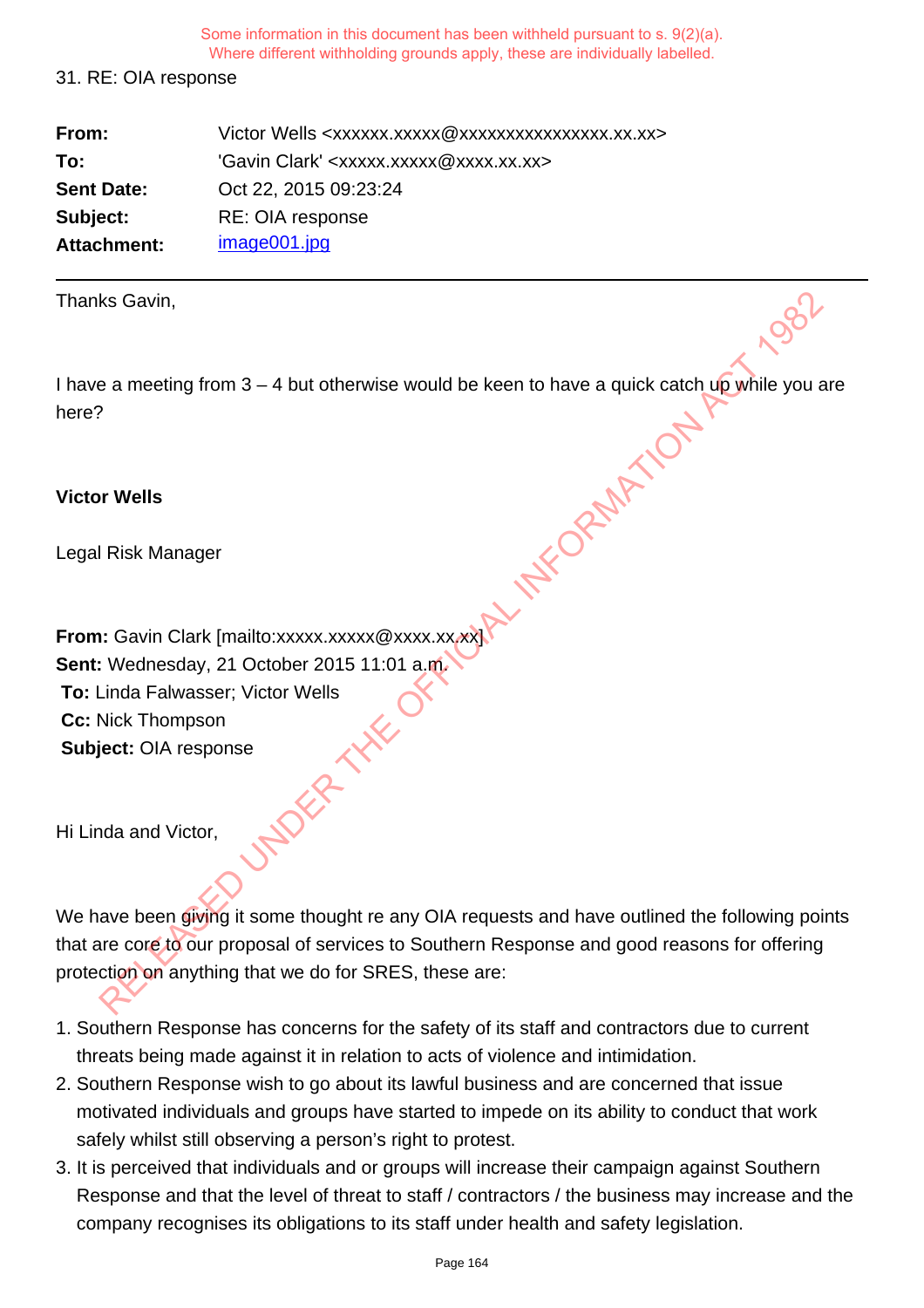# 32. FW: OIA Request

| From:              | Linda Falwasser <xxxxx.xxxxxxxxx @xxxxxxxxxxxxxxxx.xx.xx=""></xxxxx.xxxxxxxxx> |
|--------------------|--------------------------------------------------------------------------------|
| To:                | Gavin Clark <xxxxx.xxxxx@xxxx.xx.xx></xxxxx.xxxxx@xxxx.xx.xx>                  |
| <b>Sent Date:</b>  | Oct 21, 2015 08:02:56                                                          |
| Subject:           | <b>FW: OIA Request</b>                                                         |
| <b>Attachment:</b> |                                                                                |

| NY ORMAN ON ACT 1982<br>-----Original Message-----<br>From:<br>[mailto:<br>Sent: Thursday, 24 September 2015 5:01 p.m.<br>To: Victor Wells; OIA Requests<br>Subject: OIA Request<br>Importance: High |
|------------------------------------------------------------------------------------------------------------------------------------------------------------------------------------------------------|
| Hi Victor,                                                                                                                                                                                           |
|                                                                                                                                                                                                      |
|                                                                                                                                                                                                      |
|                                                                                                                                                                                                      |
|                                                                                                                                                                                                      |
|                                                                                                                                                                                                      |
|                                                                                                                                                                                                      |
|                                                                                                                                                                                                      |
|                                                                                                                                                                                                      |
|                                                                                                                                                                                                      |
|                                                                                                                                                                                                      |
|                                                                                                                                                                                                      |
|                                                                                                                                                                                                      |
|                                                                                                                                                                                                      |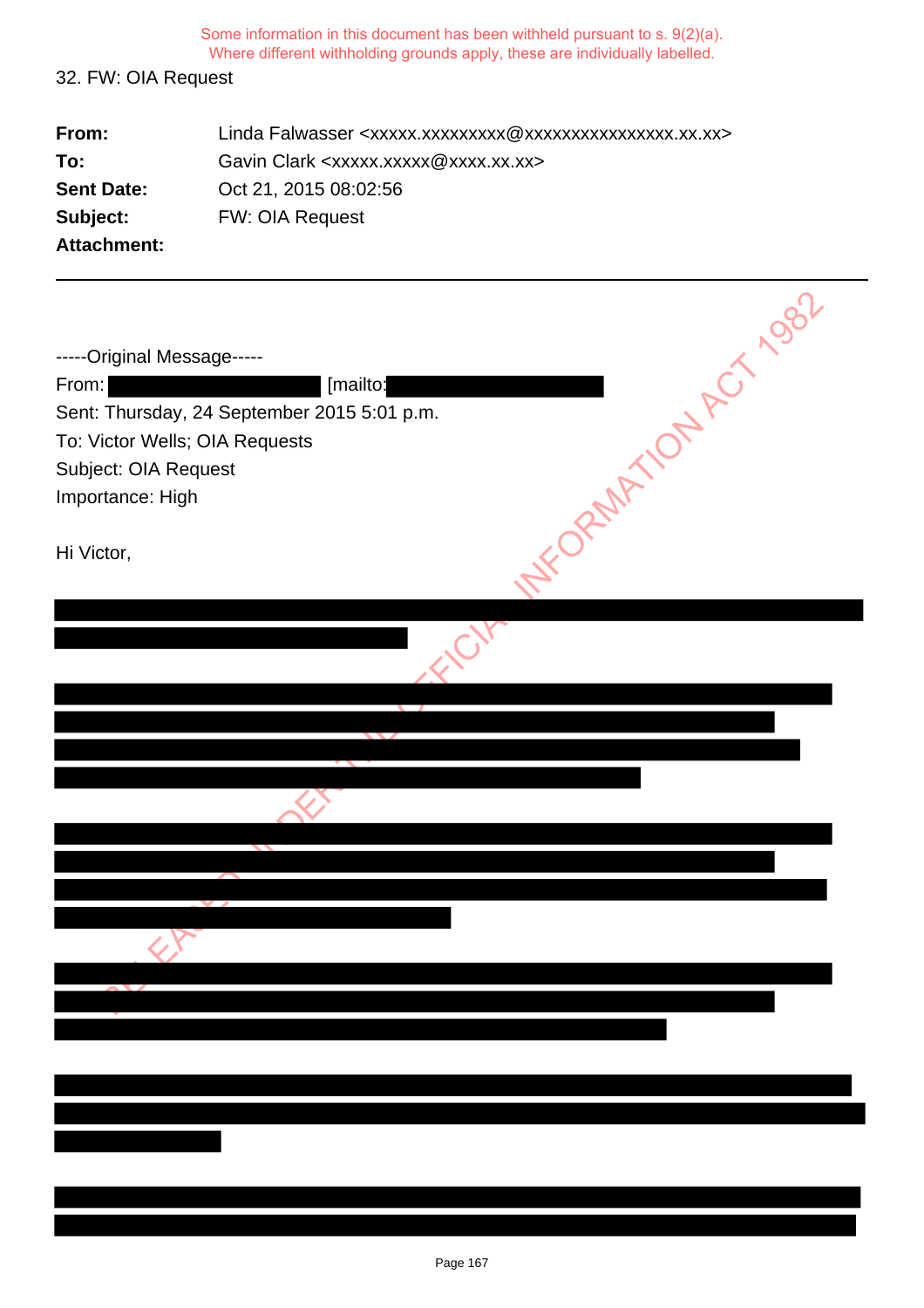I look forward to your written acknowledgement of this request.

Kind Regards,

This email and any attachments contain confidential information which may be subject to legal privilege and copyright.

If you are not the intended recipient you must not peruse, use, distribute or copy the email or attachments.

If it has been received in error please notify us immediately by return email and then delete the message and any accompanying attachments.

Emails are not secure, can be intercepted and altered.

\_\_\_\_\_\_\_\_\_\_\_\_\_\_\_\_\_\_\_\_\_\_\_\_\_\_\_\_\_\_\_\_

Southern Response Earthquake Services Limited ("Southern Response") accepts no responsibility for changes made to this email or to any attachment after it has been transmitted.

No viruses were detected in this email by Southern Response's virus detection software.

Southern Response cannot guarantee this message or attachment(s) are free from computer viruses or other defects Small and any attachments contain confidential information which may be subject to let the and copyright.<br>
are not the intended recipient you must not peruse, use, distribute or copy the email coments.<br>
Seen received in er

and will not accept liability for any loss, damage or consequence resulting directly and/or indirectly from their use.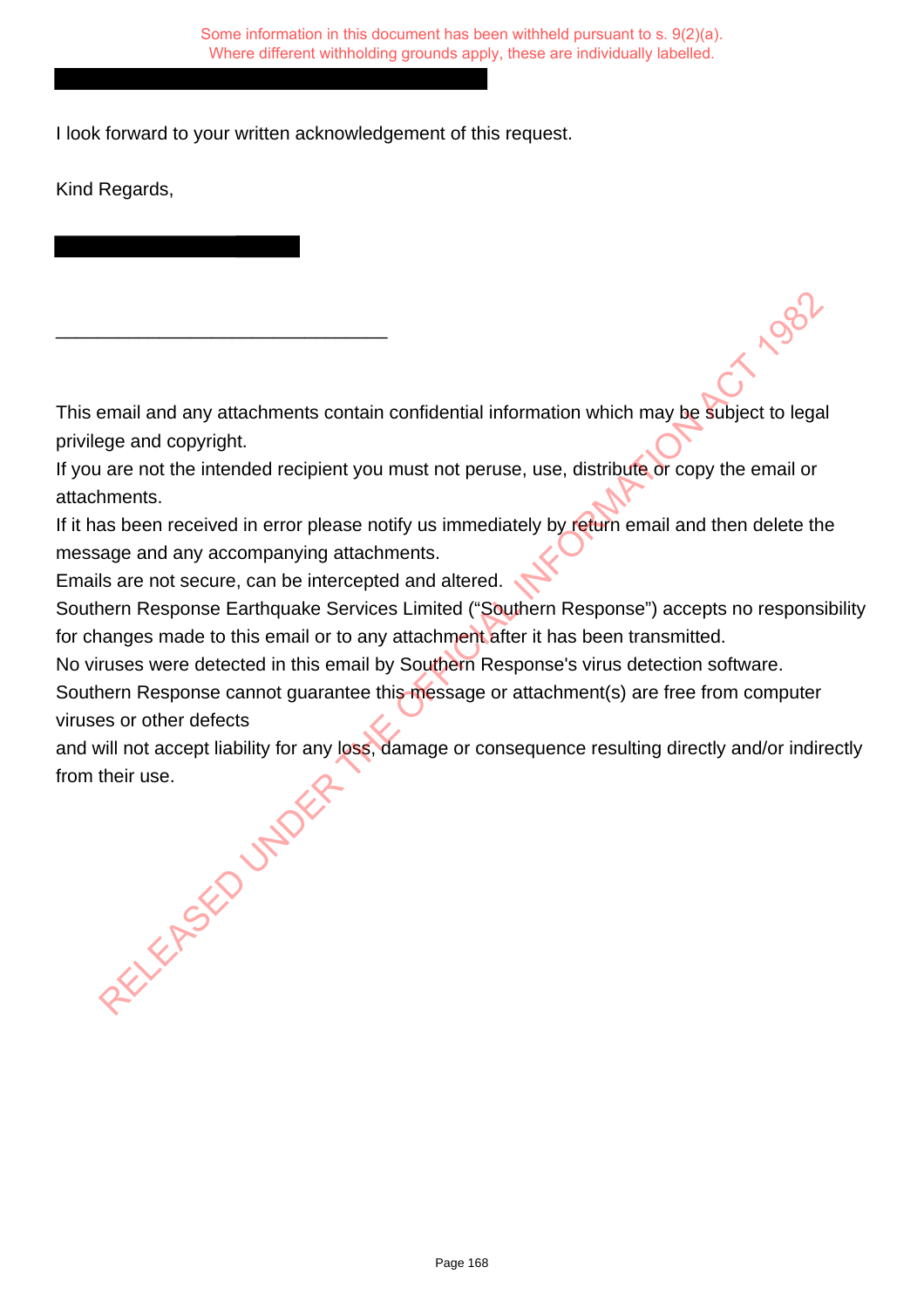## 33. FW: Transfer of OIA from NZ Police

| From:                      | Linda Falwasser <xxxxx.xxxxxxxxx @xxxxxxxxxxxxxxxx.xx.xx=""></xxxxx.xxxxxxxxx> |  |
|----------------------------|--------------------------------------------------------------------------------|--|
| To:                        | Gavin Clark <xxxxx.xxxxx@xxxx.xx.xx></xxxxx.xxxxx@xxxx.xx.xx>                  |  |
| <b>Sent Date:</b>          | Oct 21, 2015 08:02:42                                                          |  |
| Subject:                   | FW: Transfer of OIA from NZ Police                                             |  |
| <b>Attachment:</b>         |                                                                                |  |
|                            |                                                                                |  |
| -----Original Message----- |                                                                                |  |
| From:                      | [mailto:                                                                       |  |
|                            | Sent: Monday, 19 October 2015 9:08 a.m.                                        |  |
|                            | To: Victor Wells; OIA Requests                                                 |  |
|                            | Subject: Transfer of OIA from NZ Police                                        |  |
| Dear Southern Response.    |                                                                                |  |
|                            |                                                                                |  |

We look forward to the information as requested.

\_\_\_\_\_\_\_\_\_\_\_\_\_\_\_\_\_\_\_\_\_\_\_\_\_\_\_\_\_\_\_\_

Kind Regards,

This email and any attachments contain confidential information which may be subject to legal privilege and copyright.

If you are not the intended recipient you must not peruse, use, distribute or copy the email or attachments.

If it has been received in error please notify us immediately by return email and then delete the message and any accompanying attachments.

Emails are not secure, can be intercepted and altered.

Southern Response Earthquake Services Limited ("Southern Response") accepts no responsibility for changes made to this email or to any attachment after it has been transmitted.